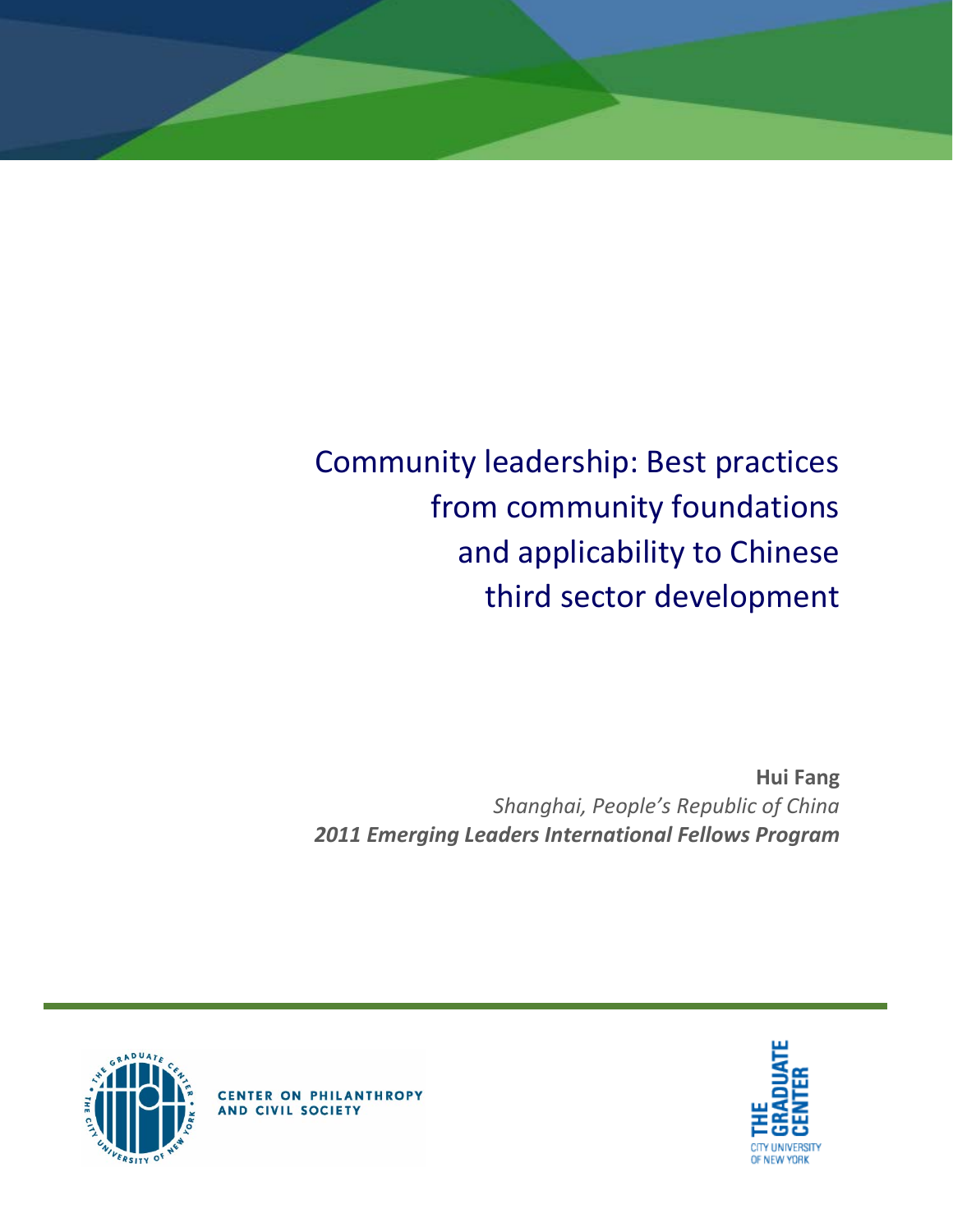*This paper was submitted in partial fulfillment of the 2011 Emerging Leaders International Fellows Program of the Center on Philanthropy and Civil Society at The Graduate Center, The City University of New York. The paper may have subsequently been revised, translated, circulated or published in alternate format by the author.*

*During the course of the program in 2011, the author was Director of HandsOn Shanghai.*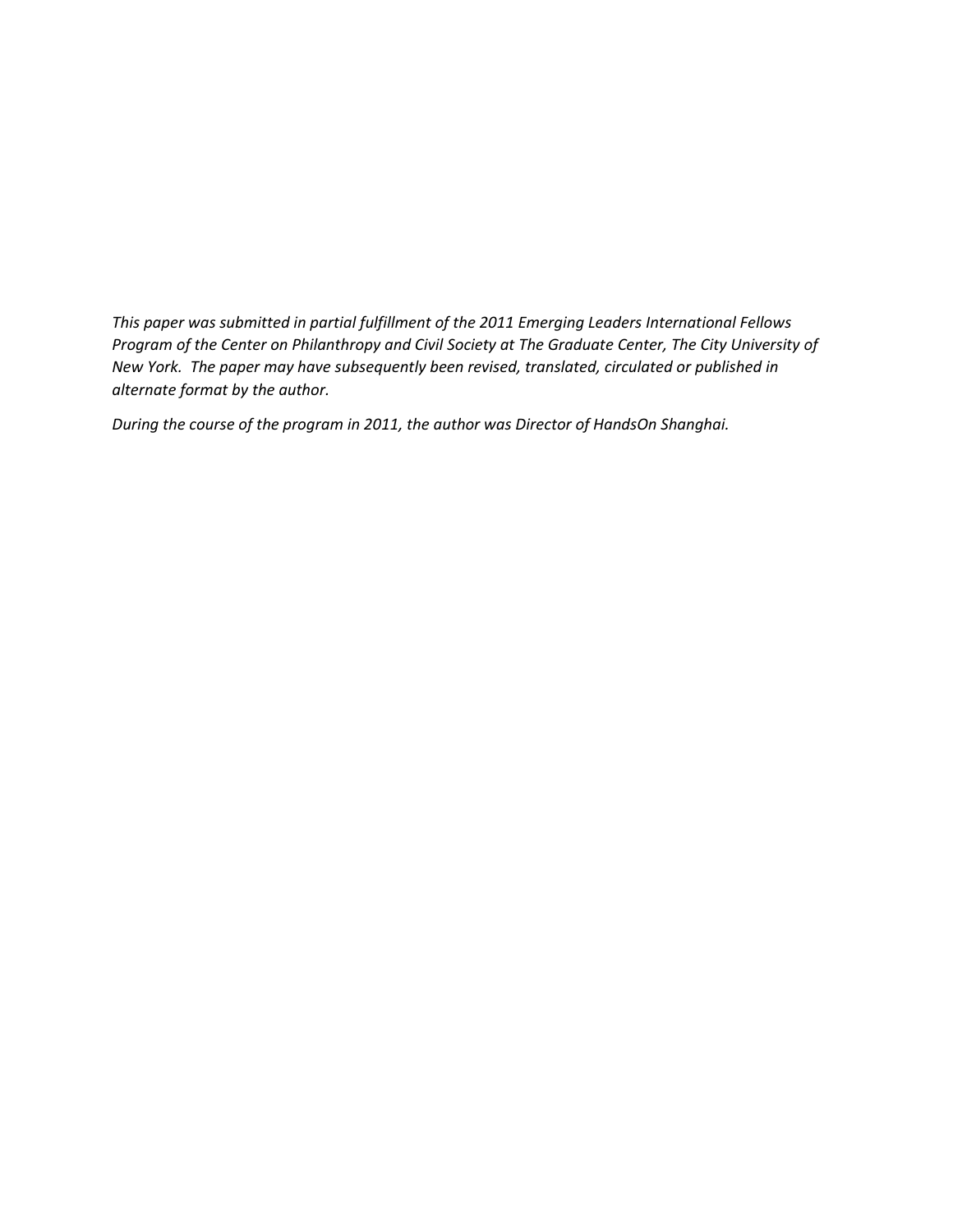#### **Acknowledgement**

The three-month Emerging Leaders International Fellows Program (ELIFP) was an incredible learning experience. It was also three months of friendship and love. My gratitude goes to the following people:

**Professor Kathleen McCarthy**, for her visionary leadership of the program; **Barbara Leopold**, for her valuable guidance, insight and patience in my learning and research; **Amal Muhammad**, for taking care of our life in New York and ensuring we had a very enjoyable experience.

I would like to thank the following people who have taken time and generously shared their insight and expertise during my research in New York: Dorothy Reynolds, Jude McCann (Community Foundation for Northern Ireland), Kevin Murphy (Berks County Community Foundation), Leona Forman (BrazilFoundation), Robert V. Edgar (New York Community Trust), Phillip Li (Brooklyn Community Foundation), Thomas Bastianel (Fondazione Cassa di Risparmio di Padova e Rovigo), Vanessa Greene (Long Island Community Foundation), Vernon Ringland (Community Foundation for Northern Ireland).

I would like to dedicate special thanks to Richard Brubaker, for being a mentor in my professional development and the best boss in the world. His understanding and support made the three months away from work possible. To a dear friend Patricia Chen, whose encouragement made my application to the program happen.

To my dear husband, I always thank you for letting me be myself and pursue my dreams.

Last but not least, I would like to thank the 2011 ELIFP Fellows—Elise Vogel, Jude McCann, Tasha Tucker and Thomas Bastianel—for making this experience so fun and memorable.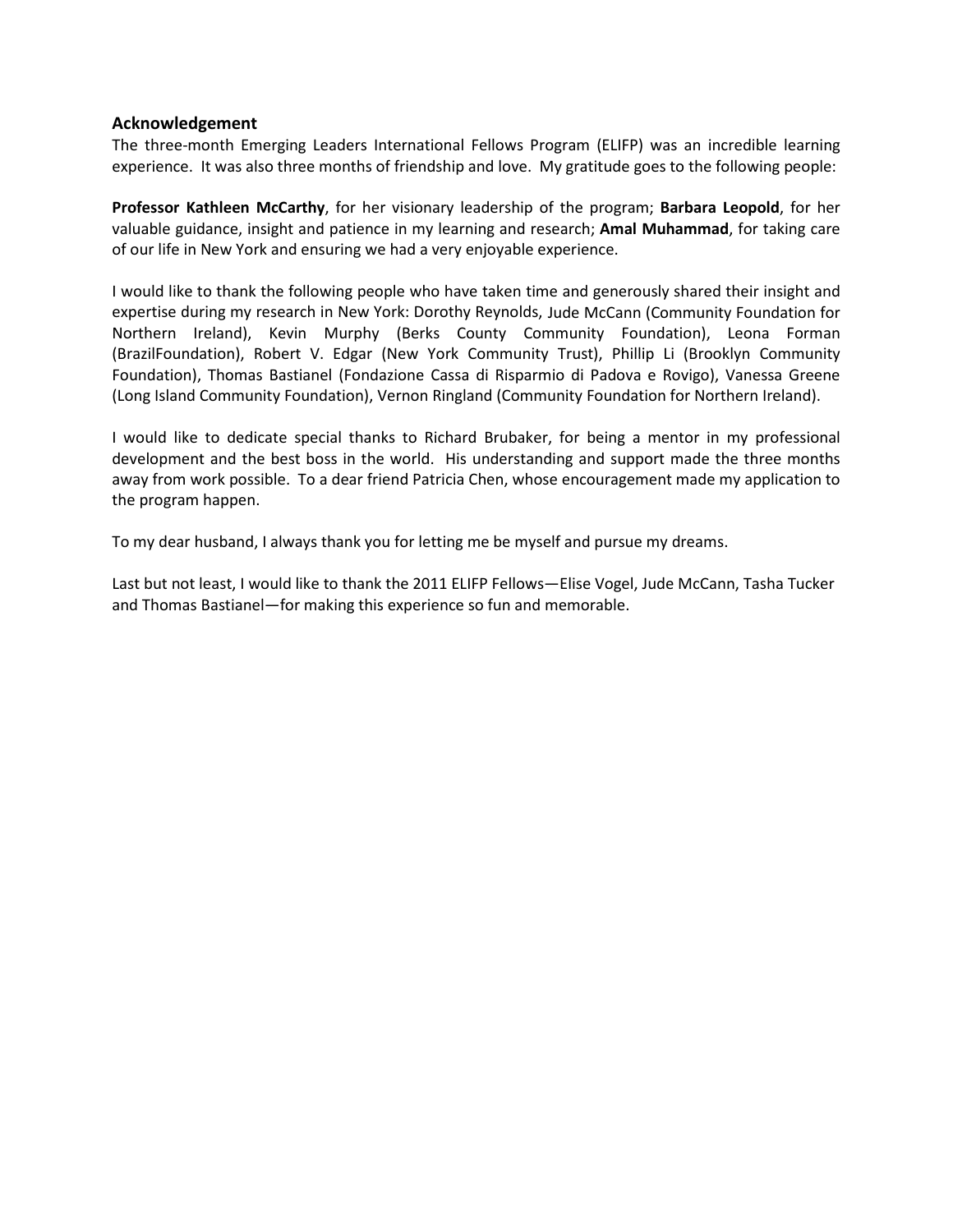# **Table of Contents**

| Acknowledgement                                                                      |    |
|--------------------------------------------------------------------------------------|----|
| <b>Table of Contents</b>                                                             |    |
| Abstract                                                                             | 1  |
| Part 1: Introduction and Background                                                  | 2  |
| 1.1 Motivation of the Research                                                       | 2  |
| 1.2 Background of Third Sector Development in China                                  | 3  |
| 1.3 New Opportunities and Challenges for Chinese NGOs                                | 4  |
| 1.4 Research Methodology                                                             | 4  |
| Part 2: Understanding Community Foundation and Community Leadership                  | 5  |
| 2.1 Community Foundations                                                            | 5. |
| 2.2 Community Foundations in Developing Community Leadership                         | 8  |
| Part 3: Case Studies - Community Foundation in Leadership                            | 11 |
| 3.1 Engaging the Community                                                           | 11 |
| 3.2 Building Bridges in Community                                                    | 13 |
| 3.3 Building a Stronger Non-profit Sector                                            | 16 |
| 3.4 Building Next Generation Community Leaders                                       | 19 |
| 3.5 Challenges in Community Leadership                                               | 21 |
| Part 4: Applicability of Community Leadership Globally with a Focus on Asian Context | 24 |
| 4.1 Factors that Affect Community Foundation Development Globally                    | 24 |
| 4.2 Case Study: Community Leadership in Asia                                         | 25 |
| Part 5: Recommendations for the Third Sector Development in China                    | 27 |
| Part 6: Conclusions                                                                  | 33 |
| Appendix 1: Case Study Matrix                                                        | A1 |
| Appendix 2: Leadership Role Demonstrated in Non-community Foundation                 |    |
| Organizations in the Field                                                           | A3 |
| <b>Resources Consulted</b>                                                           |    |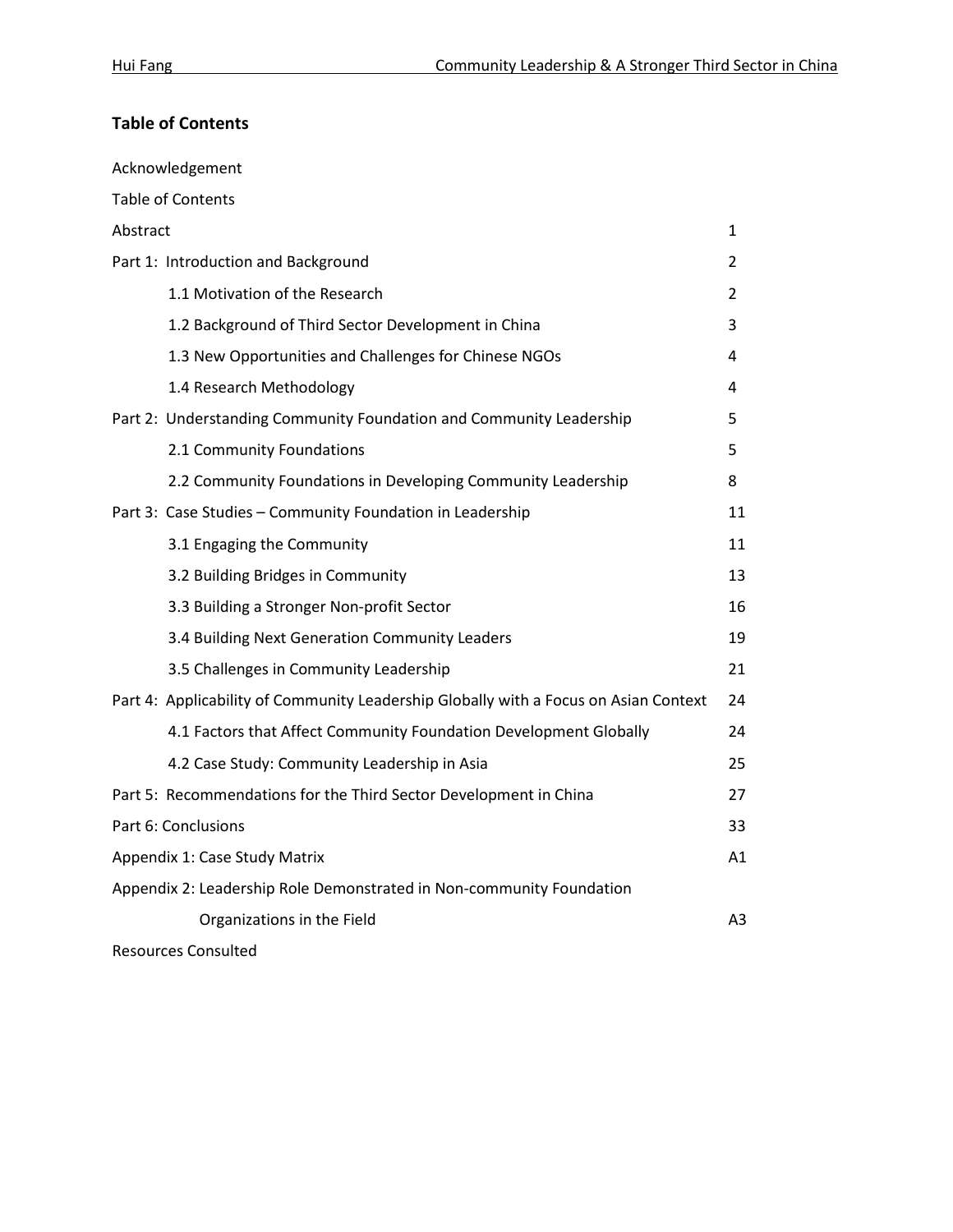# **Abstract**

China is experiencing rapid growth both economically and socially. Being the second biggest economy in the world and having elevated 300 million people out of poverty in the past three decades, China is racing fast in its economic development and at the same time struggling with pressing social issues. As a result, the third sector is facing great challenges in the community that we have never seen before.

As the Chinese word challenge "危机"suggests, challenges always come with opportunities. While the Chinese third sector is challenged by increasing social issues, there is also a world of opportunities for the third sector to grow and develop. There is increasing civic engagement in Chinese society, and the government is recognizing the roles of the third sector and opening up space for its existence and growth. With more acceptance and expectations from society, there is a need for a strong third sector. The third sector is in a critical period of building trust and demonstrating leadership.

Community foundations have proved to be an effective philanthropic model in community development and tackling social issues in North America and other countries. This paper explores how community foundations are taking on a leadership role and how the best practices can be applied towards a stronger third sector development in China.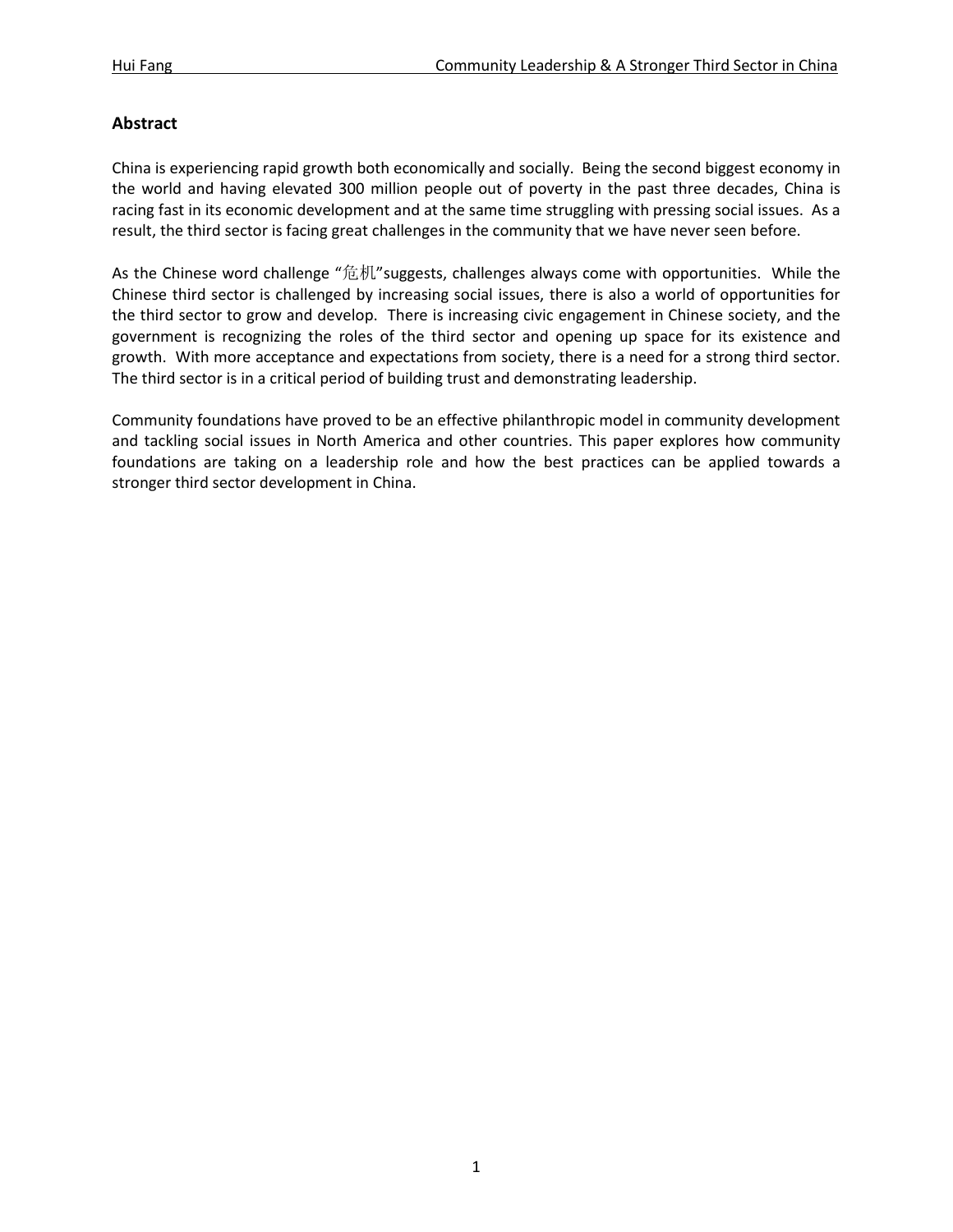# **Part 1: Introduction and Background**

The Sichuan earthquake on 12 May 2008 shook up not just the earth and people in Sichuan, but the third sector in China. The earthquake stimulated an outpouring of volunteerism and public donations, the likes of which had never been seen in the history of China. The Chinese NGO community from all corners of the country responded almost immediately to the disaster.

Many scholars and non-governmental organization (NGO) practitioners argue that the earthquake energized the Chinese NGO community in important ways. NGOs from different parts of the country and different sectors responded immediately, forming partnerships with big organizations and local governments, as well as networks with other NGOs and government organized non-governmental organizations (GONGOs). The network aspect is important because it shows that NGOs are now capable of quite rapidly organizing and coordinating horizontally across different sectors and doing so independently of the government. For the first time in China's history, GONGOs have started disbursing funds to grassroots NGOs. The most publicized case was the Chinese Red Cross setting aside RMB 20 million in 2008 mainly for NGO projects in the earthquake area.

As a relatively young sector, the Chinese third sector demonstrated strong leadership in the collaborative earthquake relief effort. As a result, it not only raised awareness of and profiled the roles the third sector plays in society, but it also strengthened the growth of the third sector itself and collaborative efforts within the sector. Many new NGOs, foundations and other social organizations were created during the earthquake relief efforts or as a ripple effect after the event.

On the other hand, many NGOs and community organizations have had to close their doors due to poor management, lack of resources or as their missions became extinct after the immediate earthquake relief efforts. With a higher profile and recognition, the third sector is facing challenges in the areas of transparency, accountability, efficiency, professional operations and management.

In some way the third sector got a positive promotion through the Sichuan earthquake. The question now is how does the third sector keep up the momentum in development and continue building leadership in the community and its strength to face even bigger challenges in the future.

# **1.1 Motivation of the Research**

As China is on its way to establishing a harmonious society that emphasizes democratic governance and citizens' livelihood, the third sector plays an increasingly important role in society. The development and prosperity of the third sector cannot be ignored.

These developments brought both opportunities and challenges. On one hand, the government and the general public have increasingly recognized third-sector organizations and their roles in the society. The social and political environment is more conducive and friendly for third-sector growth and development. On the other hand, as a result of the rapid growth third-sector organizations face the challenge to cope with rising community needs and expectations, community development and building stronger organizations. A lot of third-sector organizations are not equipped with the knowledge and skills to work with different resources, develop partnerships, build community and take on a leadership role. These weaknesses have become critical issues as the third sector and the needs of the community grow. To meet the growing needs, the third sector is expected to fund bigger projects, employ more full-time staff, manage more sophisticated operations and bring bigger impact to the community.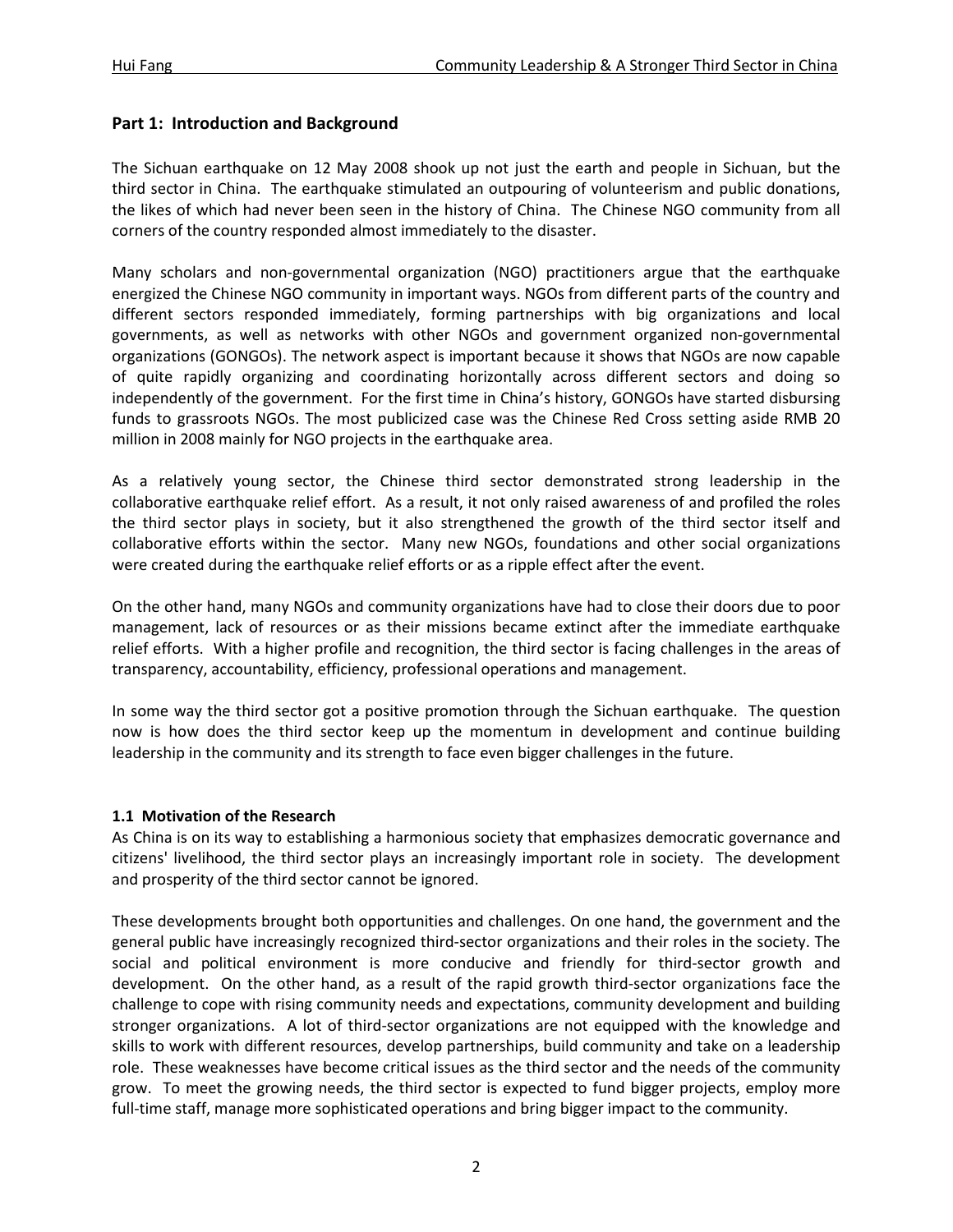With that in mind, this research paper studies community foundations in the US, particularly their roles in community leadership. It is understood that although the social and political environments are different in different countries, leadership can be applied across borders. This paper also explores how the best practices of community foundationleadership role can be applied to develop a stronger third sector in the Chinese society.

To understand the motivation of the research and why the research is important now, it is important to understand the unique social environment in China and the opportunities and challenges that have been presented to the third sector.

# **1.2 Background of Third Sector Development in China**

Legally registered civic groups are officially divided into three large categories with the civil affairs bureau in China: social organizations, foundations and civil non-enterprise units. However in practice, the most important distinction for Chinese NGOs is that they are frequently recognized by how closely they are linked to the government and their legal status. Under this categorization, NGOs fall into three different categories: government organized NGOs (GONGOs), NGOs that are officially registered with civil affairs bureau and non-registered NGOs.

GONGOs are large, national organizations that receive most of their funding from the government. Their staff and premises are also provided by the government. Some examples of this type of NGO are the Women's Federation, Disabled Person's Federation, China Charity Foundation, and the China Foundation for Poverty Alleviation (CFPA).

Registered NGOs are started at the grassroots level by independent individuals for specific causes, and they are officially registered with the civil affairs bureau. Some examples of this type of NGO include HandsOn Shanghai, Shanghai Roots and Roots, Beijing Global Village and NPO Development Center. Registered NGOs fundraise and operate independently but undergo government supervision.

Unregistered NGOs are officially "illegal", but are widely recognized at the grassroots level. Most of the non-registered NGOs are not able to obtain legal status due to the strict control of NGO registration by the state.

The legal status of NGOs largely affects their access to social resources. GONGOs have historically monopolized the philanthropic resources of China, including funding, human resources, access to community, social trust, etc. It is easy for most corporations and the public to give their donations and other resources to GONGOs because of their government background and status. Grassroots NGOs on the other hand have less access to resources and funding. Most of them work with very limited financial resources, and the leaders manage to keep such organizations running with great difficulty. Nonregistered NGOs face even more difficulties both in support and operations. They are not eligible to apply for funding from the government or foundations, nor are they allowed to accept any public donations. They also face a lot of obstacles in operations, accessing the community, establishing trust and organizational development.

In this unique social environment, despite NGOs' good intentions in community development, people are confused by the roles NGOs play in the community. Social needs are traditionally taken care of by the Chinese government. GONGOs have existed for a long time as the government's philanthropic arm. They work within the government system and deliver social services. Grassroots NGOs try to address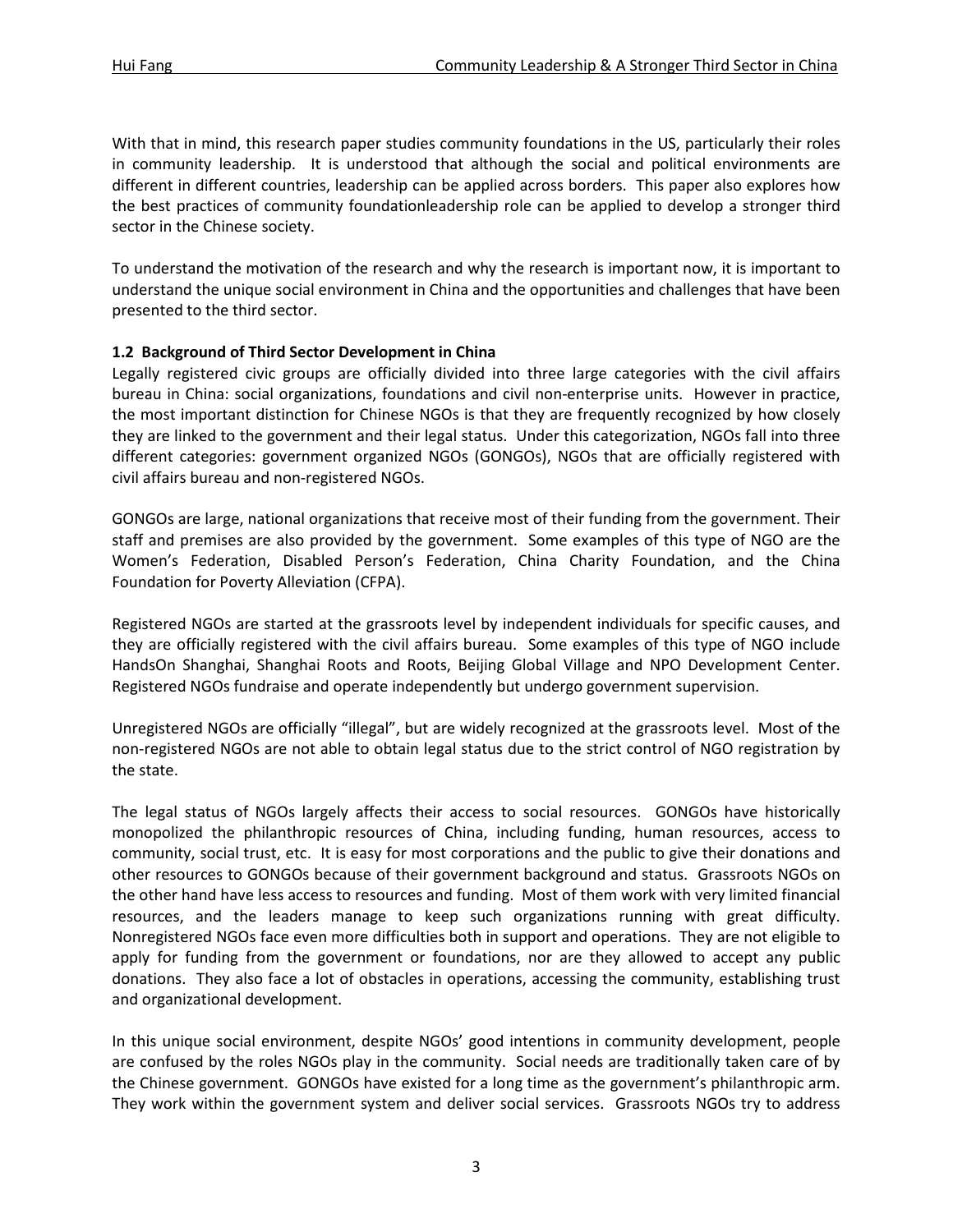social issues that are not taken care of by the government or GONGOs and take a bottom-up approach. However, most grassroots NGOs have inadequately skilled staff, are poorly managed or are not even legally registered. With more and more social needs not met by the government as a result of rapid economic development, there is an urgency for NGOs to establish their operations and take on a community leadership role.

# **1.3 New Opportunities and Challenges for Chinese NGOs**

The reform and opening up policy spurred economic growth in China, but it also led to some serious social problems, which the government does not have sufficient resources to address. In recognition of this, the government has begun promoting a new policy of "small state, big society" to open up space for NGO development in China. Governmental officials have stated at recent NGO conferences that the state shall encourage the development of some types of NGOs that can enhance China's market economy. The enthusiasm for third-sector development is high. The 2008 the Sichuan earthquake energized the development of NGOs and foundations. The 2008 the Beijing Olympics and 2010 Shanghai Expo put the voluntary sector on the public horizon. The government sees the need to build the third sector to promote sustainable development and benefit China's society in many aspects.

Part of this new trend includes relaxing the registration regulations to allow more grassroots NGOs to legally register. According to the statistics of the Ministry of Civil Affairs of China, 211,000 NGOs were registered in 2001. At the end of 2007, the total number of registered NGOs reached nearly 410,000.

The development of the Chinese social and political environment provides greater opportunities for NGO development and engagement in Chinese society. NGOs are aware of the opportunity and are eager to ride the tide and develop a stronger organization, community and third sector.

As an NGO practitioner in China, the author is excited at the opportunity for the development of the third sector. At the same time, there is to me an urgency for Chinese NGOs to bridge the gap to build stronger organizations and take on a community leadership role in development. Thus, this paper examines the community foundation model in the US, particularly focusing on good examples of its role in community leadership and how its best practices can be applied to the development of the third sector in China.

# **1.4 Research Methodology**

The objective of the research is to learn about good examples of community leadership and how the best practices can be adapted for third-sector development in China. In achieving this goal, a mix of qualitative methods was used in the research. The research entailed a review and analysis of a wide range of documents made available through the Center on Philanthropy and Civil Society (CPCS), CUNY library system, and the Foundation Center. In addition interviews were conducted with various community foundation leaders and practitioners from the relevant fields in the US to understand their best practices. The author also talked to alumni of the Center on Philanthropy and Civil Society's International Fellows Program from other countries to understand their respective organizations' approaches to community leadership from an international perspective. Some online research was also done to gather additional information from organizations' websites and other resource centers like the US Council on Foundations, the Foundation Center, etc.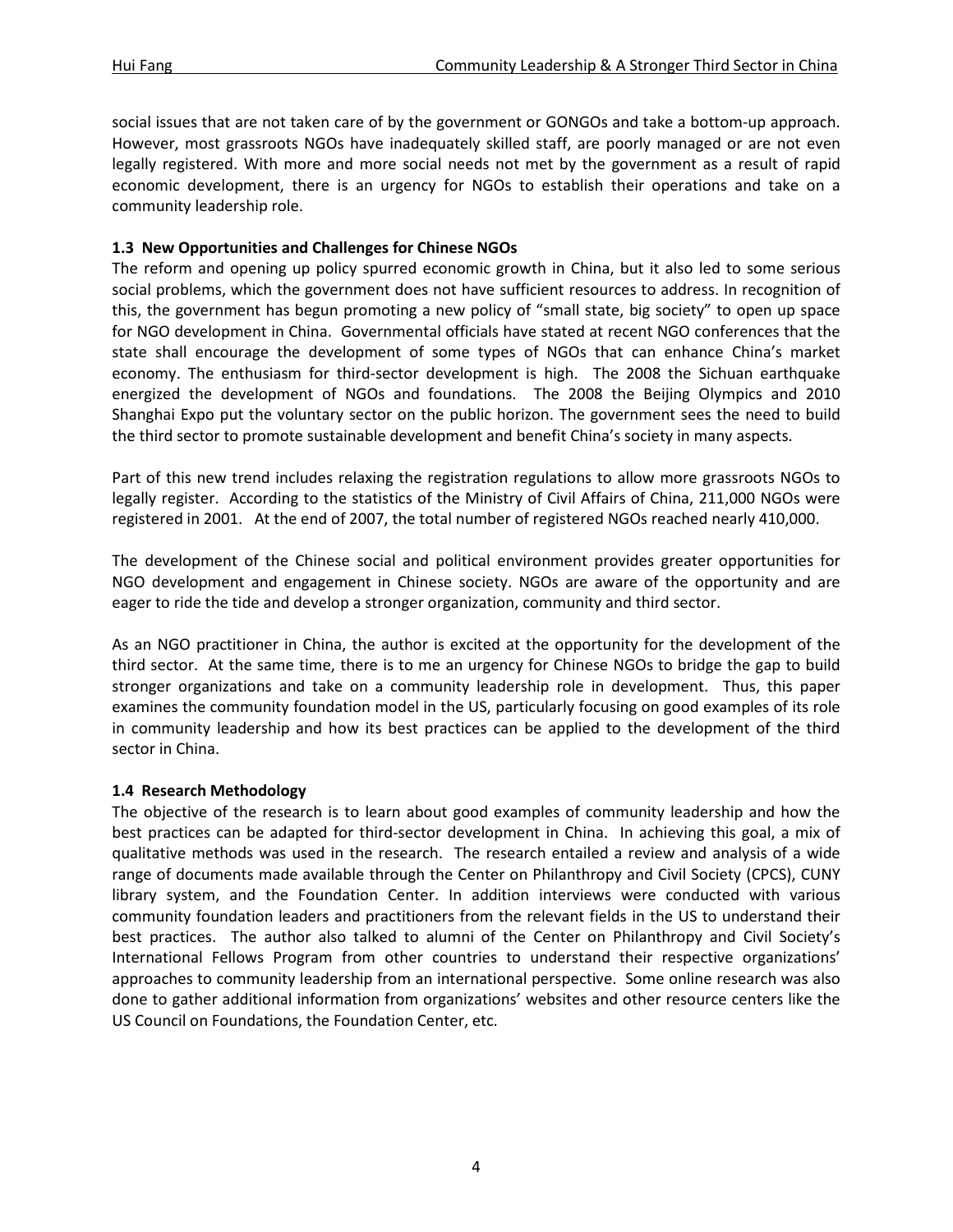# **Part 2: Understanding Community Foundations and Community Leadership**

This section introduces the basics of a community foundation and its role in leadership. The first part introduces the concept of a community foundation, its characteristics, its roles in the community and the international development of community foundations. The second part looks at community leadership, why a community foundation is in the right place for leadership and how it plays a leadership role.

# **2.1 Community Foundations**

The community foundation model is an American concept. The first community foundation—The Cleveland Foundation—was created in 1914 with the idea of fulfilling people's philanthropic needs as well as serving the local community.

The idea of a flexible yet permanent vehicle that encourages and sustains charitable giving on a local basis spread across the county in the next decades. According to the Council on Foundations, there were over 800 community foundations in both urban and rural areas throughout the United States in 2010. Today, community foundations across the US hold nearly US\$44.8 billion in assets. In 2005, they received an estimated US\$5.6 billion in donations from individuals, corporations, government agencies and other foundations. In 2006 they gave an estimated US\$3.6 billion to a variety of nonprofit activities in fields that included the arts, education, health and human services, the environment and disaster relief.

# **What is a Community Foundation?**

Based on the definition by the Council on Foundations of the US, "Community foundations are independent, public charities that steward philanthropic resources from institutional and individual donors to community-based organizations. Community foundations strengthen communities by enabling people to create charitable funds that address a wide range of interests. Through visionary, diverse, and inclusive philanthropy, community foundations have become catalysts for significant community change." (Council on Foundations)

# **Characteristics of a Community Foundation**

According to Suzanne L. Feurt (1999), a community foundation has the following characteristics:

- Independent: A community foundation is a separate legally-recognized entity, operated exclusively for charitable purposes, and is independent from control or influence by other organizations, government or donors.
- Geographically-focused: A community foundation concentrates on a specific geographic area, typically a city or a town.
- Knowledgeable: A community foundation has in-depth knowledge about the geographic area it serves, including needs, opportunities, people and institutions.
- Inclusive: A community foundation involves all types of local citizens and institutions in its activities (e.g., governing board and advisory committees, donors, grant and program beneficiaries, etc.).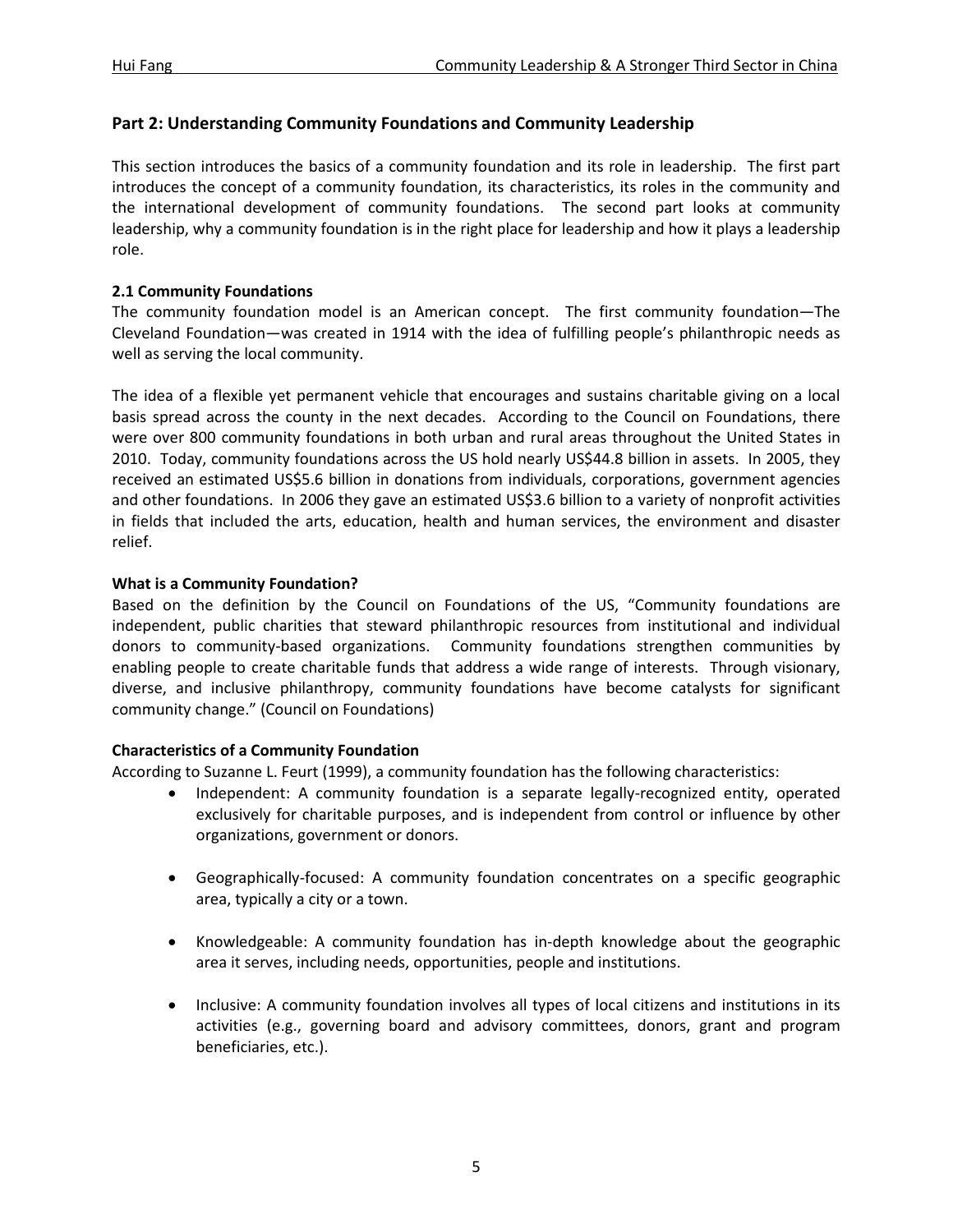- Permanent: Endowed funds provide the community foundation with the ability to plan ahead and address long-term issues in the community; offer donors the opportunity for their donations to make a difference for years into the future; and provide financial sustainability for the community foundation and its beneficiaries.
- Innovative: A community foundation continuously seeks new ideas and approaches in working with donors, nonprofit organizations and the community at large.
- Flexible: A community foundation accepts various forms of assets from all types of donors and addresses a wide spectrum of community interests and needs.
- Accountable: A community foundation has open and transparent policies and practices concerning all aspects of its operations, and informs the general public and donors about its purposes, activities and financial status on a regular basis. (Feurt, 1999)

No two community foundations are exactly alike. Based on their location and community needs, community foundations differ in their organizational structure, governance, resource base and roles in the community. Community foundations can possess some or all of the above characteristics, and have their focused functions or area of work in the community.

# **The Roles of Community Foundations**

According to Dorothy Reynolds in *The Balancing Act: The Roles of a Community Foundation*, a community foundation has three main roles in a community: vehicle for philanthropy, grantmaker and community leader.

• The role of a community foundation as a vehicle for philanthropy

One of the most important functions of a community foundation is that of serving as a vehicle for philanthropy. It receives donations from a wide range of donors including individuals, companies, charitable trusts and public bodies, with an emphasis on seeking support from local sources. Community foundations make it easy for people to engage in philanthropy. No matter the size of the gift or its form, community foundations act as vehicles to satisfy donors' philanthropy goals. A community foundation acts as a guardian of donated funds—investing, overseeing their safekeeping and benefiting the community in the long run.

A community foundation's primary aim is to build a permanent, continually growing asset base to serve the community into the future. Permanently endowed funds enable the community foundation to have a stable source of revenue to meet the needs of the future. Because of this secure source of income to support its administrative and programmatic functions, a well-endowed community foundation enjoys a certain degree of independence as it goes about meeting community needs. To donors and communities, benefits from permanently endowed funds span generations. Permanently endowed gifts from the past provide for the past, present and future.

Community foundations facilitate donors' needs in philanthropy. Donor-advised funds allow donors to set up funds for specific projects, causes or charities they believe in. By developing well-organized programs that encourage donors to support specific community causes, donor-advised funds provide the community foundation with the opportunity to increase interaction between the foundation and donor and develop a relationship with an individual. This can result in donors' support of the foundation's endowment development.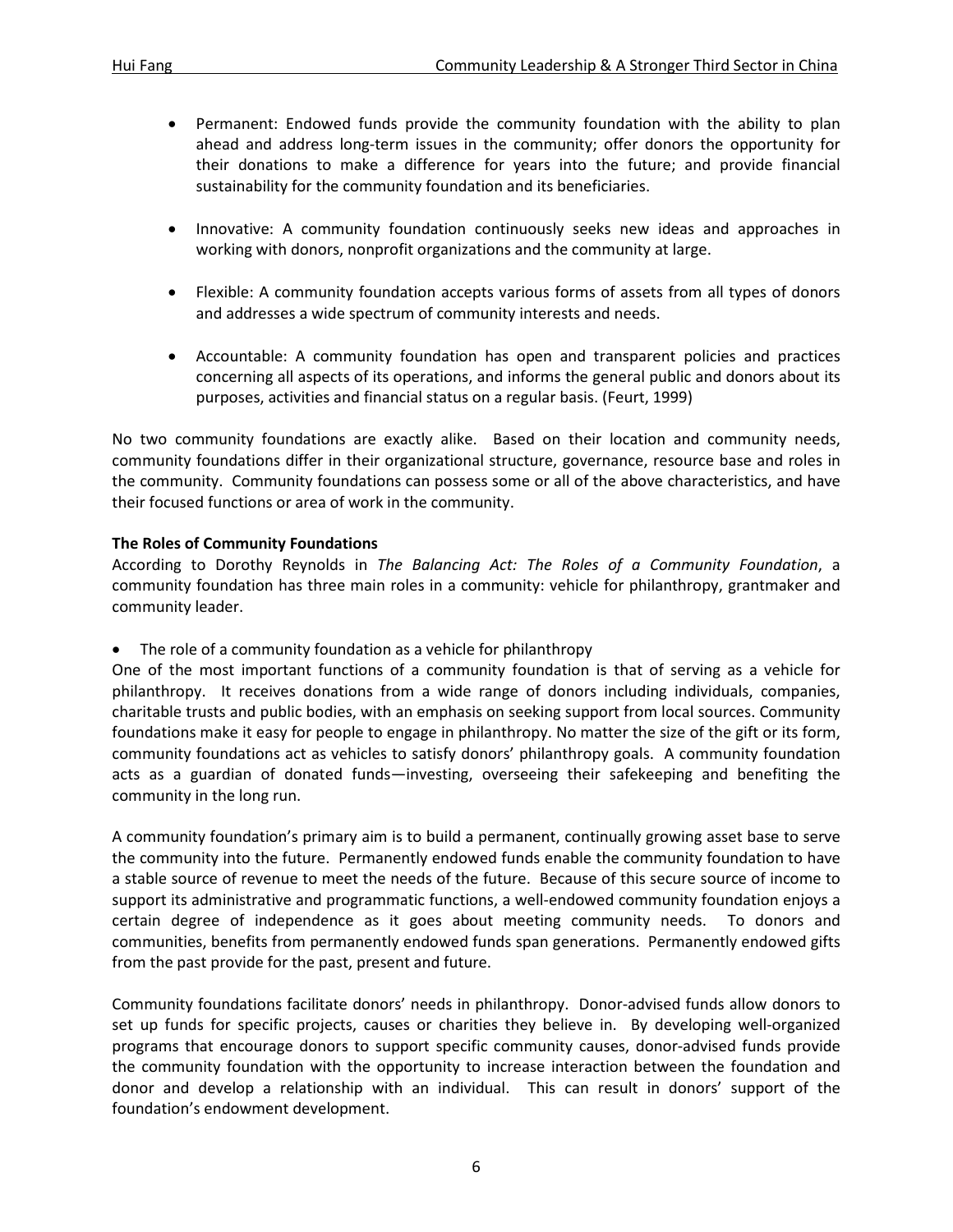The role of a community foundation as a grantmaker

Using interest income from invested assets, a community foundation makes grants to nonprofit organizations to address a wide variety of local needs in its community. Since the community foundation is an independent organization with a mission to improve the quality of life of the local community, community foundations may take a holistic view of the local community's needs and development. Grantmaking and program support can cover areas like poverty alleviation, education, health and human services, environment, economic development and arts and culture. Different community foundations establish their priorities in grantmaking by monitoring local needs, analyzing gaps in service and funding and responding to changing needs.

By making grants to nonprofit organizations, community foundations also help nonprofit organizations establish their operations, assist their capacity building, and ultimately enable them to make differences in the community.

• The role of a community foundation as a community leader

It is natural for community foundations to be community leaders. Because of their experience and knowledge in working with a variety of donors, nonprofit organizations, grantees and government agencies, community foundations often have special insight into community issues and a broader perspective than many other organizations. Also, because of their financial independence, community foundations often take a long view of community well being, and are well positioned to address thorny issues and to take risks.

# **Community Foundation Development Around the World**

Although it originated in the US, the community foundation concept has spread to many other countries around the world in the past decades.

According to the "2010 Global Status Report on Community Foundations" published by WINGS, the number of community foundations existing globally in the year 2000 stood at 905. Ten years later the number nearly doubled and stands at 1,680. Most of the growth occurred in Europe, where it has been spectacular. In 2000, there were 103 community foundations in Europe. At the end of 2010, there were 631. The fastest growth was in Germany where there were ten community foundations in the year 2000, and 240 in the year 2010. In other continents, like Africa and Asia, numbers have remained below 100 for the past decade. (WINGS-GSR, 2010)

The growth of community foundations has been fuelled by emerging ideas of civil society. Because of cutbacks in government services, political reform and changes in government policies in recent years around the globe, pressure is put on communities to provide many social services traditionally offered by the government. Increasingly, people in the community want a direct voice in making informed decisions about identifying community needs, setting community priorities, finding solutions, allocating resources and monitoring results.

Civil society organizations play an increasingly important role in society. They play critical roles as service providers, social innovators, advocates, watchdogs and other functions. Often developing from the grassroots, they can act quickly and flexibly in response to community needs. However, they often lack sufficient financial and human resources to conduct and sustain their work for the long term. Many need assistance in developing new sources of income, developing staff skills and volunteers and building a sustainable organization.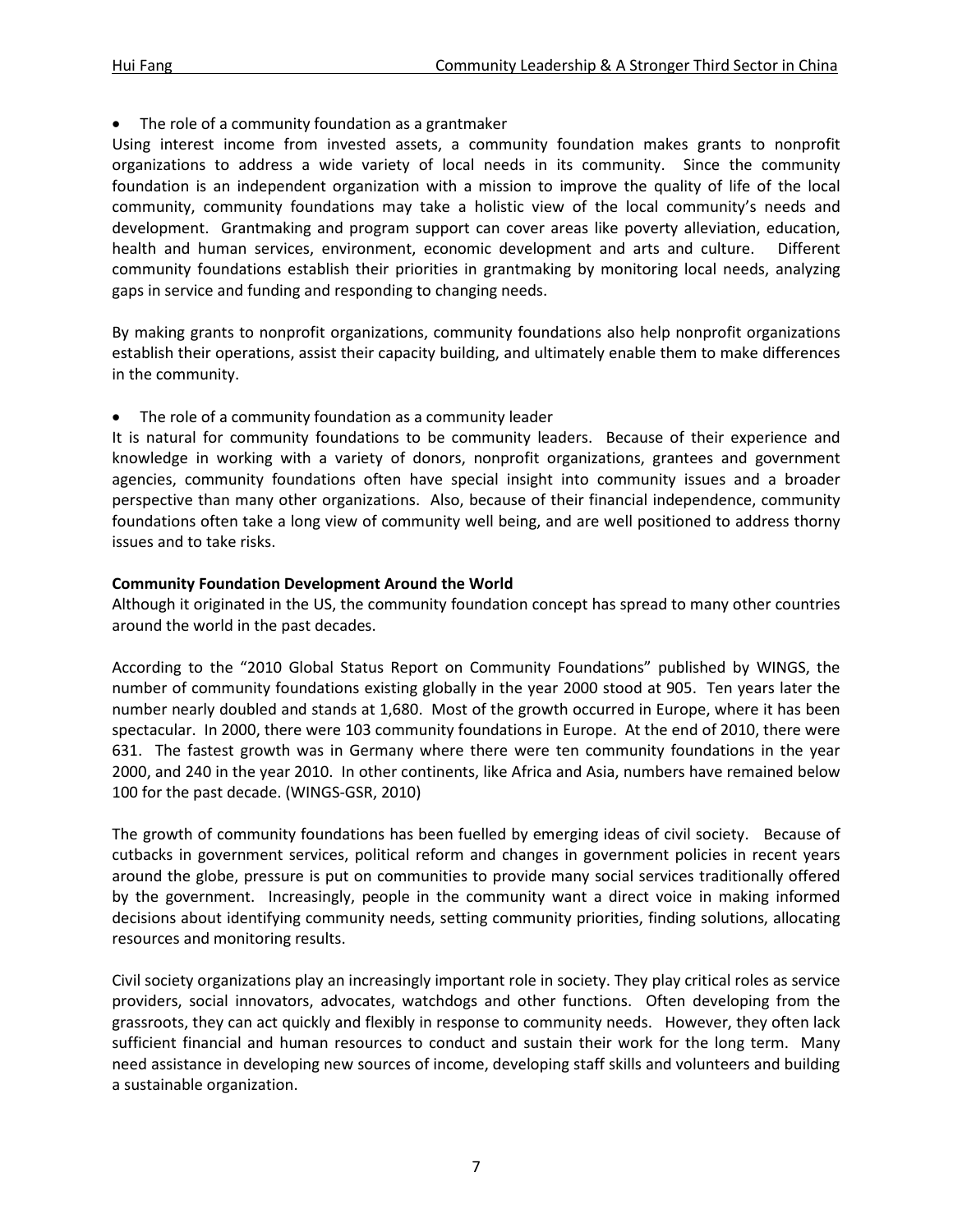Community foundations can be a valuable tool for helping communities deal with the changing role of government, engaging the community, and strengthening the nonprofit sector. Many countries have adapted the community foundation model. However, based on the different characteristics of the society, community foundations around the world vary in their structures and ways of operating.

# **2.2 Community Foundations in Developing Community Leadership**

In "On the Brink of New Promise", the authors of the study point out that the challenges community foundations face in the next era are huge. Besides competition from the commercial sector and many more players in community philanthropy, the changing dynamics and needs in the community will challenge the core assumptions around which community foundations have built their operations. The authors suggest that community leadership is the key to meeting the challenges and opportunities.

The leadership task lies in creating three subtle but significant shifts in assumptions and priorities:

- A shift in focus from the institution to the community
- A shift from managing financial assets to long-term leadership
- A shift from competitive independence to coordinated impact (Bernholz, 2005)

The report has generated much discussion about the development direction of community foundations and their role in community leadership. Although leadership has always been part of community foundations' rhetoric, many community foundations put more emphasis on asset building and financial management because assets are easy to measure while leadership is not.

So, what is community leadership and why is a community foundation in the right place to take the leadership role?

"A community leader can be defined as an individual or organization that identifies an issue, has a general sense of a desired outcome and conducts a process that includes a broad range of community interests." (Reynolds, 2008) A community foundation may provide leadership on pervasive community problems by serving as a facilitator, convener, catalyst and broker. As a neutral body, it can facilitate joint action with other organizations, stimulate partnerships, build bridges across sectors and bring local projects to the attention of national and international grantmakers.

Because of its special characteristics, a community foundation is in a unique position to take on a leadership role in a community. Community foundations have the reach, relationships, capacity and foundation to create a more inclusive impact.

Here are a few reasons why community foundations are in the right position to take up a leadership role in the community.

- Community foundations are able to have a holistic view of the community. Community foundations work with all parts of the community. They seek to understand the local landscape.
- Community foundations are able to think long term and take strategic actions instead of responding solely to short-term issues. Community foundations are forever. Because of the permanent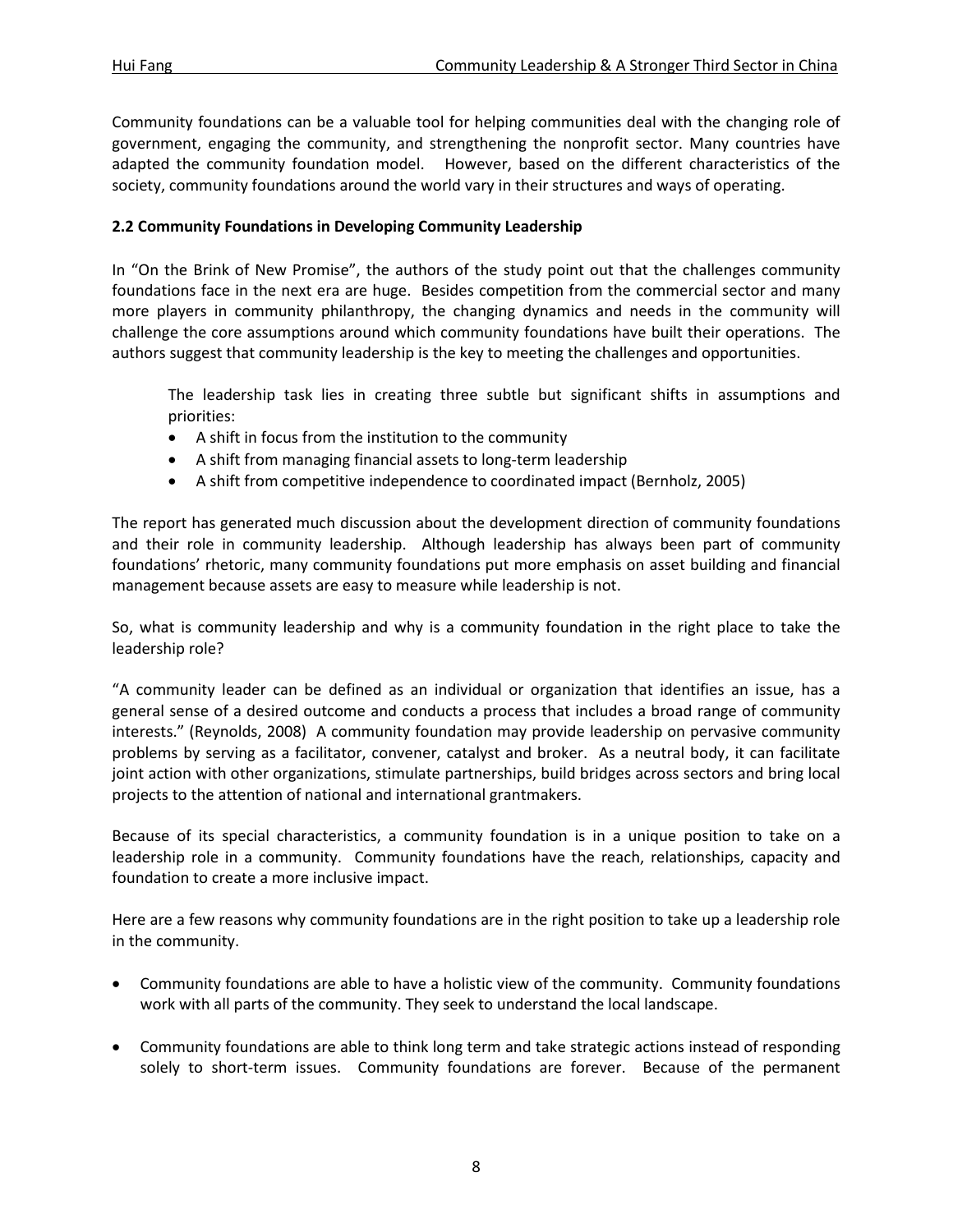endowment, community foundations do not depend on annual fundraising or certain donors to carry out their work.

- Community foundations may choose to take risks and take on controversial issues in the community. The permanency enables community foundations to take risks and make independent decisions. The reputation and credibility of community foundation also helps it to address controversial issues.
- Community foundations can build bridges and cross sectors with relative ease. Community foundations work with the nonprofit sector, the private sector and the government sector. They respond to the society's needs, and they work with individuals, donors, grantees. Often, they are able to reach out to different groups and interests in the community. This gives community foundations the ability to build bridges across sectors.
- Community foundations can provide a neutral ground. They strive to represent every part of the community, every faith and belief. They can bring different parties and groups together at a neutral table. It's a powerful leadership role to bring people together despite differences and move toward the common good of the community.
- A community foundations can leverage various resources in this leadership role, including theirknowledge base, money and in-kind donations, connections, as well as contacts and the credibility of the foundation and its board members.

Community foundations risk irrelevance if they fail to seek community leadership. In the study "Community Change Makers: The Leadership Roles of Community Foundations", the authors categorized a variety of strategic leaderships roles for community foundations beyond grantmaking. The roles outlined in the study include:

- Building useful knowledge
- Shaping community discourse
- Growing and linking local leadership
- Brokering regional solutions
- Maximizing access to government resources
- Nurturing high-impact philanthropists
- Collaborating for local systems reform
- Advocating and partnering for policy solutions
- Enhancing community capacity
- Strengthening accountability

There is no one leadership model for all community foundations. The above roles identify the basic blocks of community leadership that a community foundation can develop. Based on specific community needs, a community foundation can choose from a range of strategic roles and complement the existing competencies of its community.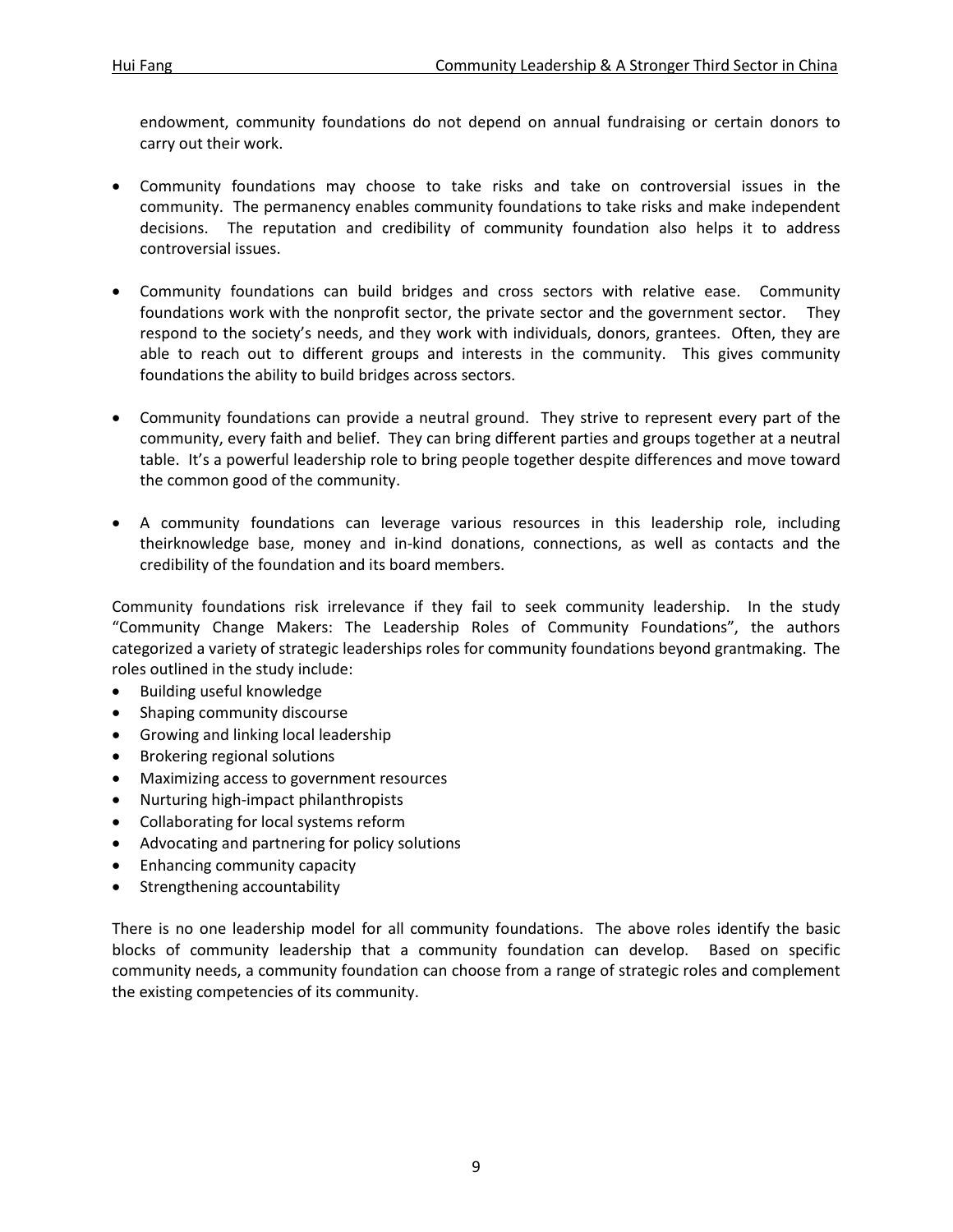The following section will study the leadership roles of community foundations in

- Engaging the community
- Building bridges in the community
- Building a stronger nonprofit sector
- Developing the next generation of community leaders

Through examples and case studies, this paper examines how community foundations work internally and externally to achieve leadership in these roles.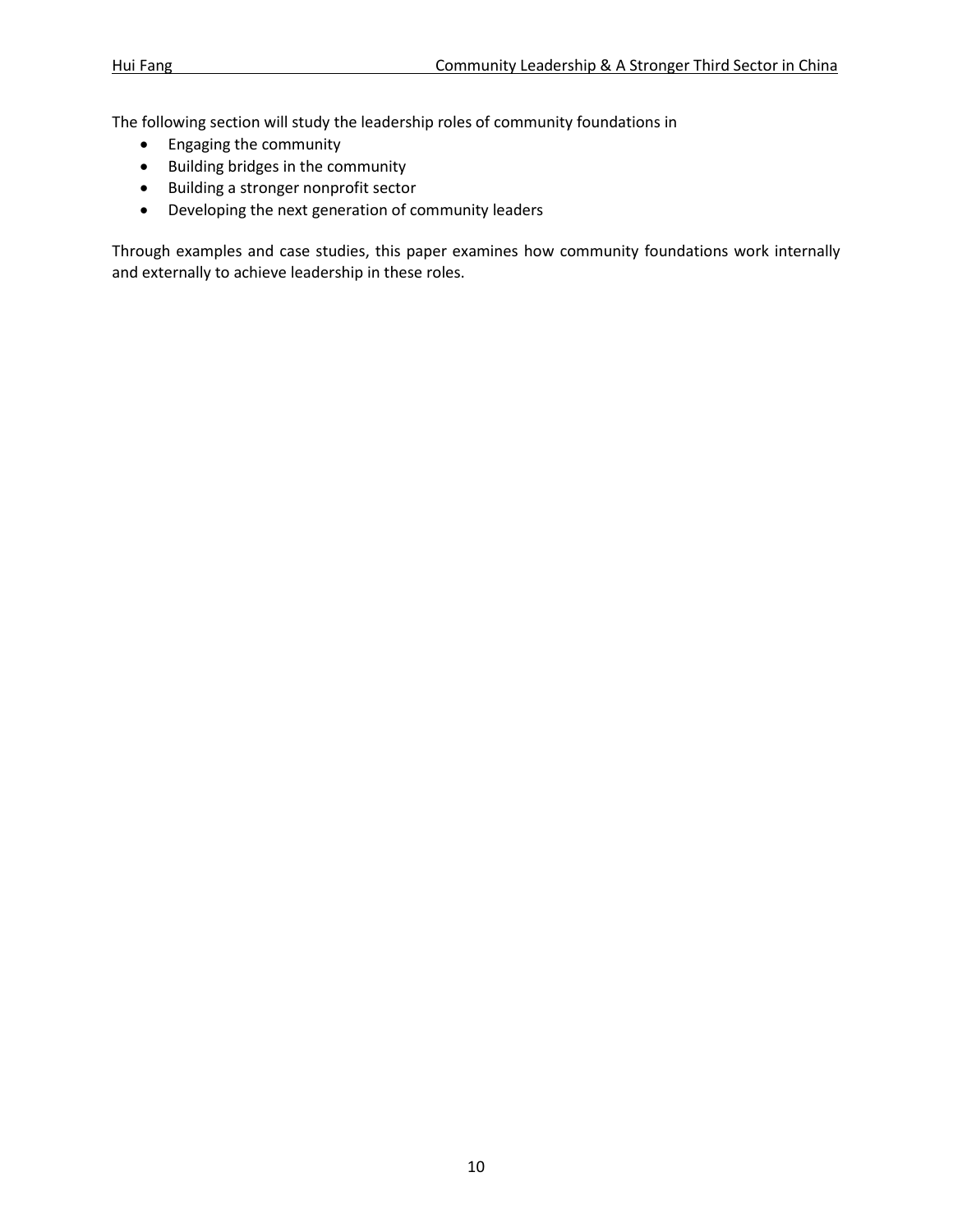# **Part 3: Case Studies - Community Foundations in Leadership**

This section focuses on the following specific leadership roles community foundations play in the community:

- Engaging the community
- Building bridges
- Building a stronger nonprofit sector
- Developing the next generation of community leaders

Through examples, this section analyzes how community foundations play the leadership roles to tackle challenges their communities face.

# **3.1 Engaging the Community**

Community foundations cannot be true to their name if they do not engage with people in the community. Community buy-in is central to the work of community foundations. Naturally, community foundations take leadership in engaging the community. A community foundation deploys a wide range of strategies for promoting different forms of participation, including proactive grantmaking strategies to reach informal or marginalized groups; public fundraising or volunteering events; and sometimes even participation in the foundation's decision-making mechanisms (including grants committees etc.). Other strategies used by community foundations to listen, learn and build confidence in their community include NGO forums, youth banks, community consultations, community meetings and community monitoring systems.

This section looks at several examples of community foundations engaging their communities. Brooklyn Community Foundation raises awareness and engages the general public through the Do Gooder Campaign and public fundraising. The Community Foundation for Northern Ireland reaches disadvantaged and marginalized communities through the VOICES program. The Community Foundation for Greater Atlanta uses donor services to engage donors in community issues.

# **Example 1: Brooklyn Community Foundation–Engaging the General public**

With a long history as a private banking foundation, one of the main challenges since the bank's conversion to a community foundation is community engagement. Raising awareness, getting community buy-in and developing donors from the community are the priorities Brooklyn Community Foundation (BCF) undertook in its first several years as a public foundation.

In 2010 BCF launched the Do Gooder Campaign. In keeping with the motto to "Do Good Right Here," the first annual Brooklyn Do Gooder Awards Campaign celebrated the altruism, philanthropy and commitment of five Brooklyn "Do Gooders" who are working toward a stronger Brooklyn. The campaign was conducted through print and online social media. Through printed posters, brochures, press releases, the website, electronic newsletters, Facebook and Twitter, the campaign received 300,000 votes in two weeks. There were 25,000 new registered users on the website. Six "Do Gooders" were chosen as recipients of the first-ever Brooklyn Do Gooder Award. Each Brooklyn Do Gooder awardee received US\$5,000 to reinvest in his or her Brooklyn charity of choice.

Through the Do Gooder Campaign, BCF successfully engaged nonprofit organizations, residents of the community and corporations to focus on community issues and raised awareness of the community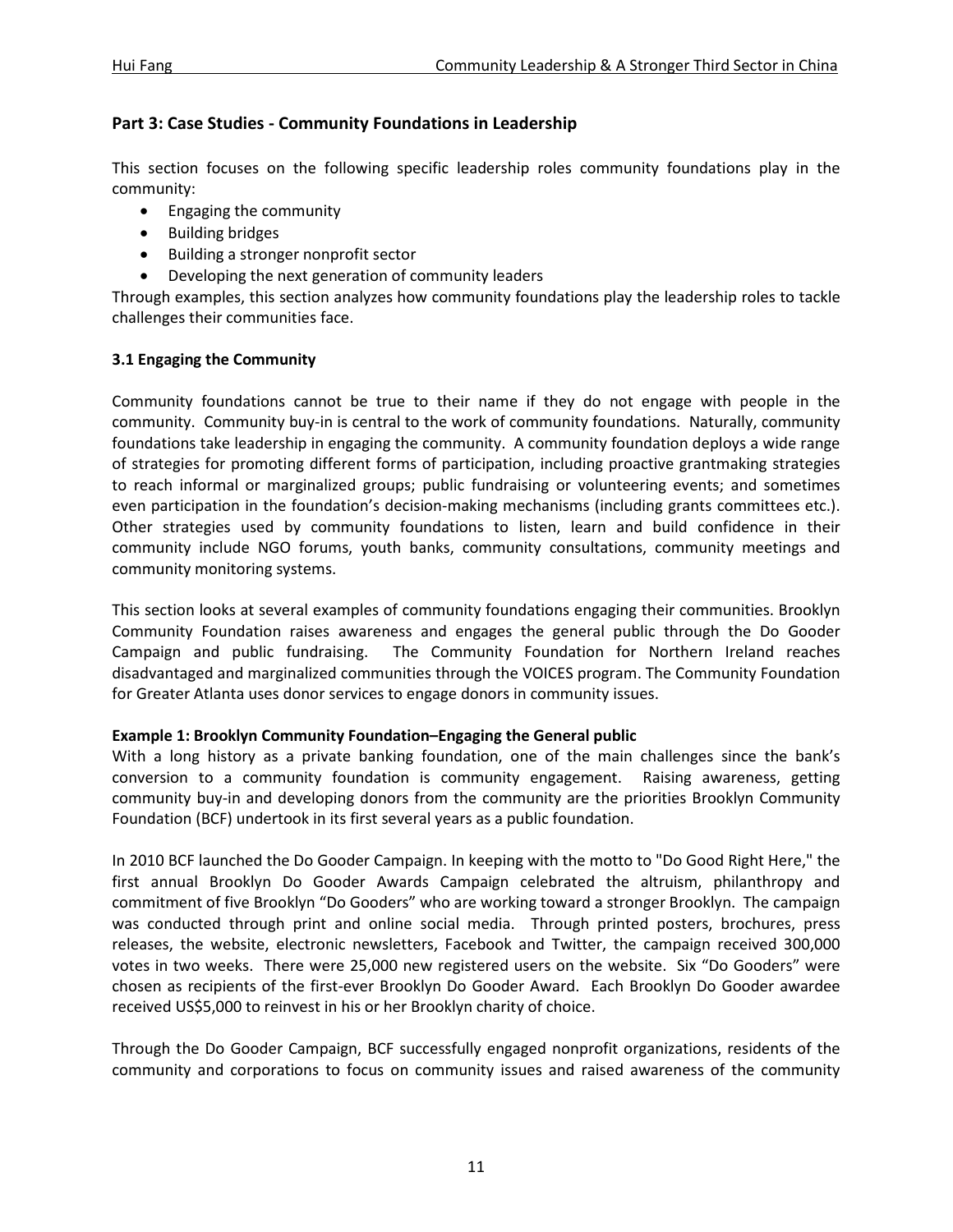foundation. The Do Gooder Campaign will become an annual event to recognize the Do Gooders of Brooklyn and encourage community participation.

The BCF also tries to engage the community through challenge grants and public fundraising. In 2009 the historic Macon Branch of the Brooklyn Public Library in Bedford-Stuyvesant wanted to purchase a special book collection costing US\$250,000. Instead of the BCF funding the cost, it proposed a challenge grant to the community; the foundation would match the amount of money the community raised. Over a three-month period, 500 people from the community raised US\$100,000. "It was everyone from little school children, to some of the businesses along Fulton Street," said Marilyn Gelber, president of BCF "and what that showed is that people really can come together and give time, energy and money…when a project really speaks to their values and their ideals. Even if it's not a wealthy community, it's a community that can come together and raise money and really achieve a purpose that supports their values, and in this case it was literacy. It was learning and it was history."

The BCF also deployed public fundraising as a strategy to engage the community and raise awareness. Canisters were put in supermarkets around Brooklyn for people to drop a coin or small change to show support to BCF. "The objective of the public fundraising is not to raise a lot of money, but to raise everyone's awareness of the BCFand being part of the big Brooklyn family helping each other," said Philip Li, the foundation's chief operating officer.

# **Example 2: Community Foundation for Northern Ireland–Engaging Marginalized Communities**

Working in a deeply divided society, the Community Foundation for Northern Ireland (CFNI) understands the importance of engaging different groups in the community. The objective of the VOICES program is to engage disadvantaged and marginalized groups and have their voices heard in the community. The program funds organizations working with groups that are overlooked and historically are victims of discrimination. The program has reached out to Muslim women, the lesbian and gay community, Irish travelers and the Roma. The VOICES program allows the voices of these groups to be heard within the larger mainstream Irish community, thus building awareness, mutual respect and at the same time empowering these communities.

Beyond grantmaking, the program also seeks to build a platform to bring these organizations together to share their experiences and build capacity. Training will be offered to give these organizations better skills in public campaigning and affecting policymaking. All 39 grantees of the VOICES program were invited to participate. Through such workshops, these communities will develop the tools to have their voices more effectively heard in the bigger community.

"VOICES program makes people feel valued, respected and included in the society. It also raises the awareness of marginalized group in the bigger community. From the history of Northern Ireland conflicts happened because people were put down and discriminated. We need to recognize that and engaging all groups in the community. In the long-run, the VOICES program's objective is to build a inclusive and peaceful Northern Ireland community." This is according to Jude McCann, the VOICES program coordinator.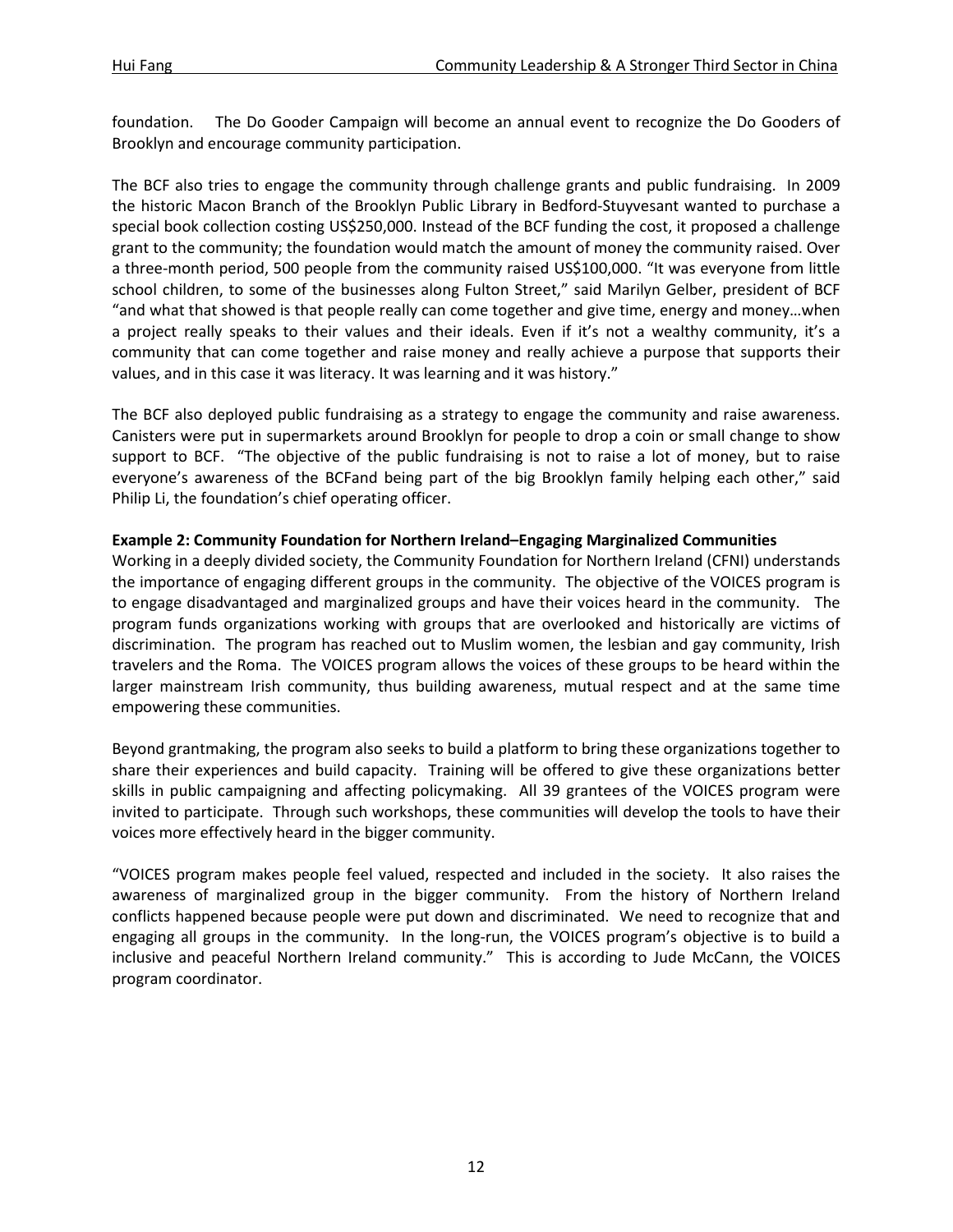# **Example 3: Community Foundation for Greater Atlanta–Donor Engagement**

Giving can get people involved. Community foundations in the US traditionally work solely with financial planners, lawyers and accountants to solicit potential donors and encourage them to put the community foundation in their estate plans. In recent years there has been a shift to living donors. Besides receiving monetary gifts from donors, community foundations are actively engaging donors in community issues and projects. A good example of donor engagement is the Community Foundation for Greater Atlanta. In 1998 the foundation made significant changes by breaking down the boundaries between its fundraising and program divisions and establishing a donor relations staff. The staff's job is to understand donors' needs and desires; orient donors to community needs and to strategies for change; help donors clarify their goals; and develop grantmaking plans. To further assist donors, the foundation publishes guides like "Extra Wish", which identifies special small grants opportunities, and a "Grantmaker" series that profiles specific organizations. As a result, the foundation's work to support donors has generated more than US\$1 million in grant funds for community projects. The effort also generated more active donors, who are more engaged with the community. (Hamilton, Parzen and Brown, 2004)

# **3.2 Building Bridges in Community**

Community foundations can play an important role in creating opportunities for civil society organizations to improve their communications with government and the private sector and work together on common agendas. Two common ways they build bridges between sectors are:

- Convening people working on similar issues both within and across sectors by sponsoring meetings, workshops, working groups, etc.
- Building partnerships—relationships between individuals or groups around cooperation and responsibility—to achieve a mutual goal that will result in a greater impact on a social or economic goal.

This section looks at several examples of community foundations taking on a leadership role by building bridges to bring different community stakeholders together to address community issues. The Berks County Community Foundation convened different groups to work towards the goal of preserving 200,000 acres of farmland. The Long Island Community Foundation brought various stakeholders together to create the Sustainable Long Island initiative. The Brooklyn Community Foundation built partnerships across different sectors to promote science education and initiated the NYC Haitian Community Healing & Hope Fund. The Community Foundation for Northern Ireland built bridges for peace building.

# **Example 1: Berks County Community Foundation - Farmland Preservation Program**

The Berks County Community Foundation (BCCF) was founded in 1994 to help individuals, families, organizations and businesses achieve their charitable objectives. BCCF has always taken a leadership role around community issues. In 1998 Berks County residents were worried about protecting the farmland that is integral to the way they think about Berks County. A lot of community groups tried to figure out how to preserve the land. But the groups had different goals and priorities. One of the biggest hurdles was getting them together to identify cohesive objectives for farmland preservation. Using a grant of about US\$4,000, the foundation brought in a consultant who worked with the groups

until they had developed one goal, which was to preserve 200,000 acres of farmland.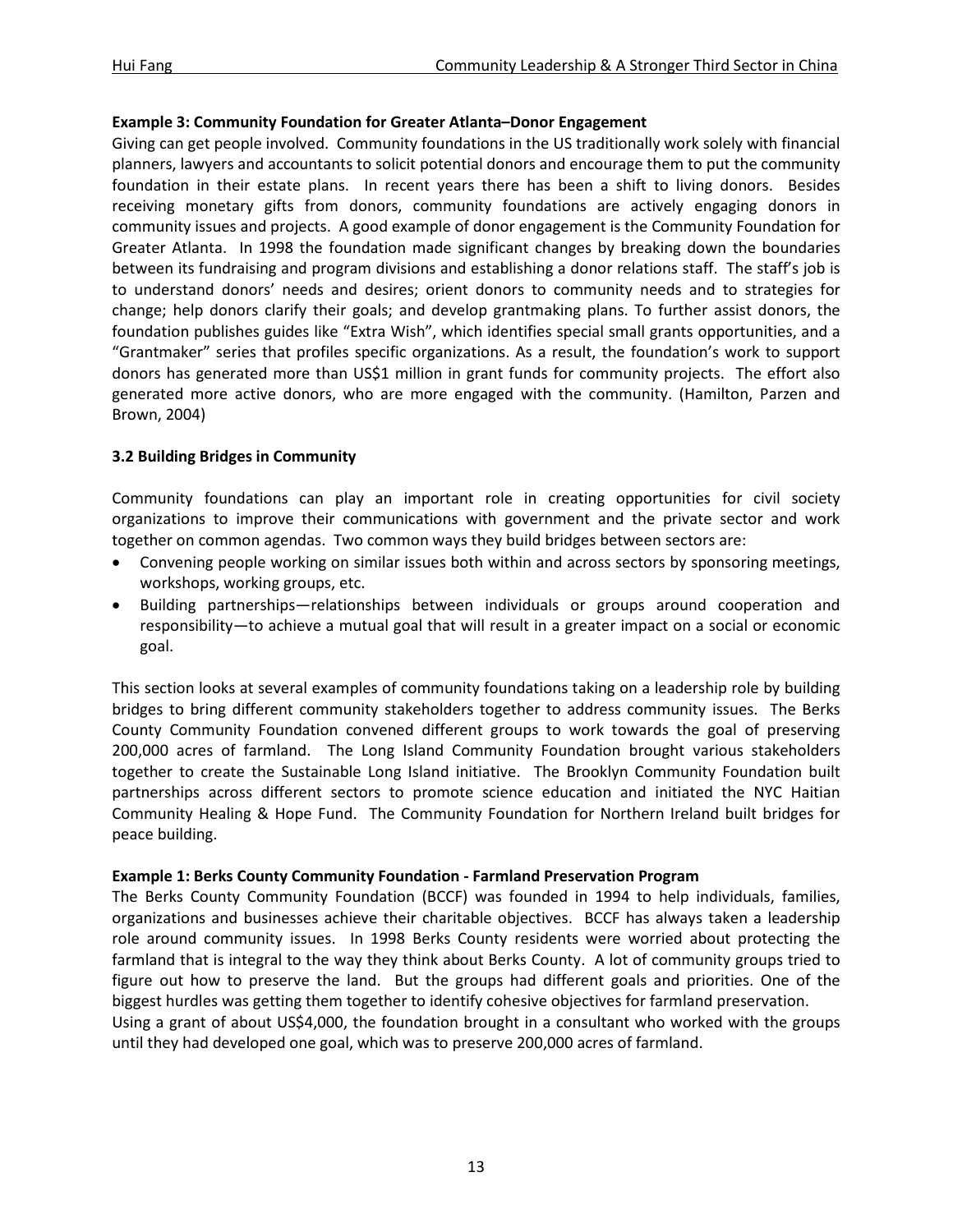At that time, the county was spending about US\$1 million a year to buy conservation easements guarantees from farmers that their land would never be developed. The effort was insignificant; there was little chance that the easements would succeed in keeping developers away.

BCCF encouraged county commissioners to use the US\$1 million to borrow money so they could start buying more conservation easements before additional land was developed. By the end of the year, the commissioners floated a US\$35 million bond issue that with matching grants from the state led to about US\$50 million being spent on farmland conservation in Berks County over a five-year period. At the end of that period, BCCF reconvened the interested parties. They re-evaluated their goals, and another US\$35 million bond was floated with matching state grants.

"A \$4,000 grant that ultimately triggered about \$100 million in state federal investment took us from a community that was in danger of really losing its farmland to one that will always have it," Kevin Murphy, president of BCCF, said. "I think that's an example of where a grant has had a huge impact."

# **Example 2: Long Island Community Foundation – Sustainable Long Island Initiative**

The Long Island Community Foundation (LICF) was created in 1978 by New York Community Trust to serve the community in Long Island . LICF has always emphasized its role in providing leadership in the identification of current and future community needs, and addressing these needs and solving problems by bringing different stakeholders in the community together to work collaboratively. One of the examples is the Sustainable Long Island initiative.

For decades people living and working on Long Island were concerned about environmental issues. Many individuals, environmentalists, philanthropists, business leaders and organizations were working to address the issues. Despite individual efforts, the problems were getting worse rather than better. As the need to protect Long Island's diverse population grew, this group of leaders realized they could not continue to solve problems individually; they needed a new approach. In 1996 LICF took the initiative to bring leaders from different organizations and sectors together to discuss a collaborative model in tackling the problems. Elected officials, professors from universities, environmental activists, philanthropists and experts from outside the community worked together. As a result of the convening, different stakeholders of the community had a chance to develop a model that would bring about positive change by working side-by-side. The Sustainable Long Island initiative was launched in 1997. LICF housed the initiative in the foundation for a year. In 1998 Sustainable Long Island developed into an independent nonprofit organization.

In addition to environmental issues, LICF tackled other critical issues in the community like racism, education, hunger, youth violence and affordable housing through convening and building partnerships. Initially LICF would fund proposals from different organizations to address the issues. However, the proposals reached a critical mass and LICF realized that grantmaking alone was not going to solve the big problems, which need to be addressed from a larger perspective. There was a need to bring all the organizations working on the same issue together to create a regional perspective and strategy. Through the role of convening, groups that do similar work but had never collaborated or partnered to reach the same goal. Through the partnership, organizations from the same field benefited by learning from each other and sharing experiences.

For each of the initiatives, LICF brought different stakeholders in the community together to solve problems and leverage resources. For example, the LICF's grant to Sustainable Long Island was only US\$20,000 a year. However, by building partnerships and leveraging resources, the annual budget of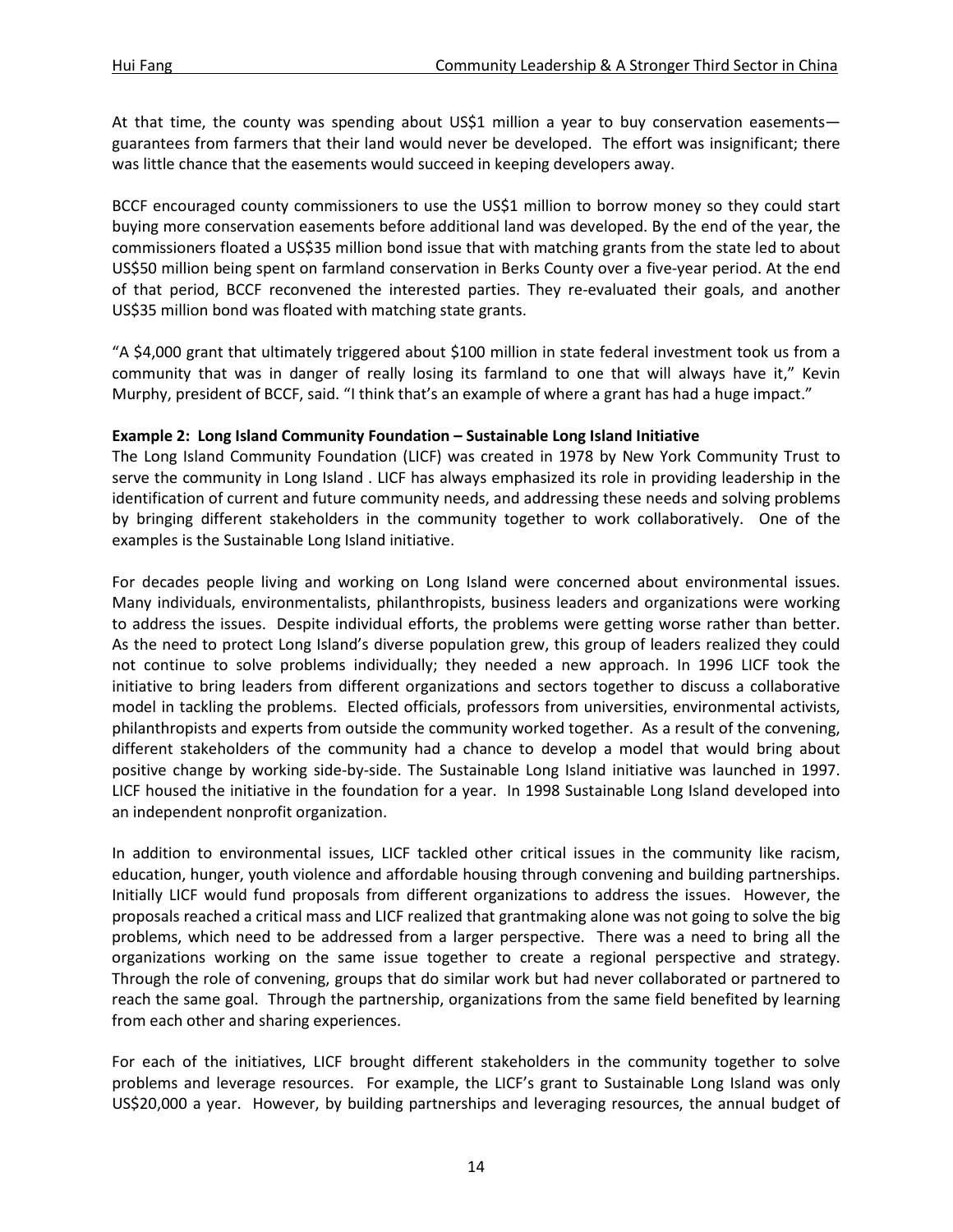the organization is now US\$1.3 million. LICF believes that "size doesn't matter" when you have a strategic and regional vision. Other success stories of such a collaborative approach include ERASE Racism, Long Island Fund for Women and Girls and The Early Years Institute.

#### **Example 3: Brooklyn Community Foundation – Building Partnerships Across Sectors**

The Brooklyn Community Foundation (BCF) works with the nonprofit, private and public sectors. It sees the big picture of the community and is in a unique position to connect different partners to social issues. Two such examples are the Science, Technology, Engineering and Mathematics (STEM) program and NYC Haitian Community Healing & Hope Fund.

# Science, Technology, Engineering and Mathematics (STEM) Initiative

To help youth in Brooklyn explore careers in the field of science, technology, engineering and mathematics, BCF explored the possibility of partnerships among schools, educators, the Polytechnic Institute of New York University (NYU-Poly) and J.P. Morgan Chase Foundation. As a result, NYU-Poly's Central Brooklyn Science, Technology, Engineering and Mathematics (STEM) initiative was founded.

The STEM initiative pairs teachers from economically disadvantaged Brooklyn schools with graduate fellows from NYU-Poly's engineering programs to design dynamic, hands-on classroom lessons, thereby helping to develop both teachers and graduate fellows. Since 2007 the program has served 18 Brooklyn elementary, middle and high schools. With BCF's support, the program will expand to 36 schools in Brooklyn and serve minority students and female students.

In this program, BCF brought different groups together and built a successful partnership to improve science education for youth. In the long run, the program helps the youth to pursue higher education and careers in science and technology. "BCF always takes a long view of the community development. In the STEM initiative, by bringing different partners together, we not only successful funded and implemented the program, but also developed future professionals in STEM. This increases the talent pool in Brooklyn and ultimately will bring companies to the community and provide more job opportunities to Brooklyn," said Philip Li, chief operating officer at BCF.

# NYC Haitian Community Hope & Healing Fund

Following the 2010 Haiti earthquake, BCF quickly identified the needs of the people and families in Brooklyn and the New York City community affected by the earthquake. New York City is home to one of the largest Haitian communities outside of Haiti—more than 130,000 individuals—the vast majority of whom live in Brooklyn and Queens.

BCF convened a meeting between United Way of New York City, New York State Health Foundation, the Altman Foundation, the Annie E. Casey Foundation, Capital One Bank, the UJA Federation, Carver Bank, St. Francis College and a number of community organizations to discuss the issue. As a result, the NYC Haitian Hope & Healing Fund was founded to address the short- and long-term needs of individuals, families and communities in the New York City area affected by the January 12, 2010 earthquake in Haiti. An advisory committee was formed, which was comprised of leaders from the Haitian community of New York City and experts in the long-term effects of disasters on local communities.

To date, the NYC Haitian Community Help and Healing Fund has raised US\$429,000, US\$250,000 of which has been granted to 12 New York City nonprofit organizations working in four key areas: case management, legal, healing, and education.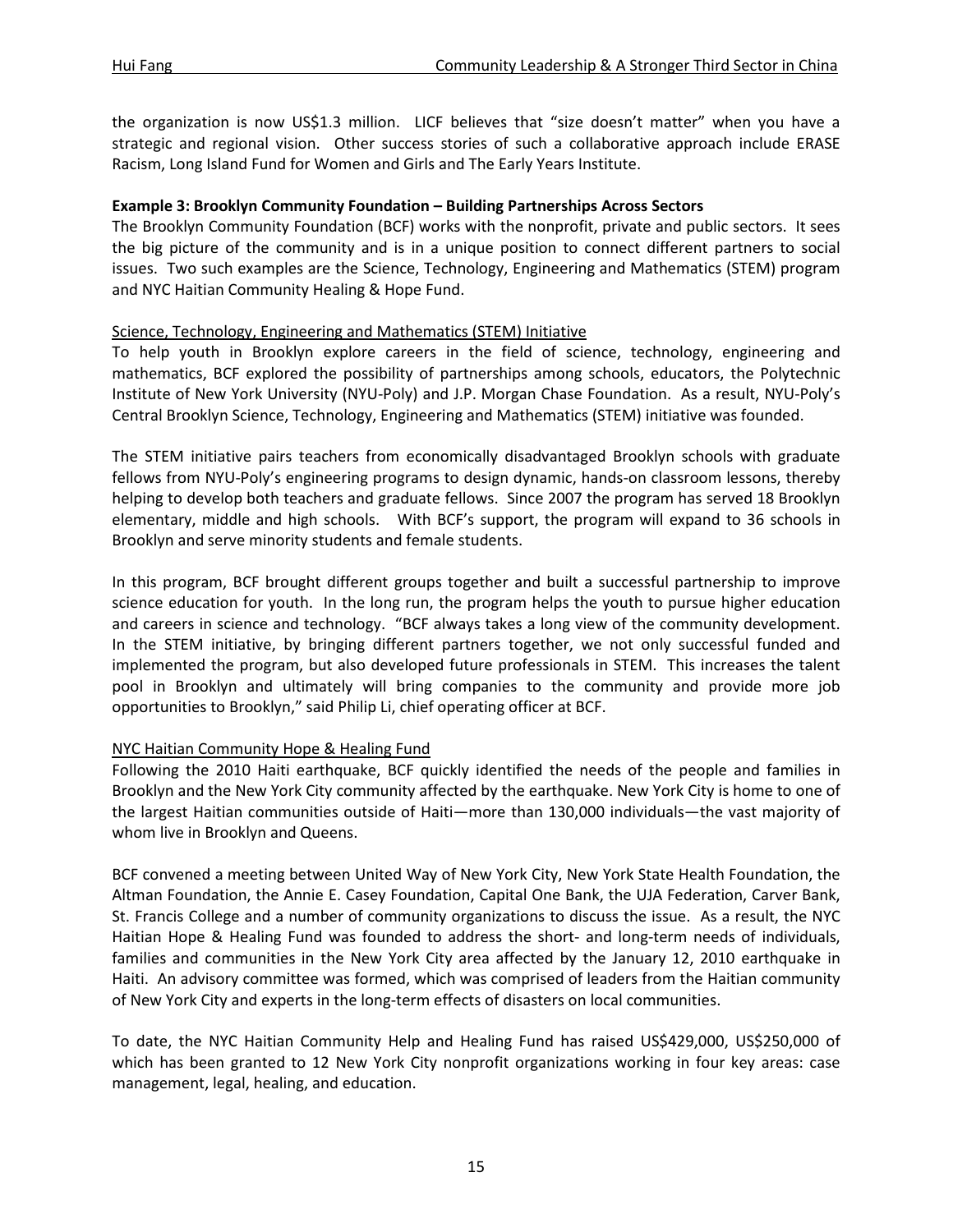## **Example 4: Community Foundation for Northern Ireland – Building Bridges for Peace Building**

The Community Foundation for Northern Ireland (CFNI) has worked since 1979 within and between the divided communities of Northern Ireland. In the main city, Belfast, many of the most deprived communities are divided by the 30 foot high "Peace Wall". The community foundation funded and supported community action during the years of violence and, more recently, during the period which has been marked by transition from violence. In this context the community foundation prioritized work around peace-building initiatives, believing that local communities and previously marginalized groups must be involved in the peace process.

Two groups that were crucial to the work of peace building were the victims of political conflict and the politically motivated ex-prisoners and ex-combatants. CFNI took the initiative in funding a self-help Victim's Support Group, which was founded by survivors of the conflicts. The group remembers those who died and works to support their family members. CFNI funds the work of a range of victims and groups that often have very different political aspirations and experiences of the impact of the violence. Consequently CFNI created opportunities to encourage the victims' groups to meet together, and also to meet with other communities that had suffered in the conflict. It was a difficult process and often attracted negative comments. However, the foundation organized a series of conferences and seminars to which all the groups were invited, irrespective of their political viewpoints. The foundation also brought in speakers from South Africa, Cambodia and Eastern Europe to share their experiences of both victimhood and the difficult issues of dealing with truth and justice.

CFNI also took the initiative to address the issue of the ex-prisoners. In the From Prisoner to Peace program, the foundation acts as a neutral ground to bring together British and Irish ex-prisoners and excombatants with strong beliefs to talk about common issues. The program involves people who have very different values and beliefs and would never talk to each other. However, CFNI believes there are common issues that concern all groups. Acting as convener, CFNI helped the groups put their differences aside and work together to solve common social issues like healthcare, education, children, etc.

As a result of the CFNI's efforts in building bridges across different groups, the government set up a funding program to meet the core costs of all victims' groups. And the foundation is continuing its work to explore ways to address the challenge of truth and justice for both victims and ex-prisoners.

# **3.3 Building a Stronger Non-profit Sector**

As grantmakers in the local community, community foundations work closely with the nonprofit sector to support them through grants and technical assistance. A lot of nonprofit organizations in the community are small, young and working with limited resources. Community foundations act as their advocates and strengthen the nonprofit sector.

This section looks at several examples of community foundations taking a leadership role in building a stronger nonprofit sector. The Long Island Community Foundation incubates and helps start up new organizations to address community issues. The Brooklyn Community Foundation gives micro grants to organizations to support organizational development and capacity building. The Dade Community Foundation takes on the role as advocate for and strengthener of the nonprofit sector. The Community Foundation for Northern Ireland provides extensive support in funding, training, information and networking to other community organizations to establish youth-led grantmaking initiatives internationally.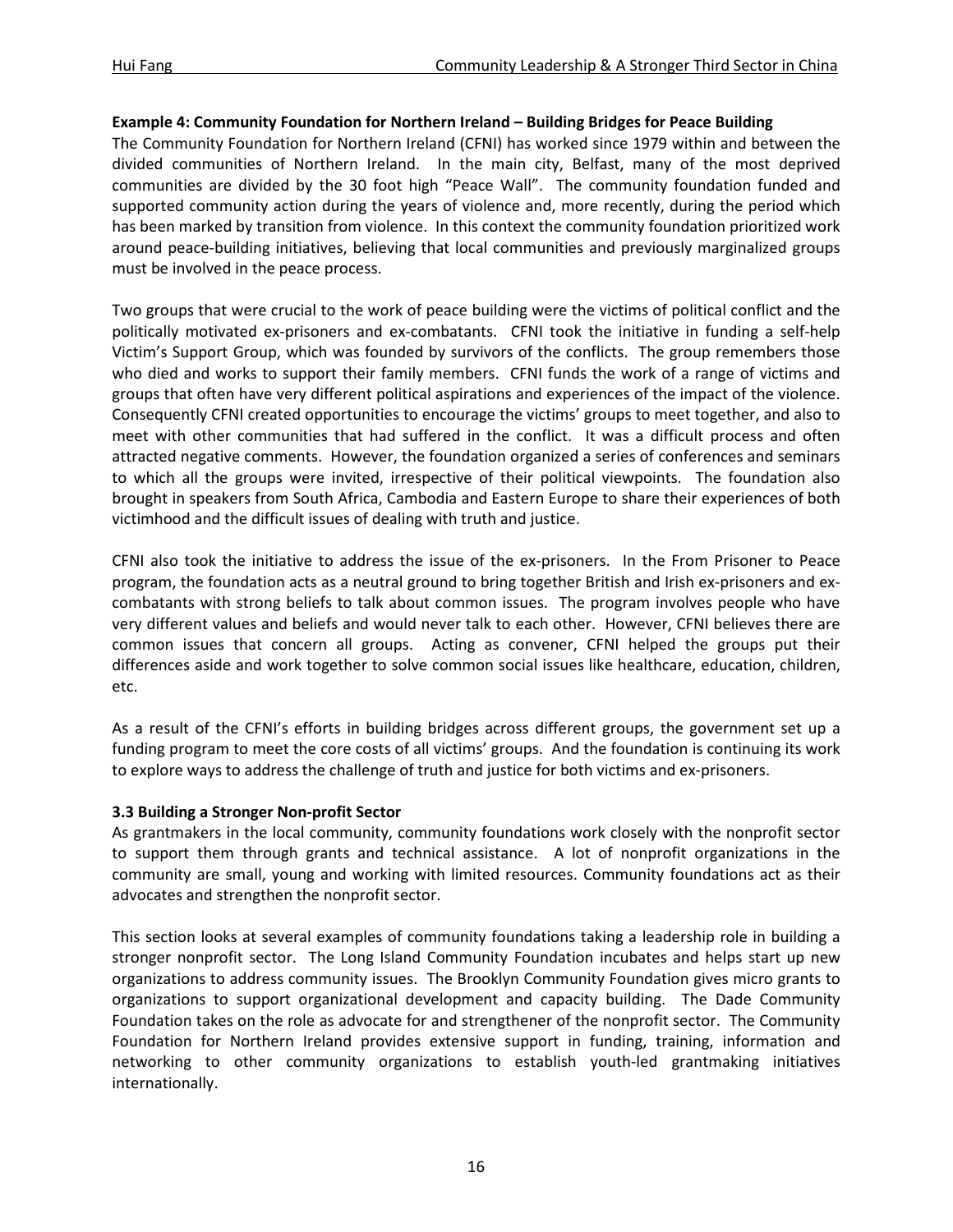#### **Example 1: Long Island Community Foundation – Incubating Nonprofit Organizations**

Besides making grants to nonprofit organizations, the Long Island Community Foundation (LICF) takes an innovative approach in developing and nurturing the nonprofit sector. Developing organizations and tackling social issues may be difficult for a lot of new, small nonprofit groups. Certain issues like racism were sensitive in the Long Island community, and it was hard for groups working in the field to find resources to develop their efforts.

LICF took the initiative and risks to incubate these nonprofit organizations in their early years. LICF assists these organizations through grants, office space, staff and technical support and eventually helps them to become independent and sustainable. LICF works with these organizations to define fundraising strategies; set goals for development and help the organizations achieve independence at the right time, after which LICF may continue to provide technical support and follow up with the organization's development.

LICF has successfully incubated and helped start a number of nonprofit organizations. Successful cases include Sustainable Long Island, The Interfaith Nutrition Network, The Peconic Land Trust and the Long Island Center for Nonprofit Leadership, among others.

Besides incubating young organizations, LICF also focuses on capacity building for its grantee organizations as well as other organizations in the community, especially organizations from underdeveloped communities where resources are limited. For three years, LICF funded the LEAT Program to develop capacities of local nonprofit organizations. The program brought a consultant from Boston to work with individual organizations to assess their needs; to identify goals and development barriers; and to put a capacity building plan together for the organization. Every year the program took in 12 organizations. The program also created opportunities for group meetings and peer learning, which organizations found very useful.

LICF views nonprofit organizations not just as grantees, but as partners in the community. By developing a stronger third sector locally, LICF develops partners in tackling critical social issues and helps build a stronger community.

#### **Example 2: Brooklyn Community Foundation – Micro Grant to Support Nonprofit Organizations**

The Brooklyn Community Foundation's (BCF) micro grants program accepts requests for US\$500 or less to help support small-scale projects and organizations throughout Brooklyn. The micro grants serve two purposes: to support grassroots, community efforts like beautification campaigns, parent-teacher associations, youth sports teams, or community gardens, and to serve as seed funding for start-up nonprofit groups to help support immediate needs as they build a rapport with community members and funders.

Besides financial support, the BCF offers a wide range of workshops and trainings to help their grantee organizations and other nonprofit organizations to develop capacity. With the help of professional trainers and experts in the field, the foundation offered workshops on proposal writing, project management, organizational development, leadership, personal growth, etc. In 2010 seven workshops were offered to over 500 grantee and other nonprofit organizations. BCF plans to offer more workshops and trainings in 2011 to expand efforts in capacity building for local nonprofit organizations.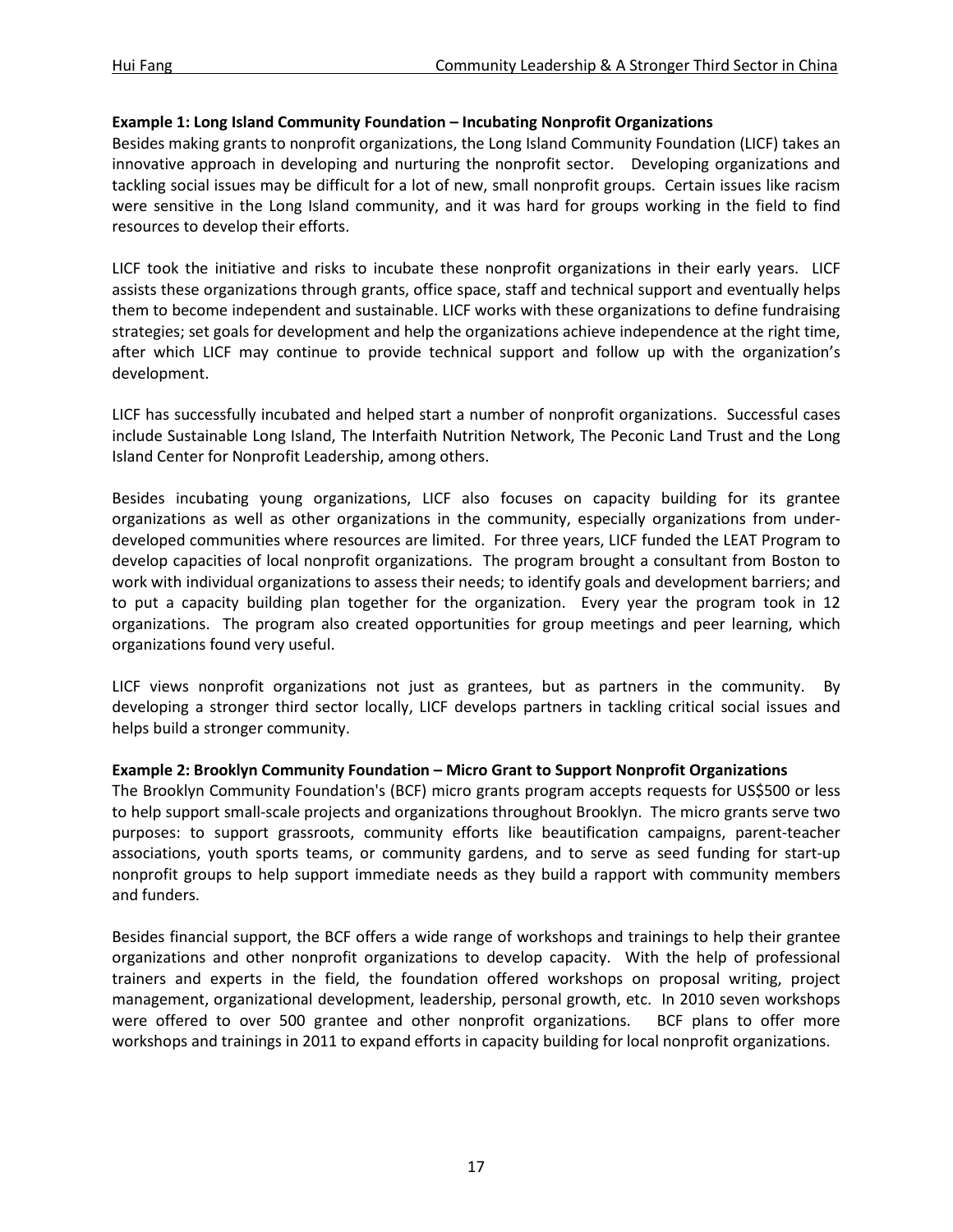#### **Example 3: The Dade Community Foundation – Advocate for the Nonprofit Sector**

The Dade Community Foundation takes on the responsibility of bringing together diverse groups in Miami-Dade County, Florida—across boundaries of race, ethnicity, class, gender and language—to improve the quality of life and build a more cohesive community by supporting local nonprofit organizations with grants and technical support.

The foundation realized that the nonprofit sector is rarely included or mentioned in the economic impact studies of the region in spite of the nonprofit sector's important role in the local economy and community. The nonprofit sector is seen as a passive provider of rudimentary services as opposed to a respected participant and partner in the local economy. In an effort to dignify the sector's contribution to the economy beyond its provision of services, the foundation partnered with the Beacon Council, Miami-Dade's official economic development organization, to produce "Sector of Impact Report: Economic Impact of Nonprofits in Miami-Dade County".

The study concludes that Miami-Dade's nonprofit sector directly impacts the local economy in a number of positive ways. The report demonstrated the contribution of the nonprofit sector to the overall health of the economy, serving as consumers of products, employers and vendors and possessing a vibrant taxpaying workforce and a network of community leaders, policy makers and businesses. As a result, the report tells a compelling story about one of the community's most often overlooked economic engines. During this process, the Dade Community Foundation further enhanced its role as advocate for and strengthener of the nonprofit sector.

#### **Example 4: Community Foundation for Northern Ireland – Technical Support to the Nonprofit Sector**

One of the important roles for the Community Foundation for Northern Ireland (CFNI) in youth bank development is the provision of training and technical assistance to organizations interested in establishing youth-led grantmaking initiatives. CFNI assists community organizations both in Northern Ireland and internationally to set up youth bank initiatives. To date, CFNI has established a network of thirty youth banks operating youth-led grantmaking programs across the island of Ireland. CFNI has also responded to requests for assistance by providing support to interested parties in many countries including Armenia, Azerbaijan, Belgium, Bosnia Herzegovina, Croatia, Czech Republic, Georgia Montenegro, Palestine, Romania, Russia, Serbia, Slovakia and South Africa.

In addition to providing training programs, making available relevant documentation and being a source of information, expertise, advice and guidance, the CFNI's YouthBank office works with many of its international youth-led grantmaking partners by brokering exchange visits. These visits enable young grantmakers to learn about each others' experiences and approaches to grantmaking, as well as offer them the opportunity to gain a deeper understanding of their counterparts' cultures and the similarities and differences in the issues facing young people in different jurisdictions.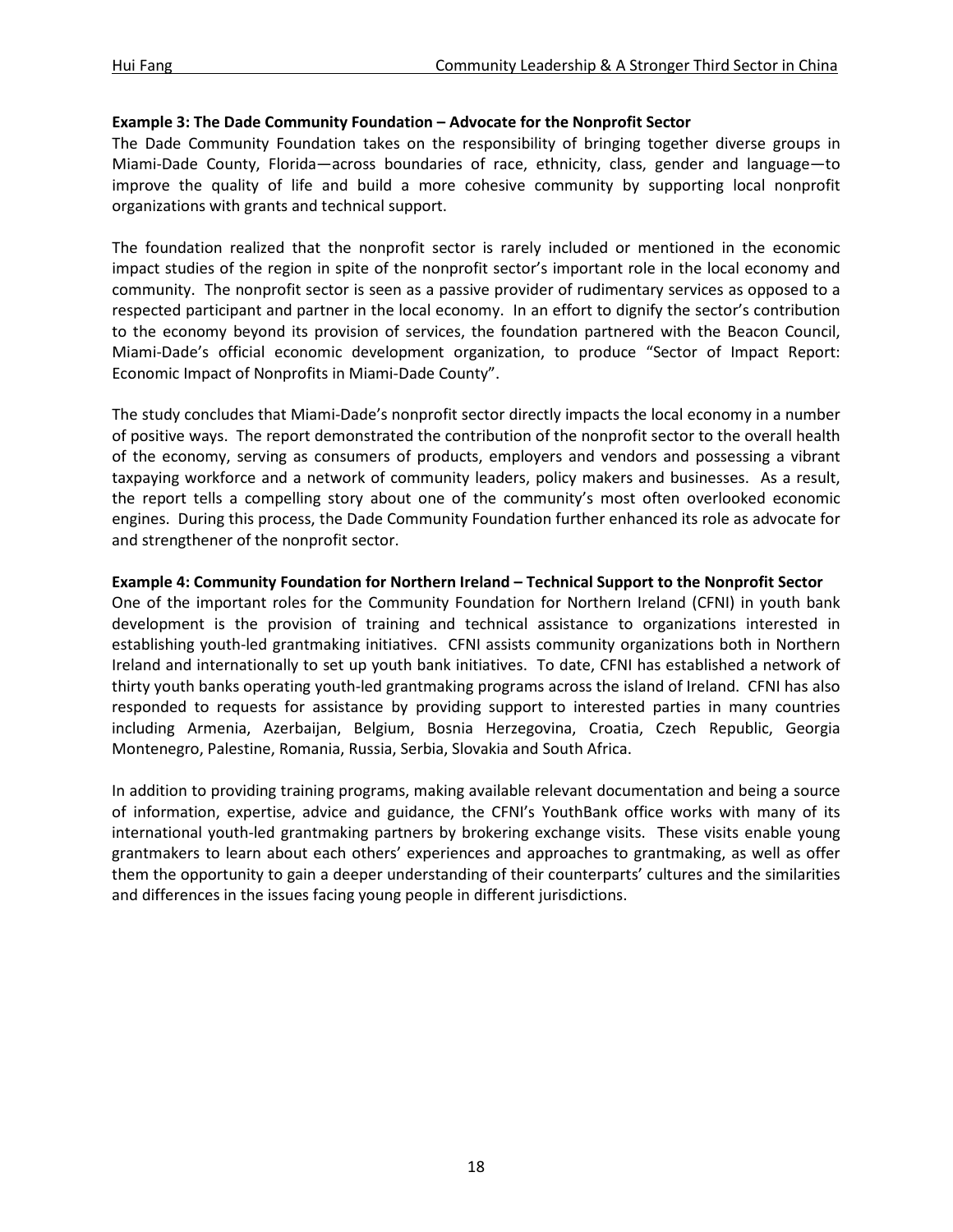# **3.4 Building the Next Generation Community Leaders**

A community foundation is in the community for the long term and views community development and leadership from that perspective. To be a leader in the community, community foundations not only focus on the leadership role in the "here and now", but also actively develop community leaders for the next generation. This section looks at how community foundations engage youth in philanthropy and develop the next generation of community leaders.

A youth advisory committee (YAC) or youth bank (a term commonly used in Europe) is the most common program a community foundation runs to engage youth and develop youth leaders. A YAC or youth bank—a grantmaking committee run by a group of young people—is a unique way of involving young people in community activity. The young grantmakers work as a member of a decision-making committee. The funding distributed by the decision-making committee supports projects designed and run by young people, which address issues and concerns of direct importance to them. It is the young grantmakers who determine which issues they believe are most pressing locally in terms of needs and the communities they live in as the means of establishing the focus and themes of the grantmaking programs they run. Having themselves managed all publicity, assessment and administrative aspects of an open application process, tThe young grantmakers also decide which projects gain their support.

This section looks at two successful youth development programs: a youth advisory committee run by Berks County Community Foundation and the YouthBank run by the Community Foundation for Northern Ireland.

#### **Example 1: Youth Advisory Committee of Berks County**

In April 1998, the board of directors of Berks County Community Foundation (BCCF) approved the creation of a youth advisory committee (YAC) in order to give interested Berks County youth a hands-on experience in grantmaking decisions. BCCF strongly believes that young people should be able to participate in community decisions that affect them and their peers.

The youth advisory committee (YAC) is made up of approximately 30 high school students from different communities in Berks County. The main purpose of the YAC is to involve young people in addressing the issues facing their peers in Berks County. Members of the YAC have the responsibility of making decisions about the distribution of US\$15,000 in the community foundation's Youth and Philanthropy Fund (grants to programs and projects that serve Berks County). All grants must be approved by the community foundation's board before they are distributed. In 2003, the committee decided it needed to raise US\$500,000 to permanently endow the Youth and Philanthropy Fund and increase the amount of money available each year for grantmaking.

To date, YAC members have distributed US\$122,439 to 41 programs across Berks County. Every year YAC members must evaluate the grant applications they receive, which often add up to hundreds of thousands of dollars in requests. The group has to decide where to allocate its US\$15,000. The whole process involves calling for proposals and evaluating them, as well as making site visits and grant recommendations to the board. Besides making meaningful grants to the community, members of YAC also gain skills and insight. A sense of "giving back", maturity, confidence and insight into grantmaking are the four areas of development most frequently mentioned by members and alumni of YAC.

Since its first meeting in 1997, the Berks County YAC has released over 100 youth ambassadors of philanthropy into the world. Most alumni members of YAC continue their philanthropy work in their colleges and work life. With insight and training from YAC, they will likely continue to play a leadership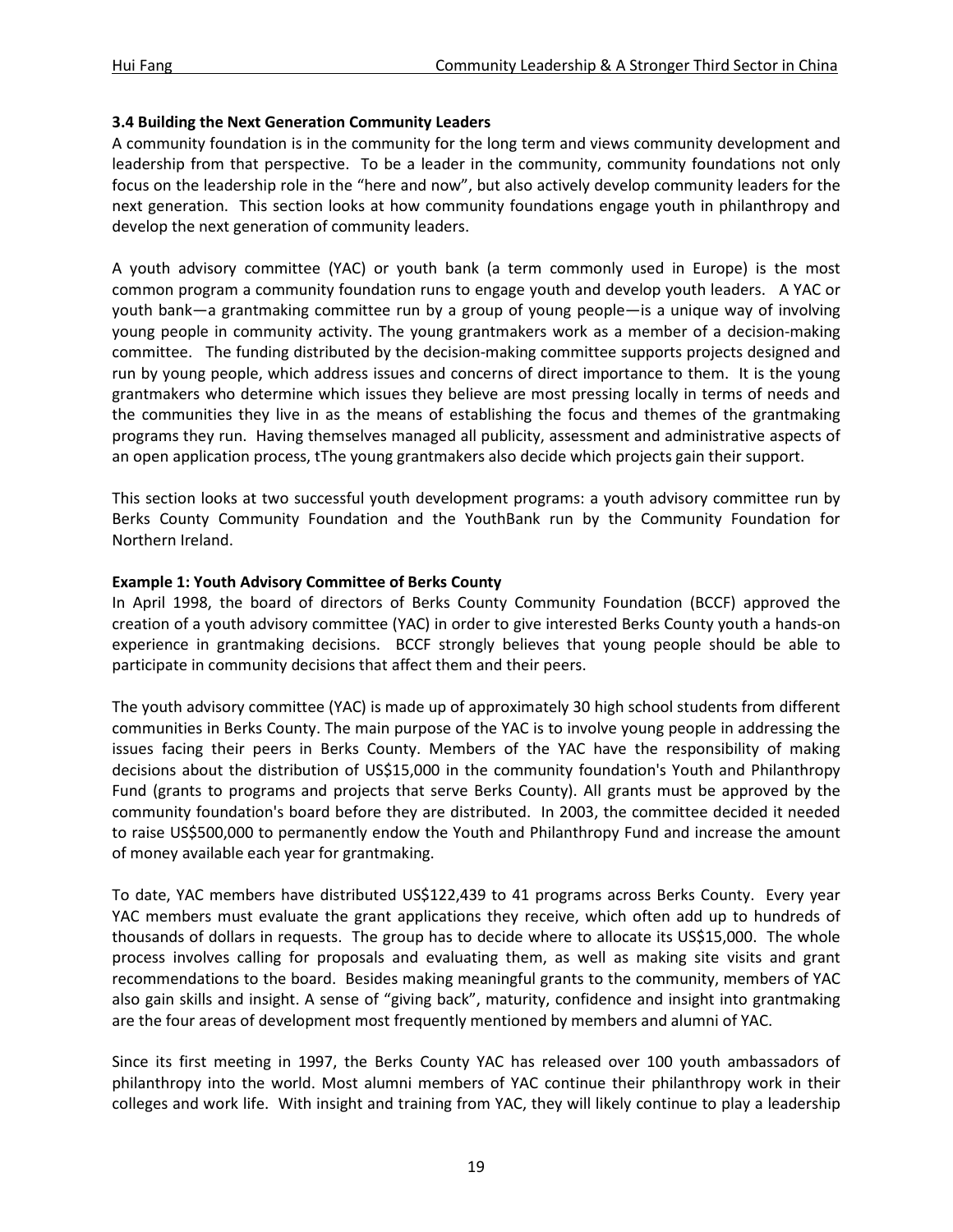role in their future philanthropy work.

The YAC began as a small, experimental program at BCCF and it has turned into one of its signature programs. "The theory here is that we're teaching these kids about community philanthropy and how community works and teaching them the skills of allocating the resources, but I have to say that pretty consistently, year in, year out, we find ourselves learning a lot more from these kids than I think we're teaching them," said Kevin Murphy, president of BCCF.

Murphy said the "YACsters" are outspoken about what they want their community to look like and how they think it can be changed for the better, and he is sure that their dedication will cause some of them to pursue philanthropy in future. "I think some day, the man or woman who's sitting at my desk will probably be a former Berks County Community Foundation YACster," he said.

#### **Example 2: YouthBank Development in Northern Ireland**

YouthBank was established in 1999 as one of the pilot projects of the Community Foundation for Northern Ireland (CFNI). To mark the end of the pilot phase in June 2001, a major YouthBank conference was organized in Northern Ireland. Young people from all over the UK, as well as experienced grantmakers from Michigan in the United States and a group from Bosnia, Croatia and Montenegro attended the conference. This event marked the beginning of international development work pioneered by YouthBank in Northern Ireland.

In September 2001 a milestone was reached as the CFNI put in place YouthBank arrangements by inviting potential host organizations to register their interest. Four community-based host organizations were selected to recruit, develop and support young people aged 15 to 25 to organize a local grantmaking program. The initiative connected the concept of citizenship and participation. In 2002 the Irish Youth Foundation became a working partner in the Republic of Ireland, with joint training and technical assistance provided in the first phase of activity to support five YouthBanks.

In July 2006 YouthBank secured another milestone with a new strategic partnership between the Ulster Bank Group, the Community Foundation for Ireland, the Irish Youth Foundation and the Community Foundation for Northern Ireland. The partners committed to a three-year plan to establish a vibrant network of thirty YouthBanks operating youth-led grantmaking programs from community, employer and school settings across the island of Ireland by 2009.

# • Developing leadership in the community

The purpose of YouthBank is to develop leadership opportunities, build capacity among young grantmakers and create opportunities for grant-aided youth-led groups to engage in self-help and community action. YouthBank involves young people in projects that they design and run for themselves in the community. Based on "Youth Bank: What is YouthBank," a publication of CFNI, the principles of YouthBank are:

1. Social needs: YouthBank targets young people who are socially disadvantaged or excluded through gender, ethnicity, faith, disability or sexual orientation

2. Active citizenship: YouthBank enables young people to participate in society as active citizens. This is realized by grantmakers becoming conscious of themselves as members of a democratic culture by considering ways to tackle social disadvantage.

3. Governance: YouthBank enables young people to take responsibility for making decisions over grants and to be accountable for how money is spent.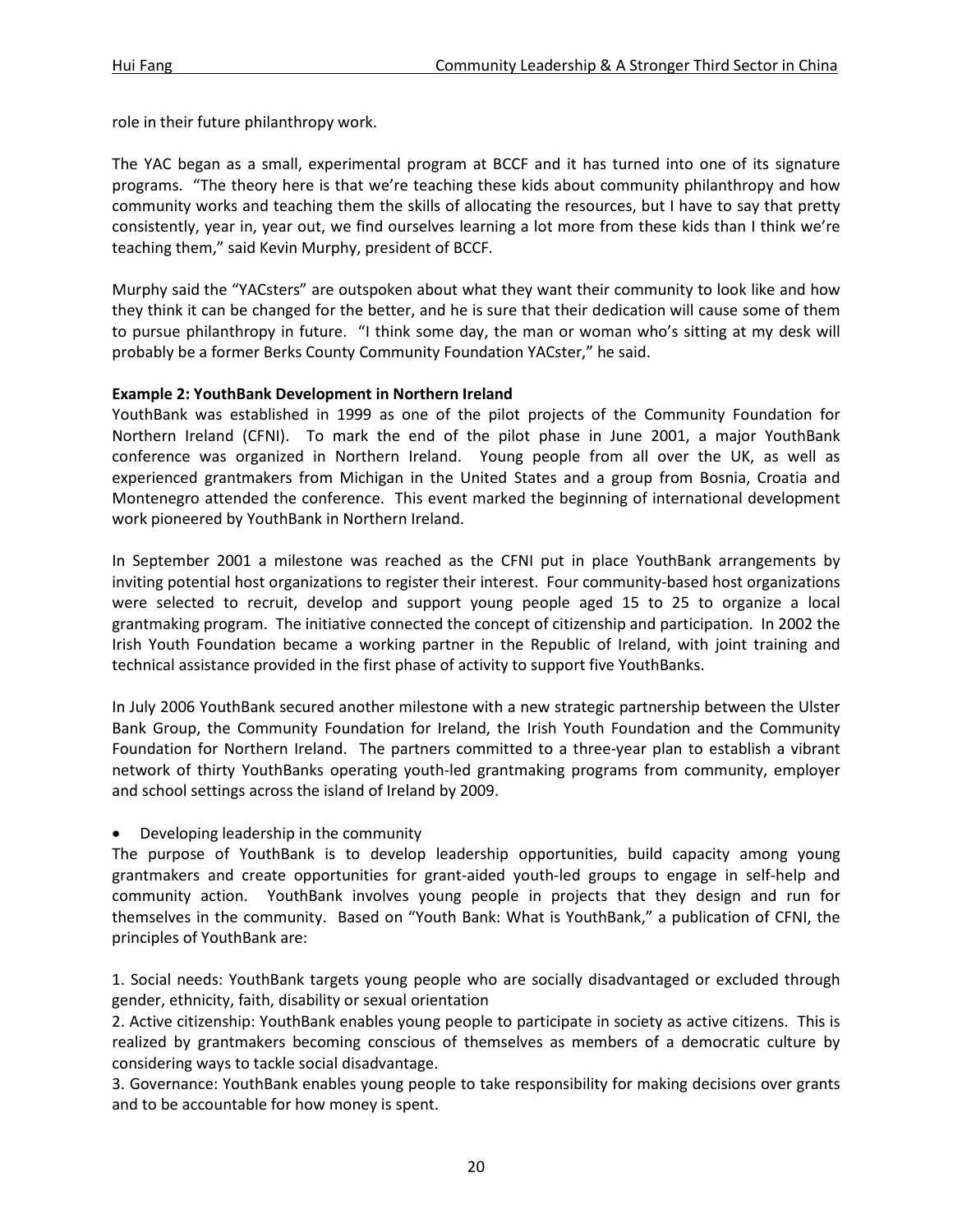4. Capacity Building: YouthBank adds to the skills, knowledge and experience of young people by resourcing and equipping them through training, learning by doing and evaluation so that the outcomes belong to them.

The benefits of YouthBank are two fold.

# Personal Benefits

On a personal level, a significant personal development experience has been observed in the youth. Through their involvement, young people gain enormous confidence and decision-making, communication, negotiation, administrative and many other skills. They demonstrate growing leadership skills in the YouthBank and other fields in which they are involved. YouthBank provides a useful start in philanthropy for young people, and many continue their efforts in philanthropy after they graduate from YouthBank. Giving circles have been established by young professionals. They are shaping a culture of giving in the community.

YouthBank also presents a channel through which young people can design and implement positive activity whether as grantmakers or members of projects that attract their support. This opportunity contributes to active citizenship in the "here and now" as they construct responses to key issues affecting their lives. It also leads to future active citizenship on the part of YouthBank "graduates" who are able to take the experience they have had as young grantmakers and the skills, insight, knowledge and understanding they have developed into their future. The YouthBank plays a role in nurturing for the future a community leadership consisting of people interested in positively addressing social issues and with the motivation, confidence and capacity to act and inspire others to do the same.

# Social Benefits

Northern Ireland went through a prolonged period of violent internal conflict for over three decades and still remains a deeply divided society. The CFNI has sought to play a part in the process of peace building to forge a just, stable and prosperous future for all the people in the region. Through YouthBank young people from different sides of the conflict engage with each other on committees and deepen their knowledge of the aspirations, culture and perspectives of peers from communities other than their own through the grantmaking process.

YouthBank can make a contribution to easing the potential for conflict by enabling young people to engage with each other in ways which lessen ignorance, allow grievances to be better understood and establish common factors associated with being young and growing into adulthood. Another good example is the case of the Western Balkans where CFNI was invited to help set up a YouthBank. Within the complex interplay of ethnicity, religion and political allegiance, issues around the sensibilities of all ethnic groups from the Western Balkans became a concern for the work of YouthBank in the region.

Many communities have utilized youth banks as a vehicle to increase community involvement, transparent governance practices and equal access to educational opportunities.

# **3.5 Challenges in Community Leadership**

Despite the many successful stories of community foundations as leaders, community foundations face challenges in the increasingly complicated social environment. Many interviewees talked about challenges their community foundations face today and anticipate in the future.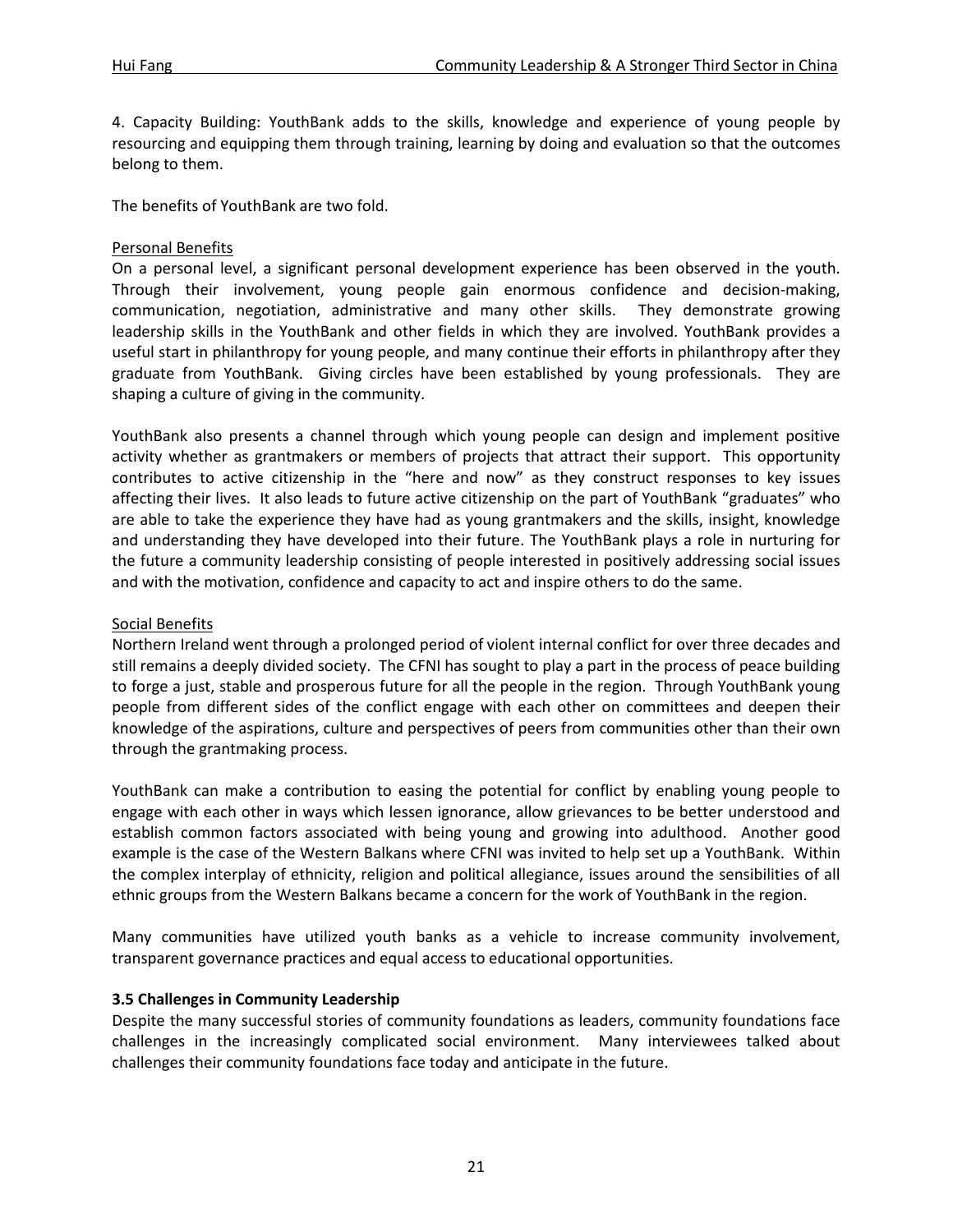# **Challenges in taking risks in leadership in the community**

In "The Freedom to Agitate and Irritate" by Kevin Murphy, the author points out that "community foundations are in a unique position to tackle challenging issues and at the same time to be sensitive to popular community sentiment and be fully accountable to the community." Unlike nonprofit organizations, which have to raise funds every year, the endowment of community foundations gives them the independence and ability to take risks.

However, many community foundations are taking a "safe" approach toward community issues and leadership out of fear of losing certain donors. One community foundation representative the author interviewed said that the community foundation would like to be more active as a leader in tackling social issues, but because the foundation was just establishing itself in the community and making itself known to donors, the foundation took a more conservative approach. The challenge for community foundations is how to step out their comfort zone to take on issues that are difficult and stay relevant in their communities.

# • **Myth in Partnership**

One of the important leadership roles a community foundation plays is forming partnerships and bringing different organizations to work together. However, are all partnerships effective? Are all partnerships necessary? What causes partnerships to fail? These are the questions and challenges community foundations need to answer. In a study of how foundations define and approach effectiveness, the Urban Institute surveyed 1,192 grantmakers. Sixty-nine percent reported that they actively encouraged collaboration among grantees. Forty-two percent of these said they sometimes required partnering as a condition for funding. Partnership is fashionable among grantmakers. However in reality, partnership may not always achieve the result and effectiveness grantmakers envisioned.

In a 2005 study on the Wallace Foundation's Community Partnerships for Cultural Participation (CPCP) initiative, Francie Ostrower studied aspects of 38 CPCP-funded partnerships including benefits, myths and difficulties. All grantees agreed that partnership was useful for building organizational capacity, for expanding network, and for mounting programs that are too much for a single organization to carry out on its own. But in practice, partnering was time consuming and costly. Many grantees said they would not have formed the partnership in the absence of a grant. Most partnerships ended when the grants ended. Very few partnerships lasted beyond the grant period.

The benefits of partnership are obvious. The challenges for community foundations are how to use partnerships effectively. Partnerships are tools; they are not ends in themselves. Partnerships are costly in terms of money, time and commitment. Partnerships are not appropriate for every task, and they will not work if used incorrectly.

# • **Challenges to the "Neutrality" of Community Foundations**

Community foundations often position themselves as the neutral ground in the community where different stakeholders are brought together to solve social issues. However, many people have challenged the "neutrality" of community foundations in recent years. Are community foundations neutral about poverty? Are community foundations neutral about child abuse? Are community foundations neutral about racism and sexism? Some argue that as a community leader, community foundations should take a stand on many issues rather than stay neutral.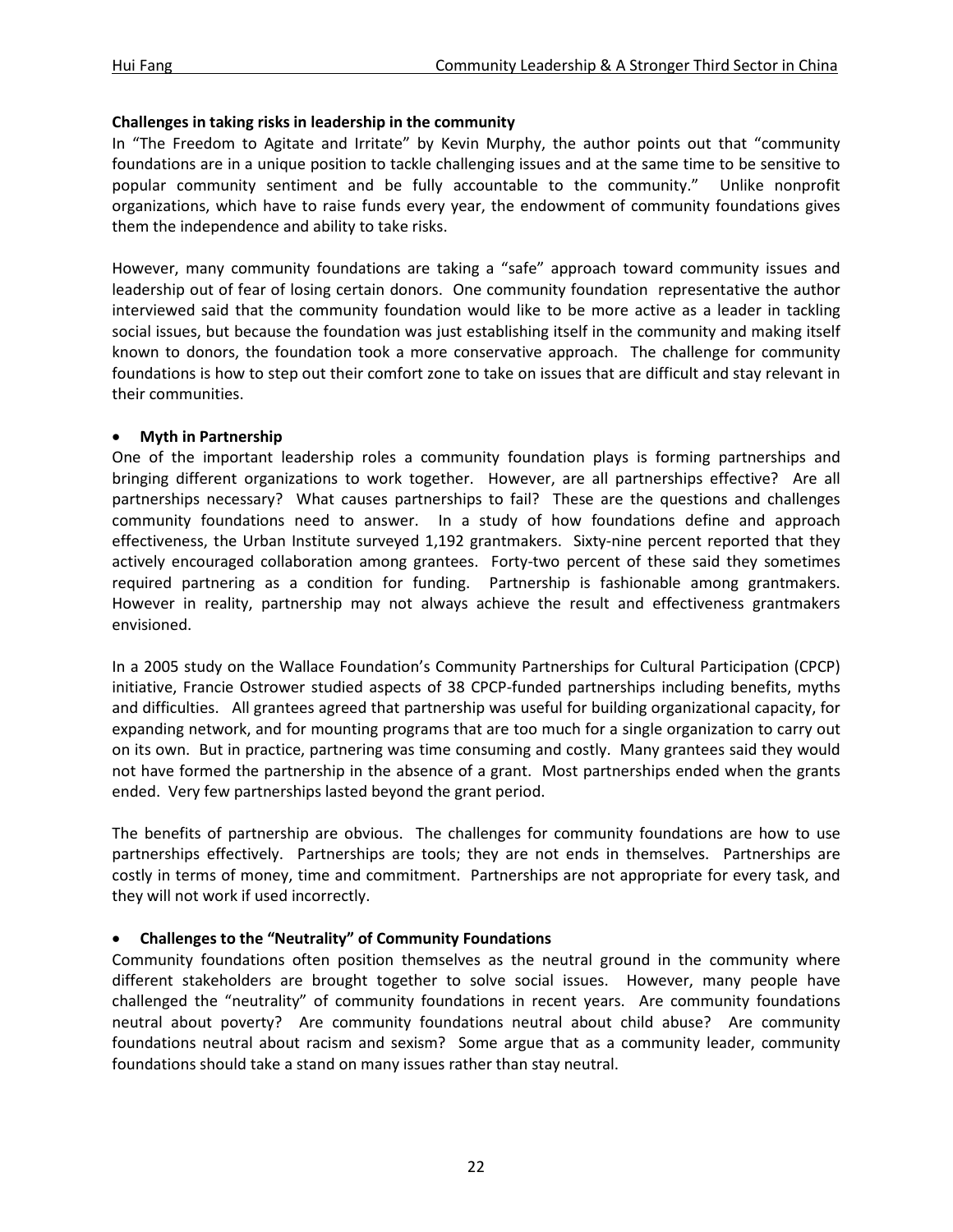#### • **Challenges and the Future of YAC/YouthBank Development**

In discussing youth engagement in philanthropy, Vernon Ringland from Community Foundation for Northern Ireland identified some challenges and opportunities in the development of youth advisory committees and youth banks. A YAC/youth bank has great potential to develop in communities and society as a vehicle to engage young people in community issues, promote active citizenship, increase understanding among young citizens and work towards peace within a divided society. However, the direction and effectiveness of a YAC/youth bank is largely determined by its host organization, whether it's a community foundation or other community-based organization. The host organizations' vision and strategy in community leadership, tackling issues on social justice, taking risks and being a catalyst in social change are important in the development of a YAC/youth bank. It is important to realize YACs/youth banks are not just good for an organization, but also an effective tool to affect change.

Another challenge for YACs/youth banks in developing youth leadership is that the issues must be something young people are interested in and something they want to lead in addressing and resolving. YACs/youth banks must stay relevant to youth and take innovative approaches to attract youth. Vernon Ringland pointed out that most community foundations were slow in using social media, which is very popular among youth, as a tool to engage people. Vernon also commented that community foundations must stay relevant to the community's issues and offer real opportunities for young people.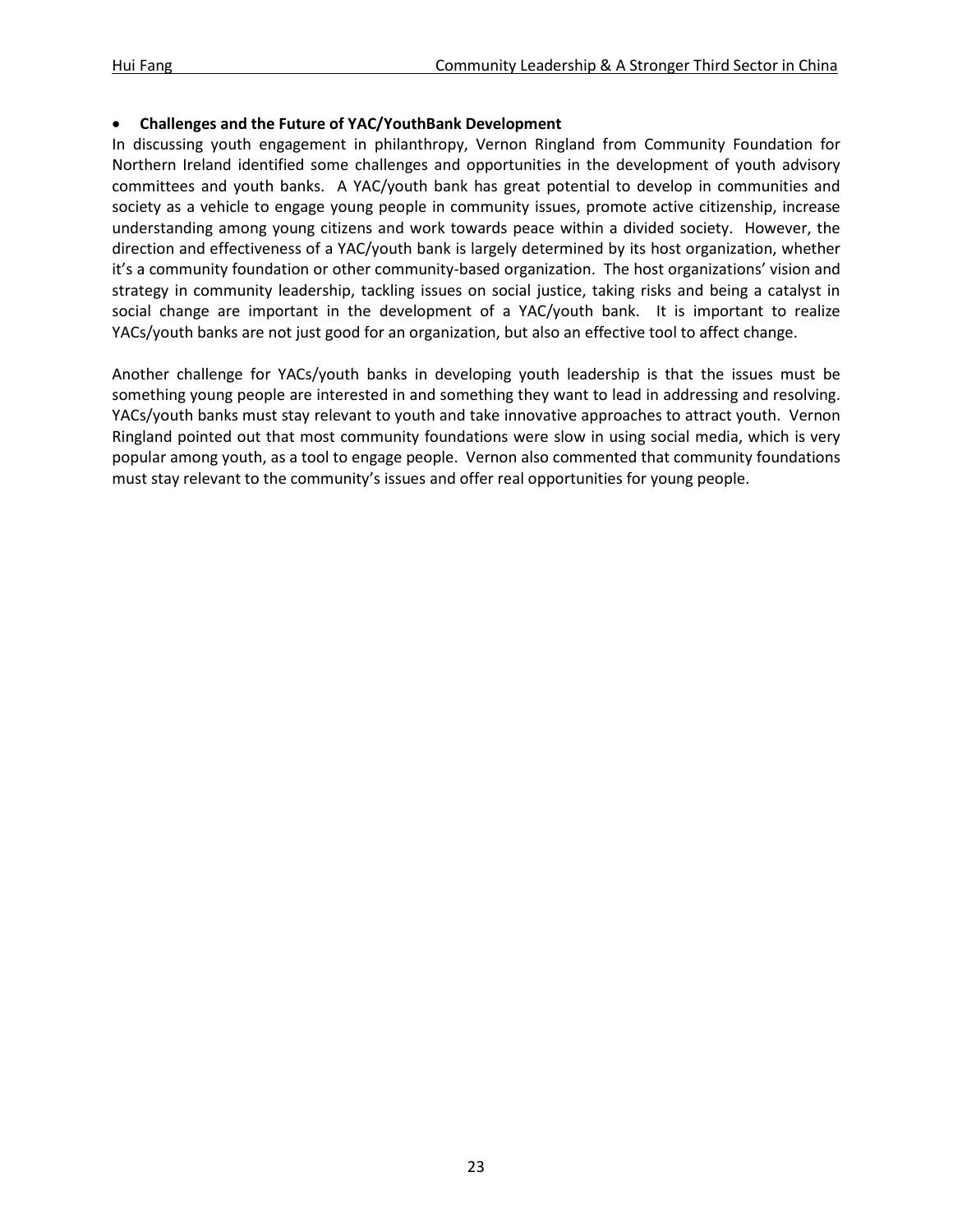# **Part 4: Applicability of Community Leadership Globally with a Focus in Asia Context**

The community foundation model is quite favored in many countries for the development of organized philanthropy. However, the development in Asian societies has been slow. This section looks at factors that affect community development globally and two organizations in Asia that adapted the community leadership practices of community foundations and became leaders in their respective communities.

# **4.1 Factors That Affect Community Foundation Development Globally**

# • **The Legal Environment**

Based on the *WINGS Global Report on Community Foundations 2010*, there were strong and statistically significant correlations between the legal and fiscal environments, the number of different types of funds operated by a community foundation and the number of different types of donors who contributed to the foundation. The legal environment affects philanthropic giving and the development of community foundations. In some countries, legal and tax impediments limit the ability of individuals and corporations to engage in philanthropy. For example, some legal barriers and civil society regulation directly restrict the creation and operation of community foundations, endowment building and taxation of charitable gifts. Other legal barriers that may affect philanthropic growth include: the registration process for nonprofit organizations; the extent to which third-sector organizations can operate free of undue interference by the state; and the relative ease of raising funds (e.g., tax incentives and policies). According to the report, North America has a highly favorable legal environment for community foundations. In Europe, Latin America and the Caribbean the picture is mixed. In Asia and Africa the legal and fiscal environments tend to be less favorable.

# • **Capacity and Infrastructure**

A significant challenge to philanthropic growth in many countries is the lack of institutional capacity and professional standards. In countries with a relatively young third sector, many organizations lack the human and financial resources required to manage programs effectively. The sector lacks policies and processes that create transparency and the accountability required to attract donors and build trust in the society.

The 2010 WINGS report pointed out that the establishment of associations of grantmakers and supporting organizations can accelerate community foundation development. Support organizations provide trainings, educational programs, information resources, support and spread the concept of organized philanthropy. Support organizations may also advocate for community foundations. These organizations are strongly correlated with a good legal and fiscal environment for community philanthropy, a higher prevalence of donors, and a higher claimed impact of work. Support organizations also help the field to grow. One of the main benefits of support organizations are the opportunities they provide to foundations to network, share experiences and learn from each other. According to the 2010 WINGS report, support services to community foundations are highly available in North America and quite available in Europe, but much less available in Latin America, Asia and Africa.

# • **Cultural Attitudes and Values**

Culture differences and traditions play an important role in the philanthropy field in a society. In countries where governments have long been the provider of basic services, there is typically a strong feeling within the community that this responsibility should remain with the state, despite the trend that governments are reducing basic services. In some countries, large nonprofit organizations are viewed as favorable and reliable, with the result that most philanthropic resources are directed to large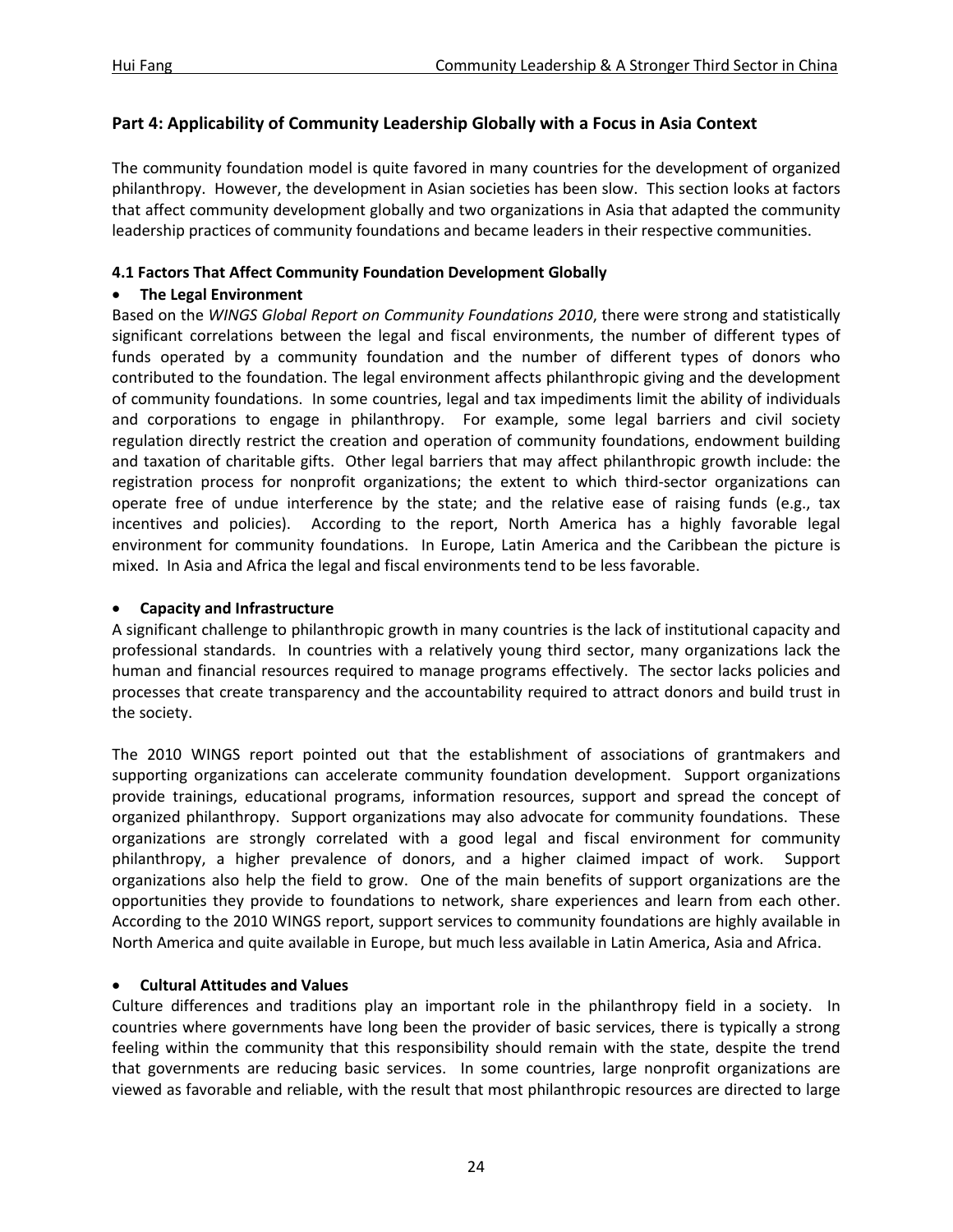organizations, which limits the development of small grassroots organizations. On the other hand, in some countries, people have a greater trust in smaller NGOs, while doubting the bureaucracy of large charities and suspecting them of corruption.

In Asian cultures, individual giving and helping the community is rooted in traditions such as helping the neighbors and supporting the community through collective efforts. However, institutionalized philanthropy is a new concept. It is slowly gaining favor. People see the value of institutionalized philanthropy, but the development has been slow.

# **4.2 Case Study: Community Leadership in Asia**

This section looks at two successful organizations in Asia that are modeled after community foundations but with a twist that is influenced by their respective societies. Both organizations work in communities with different cultures, values and political systems. However, they work within their given contexts and take on a leadership role to activate positive changes for the community. The Beautiful Foundation in South Korea is a community foundation that is a leader in engaging the community in philanthropy and creating a culture of giving. The LIN Center for Community Development in Vietnam is a community foundation-like organization that positions itself as a service organization to build capacity for nonprofit organizations in Ho Chi Minh City (HCMC) area.

# **Case Study 1: The Beautiful Foundation**

The Beautiful Foundation was founded in 2000 by Won Soon Park, who learnt the community foundation concept in the US. It is the only community foundation in South Korea. Park's central aim in establishing The Beautiful Foundation was not to raise funds for any particular causes, but to build a culture of giving in Korea. Park stated that in traditional Korean society, there was a good system of mutual support in addition to family support. But the tradition was weakened by the country's tragic history of colonization by the Japanese and further by the division into North and South Korea. While the economy thrived in the 80's and 90's, "the generation forgot the mechanisms and the social systems for supporting each other, as the aspiration to be rich grew," Park explained, "so I realized it was high time to create, or recreate a culture of philanthropy in Korean society." (Hartnell, 2006)

Establishing the community foundation model, which is unknown in Korea, is difficult. It is even more difficult to engage a large number of people in giving to a community. The Beautiful Foundation demonstrated a leadership role in recreating a culture of philanthropy in Korean society.

As Park pointed out, recreating a culture of philanthropy in Korean society was the main aim of The Beautiful Foundation. To engage people in the community, the 1% Sharing Campaign was born. The goal of this program is to make people realize that sharing does not necessarily require a large sum of money. One percent represents the smallest amount that a person can share without burden. Just five years after the launch of the campaign, 26,000 Koreans have become 1% givers, and the number is increasing by 300 to 500 every month. The program has also launched creative ways of sharing to create an interest and further engage different groups of people, e.g. quit smoking 1% sharing, 1% sharing store, wedding 1% sharing campaign, etc. Through the 1% Sharing Campaign, the organization also built trust with the donors and the community. The whole process of donation was made transparent. All financial information was put on the website; everybody can access it. Donors can see the history of their donations, where their monies are used, how much is left and so on.

Other than the 1% Sharing Campaign to engage the general public in giving and philanthropy, The Beautiful Foundation established donor-advised funds and planned giving schemes to serve the different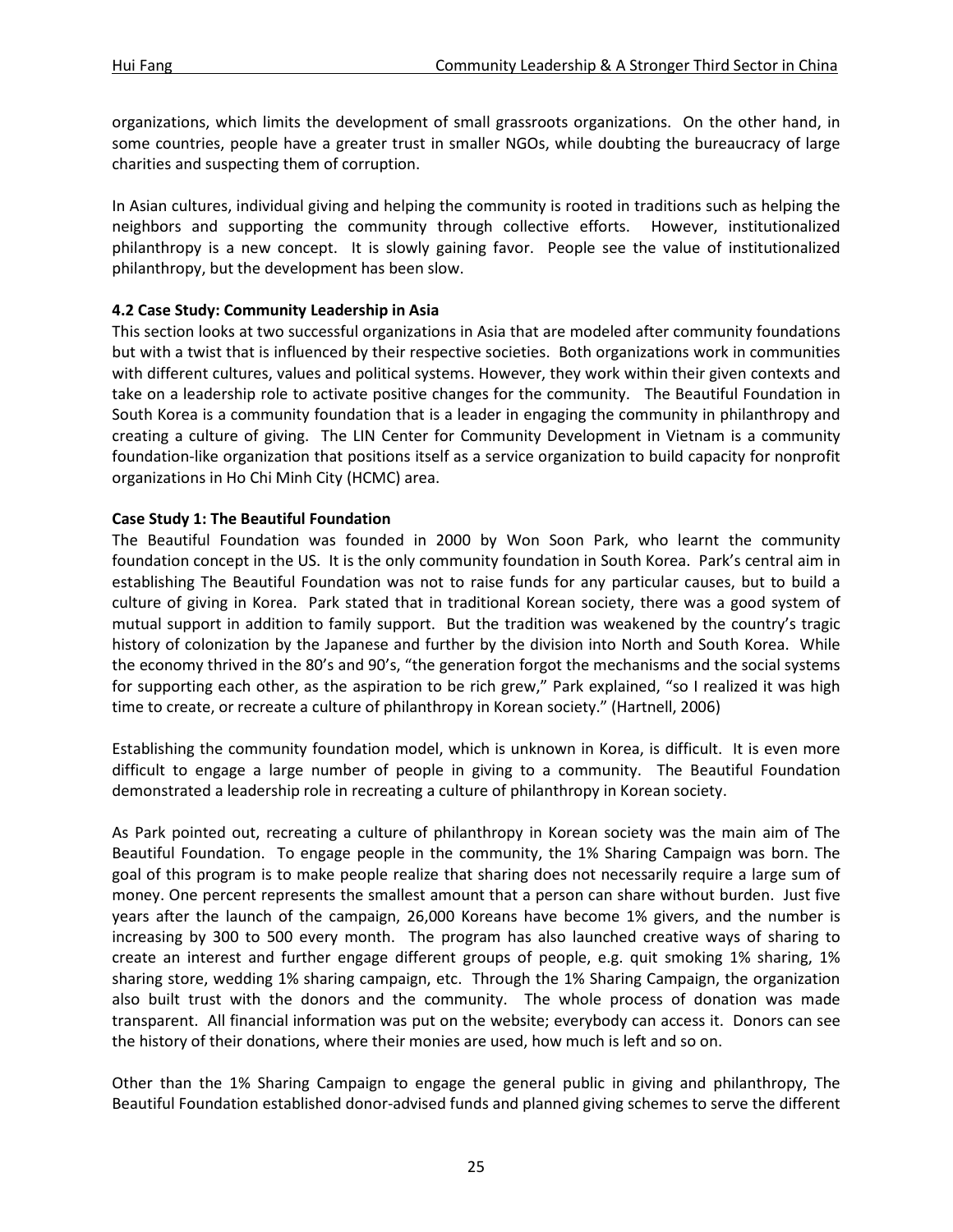needs of individual donors. The Beautiful Foundation also works with corporations as a way of engaging the business sector of the community to make a bigger impact on the giving culture.

The Beautiful Foundation established an education program to engage youth and cultivate a giving culture in the next generation. The foundation's Philanthropy Education program aims to nurture philanthropic impulses in the coming generations. This program brings together schools, teachers, parents and academic researchers. Activities include a children's philanthropy camp, youth philanthropy club, a teacher training program, parental education, overseas partnerships, a giving dairy and giving piggybank. Through such education programs, a seed of philanthropy is planted in children and youth in an effort to create next generation philanthropy.

Besides its own success in fundraising and building funds, The Beautiful Foundation also helps nonprofit organizations with fundraising strategy and capacity building. Realizing that many nonprofit organizations constantly worry about financial independence and misperceptions about fundraising, The Beautiful Foundation organized a nonprofit conference to talk about the problems of raising funds and changing the understanding of fundraising among nonprofit organization activists from various areas and fields in Korea.

The Beautiful Foundation is a successful case of adapting the community foundation model in Asia and demonstrates a strong community leadership role in engaging the community and ultimately creating a culture of philanthropy and giving.

# **Case Study 2: LIN Center for Community Development**

The LIN Center for Community Development was founded in 2009 with a mission to foster a culture of philanthropy and social responsibility while supporting local nonprofit organizations. The center was founded at a time when the Vietnamese economy was growing at a rapid pace, but not all segments of the population were reaping the benefits of this growth and development. LIN Center took a leadership role in tackling social issues and community development.

Although not a community foundation, LIN shares the value of local resources helping local needs. Services LIN provides include capacity building for nonprofit organizations, volunteer matching and donor-advised giving. LIN supports locally initiated nonprofit organizations with small grants to help improve or extend service delivery or programs; provides introductions to skilled volunteers who can serve as mentors and technical advisors; and offers workshops and information sharing to help build organizational capacity.

LIN engages individuals and corporations in the community. LIN helps committed individuals find meaningful volunteer positions with nonprofit organizations that can benefit from their skills and experience. LIN also helps corporations to implement their social responsibility programs in the community. To facilitate giving, LIN established donor services and a donor club to advise donors on how to give effectively and create a supporting culture of giving.

LIN is still a very young organization. It will take time to see the impact of its work in the community. However, with its positioning as a servicing organization, LIN has demonstrated leadership in building the third sector and facilitating charitable giving.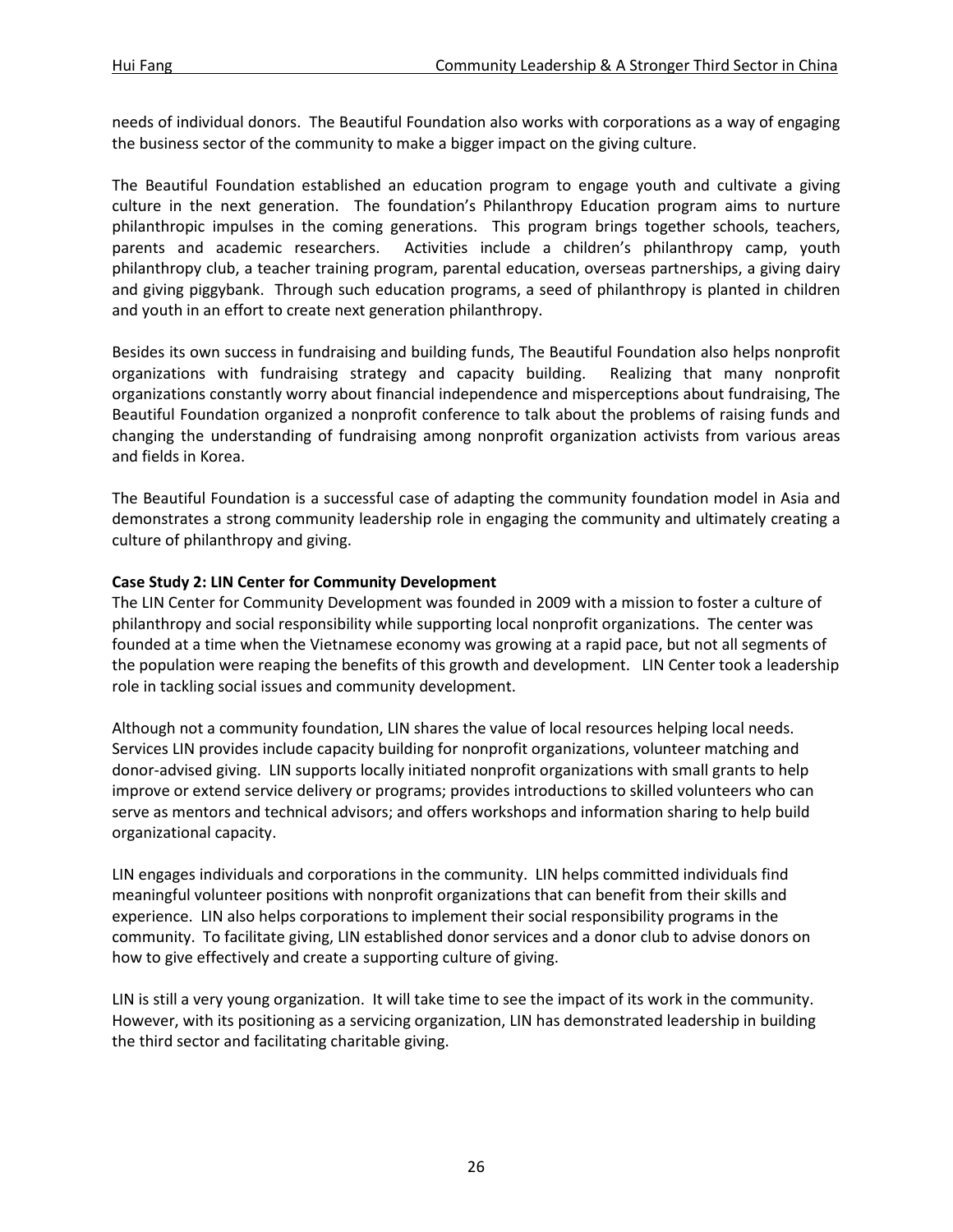# **Part 5: Recommendations for Third Sector Development in China**

The third sector in China is relatively young. However, it is an exciting time for the third sector to grow and take leadership in the community. Drawing on learnings about the community foundation model and the leadership roles it can play in the community in the US and also looking at some examples from Asia, here are some recommendations that the author thinks may be feasible for stronger third sector development in China.

# • **Create a Culture of Philanthropy and Giving**

In the recent history of China, the government has been the provider of most social services, a situation which has led to a "big state, small society" phenomenon. Individuals tend to observe rather than work as active agents of change because addressing a lot of social issues is viewed as the state's job. In order for the third sector to step up and play an active role in society, it is important to create a culture of philanthropy and cultivate the notion of giving back to society. Through giving, people get involved in social issues and have a better understanding of the sector. By getting involved, there is a good chance to build trust and strengthen the relationship between the third sector and the community.

The Chinese third sector can learn from community foundation practices about how to make philanthropy easy and about spreading the concept that everybody can be a philanthropist. In Chinese culture, a bequest gift will be difficult to introduce because death and wills are topics too sensitive to discuss. However, we can learn from the community foundation approach to living donors. By making giving easier and helping donors identify and carry out their charitable wishes, we can promote the culture of philanthropy and giving. In a similar Asian culture and context, The Beautiful Foundation in South Korea created the 1% Sharing Campaign. The objective of the program is to make people realize that sharing with others does not necessarily require a big amount of money. The one percent symbolizes the smallest amount you can share without feeling any burden. The one percent does not represent one percent of a person's salary, but of the person's heart.

Creating a culture of philanthropy is also about building trust and good relationships with the community. It needs time and takes small steps and creative thinking. For example, people are more receptive to volunteering by contributing time and skill in China. HandsOn Shanghai has developed a volunteer platform and built a good relationship with volunteers. HandsOn Shanghai can take the next step by asking volunteers to contribute financially to support volunteer projects that they care about and make the donation process transparent. The volunteers need to know how the money is used and see the impact of the contribution. Through creative and small programs like this, we can plant the seeds of philanthropy and charitable giving.

# • **Build Infrastructural Organizations to Support the Development and Growth of the Third Sector in China**

Most third sector organizations in China are small and young. Very often they lack resources, information and skills to manage the growth of the organizations. Despite the good work they are doing, it is difficult for them to grow and make a bigger impact. Many organizations feel they are struggling on their own and lack support. Building good infrastructure and support organizations can be helpful to the development and growth of the organizations and the whole third sector. Associations for organizations with the same characteristics can provide capacity building to these organizations and provide a platform for experience sharing and peer learning. Associations and support organizations can also give individual organizations a stronger voice and bring about a bigger change collectively. In the US and Canada, grantmaker associations at the local and national levels support growth and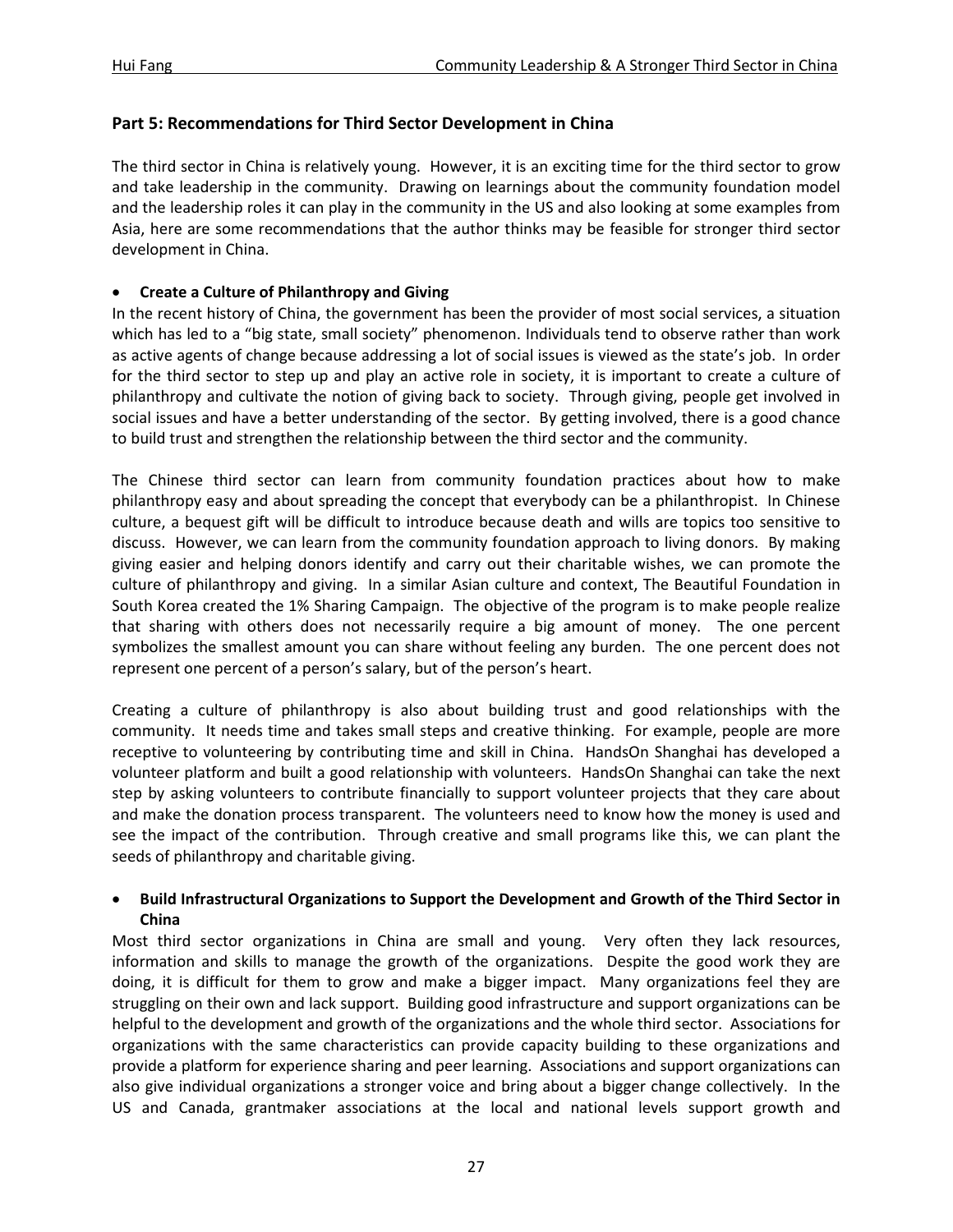development. The Council of Foundations, together with the Charles Stewart Mott Foundation, played an instrumental role in the development of community foundations in the 1980s. Through technical assistance, capacity building and a challenge fund for endowment building, community foundations in the US experienced fast growth. LIN Center in Vietnam was established in 2009. Although not a community foundation, it is a leader in serving the nonprofit organization sector and building capacity in Ho Chi Minh City. With a similar young third sector and fast economic development as the backdrop, the Chinese third sector can draw from LIN's example and develop its own support organizations.

# • **Promote and Advocate for Legal Reform**

The slow development of the third sector in China is partially because of strong government control and unfavorable legal regulations from the past. Although changes are taking place to favor the development of the third sector, there is still a lot of room for improving the regulatory environment, tax incentives for giving and so on.

In China obtaining legitimacy through official registration is one of the most important factors in the development of non-governmental organizations. The official registration status determines the organization's ability to fundraise, obtain resources and gain public trust and credibility. However, regulations have made it very tough for organizations to officially register.

Chinese tax policies are not very favorable in encouraging giving. Only a handful of charitable organizations related to the government enjoy tax-exempt benefits. Most nonprofit organizations and foundations are still required to pay taxes like any other normal businesses. There are also no tax incentives for individual giving. There is no policy that allows taxpayers to deduct their income tax through giving to approved nonprofit organizations, a measure that has proved to be a very successful incentive in North America.

To promote and advocate for changing regulations and policies to favor development of the third sector may seem a slow and long process in China, but with the current willingness of the government to promote civil society, it is not impossible. There are already changes in the policy to ease the registration process for nonprofit organizations. In the long run, a favorable legal environment will be one of the keys for a strong and vibrant third sector in China.

# • **Promote Accountability and Transparency in the Third Sector**

Building accountability and transparency in the third sector can help the sector gain public trust and thus strengthen its own development. As a relatively young sector in China, there is no standard practice or mechanism to develop accountability and transparency. A lot of small organizations are not even aware of their responsibility to be accountable and transparent to the community. Government, support organizations and nonprofit organizations all can play a part in making a more transparent and accountable third sector. Government can create government-mandated requirements for philanthropic institutions like requesting regular activity reports and audited financial statements. Support organizations in the field can develop mechanisms and standards that are acceptable to the community, nonprofit organizations and government. Philanthropic organizations themselves can develop practices to advance their own transparency, for example publishing annual reports that provide programmatic and financial information.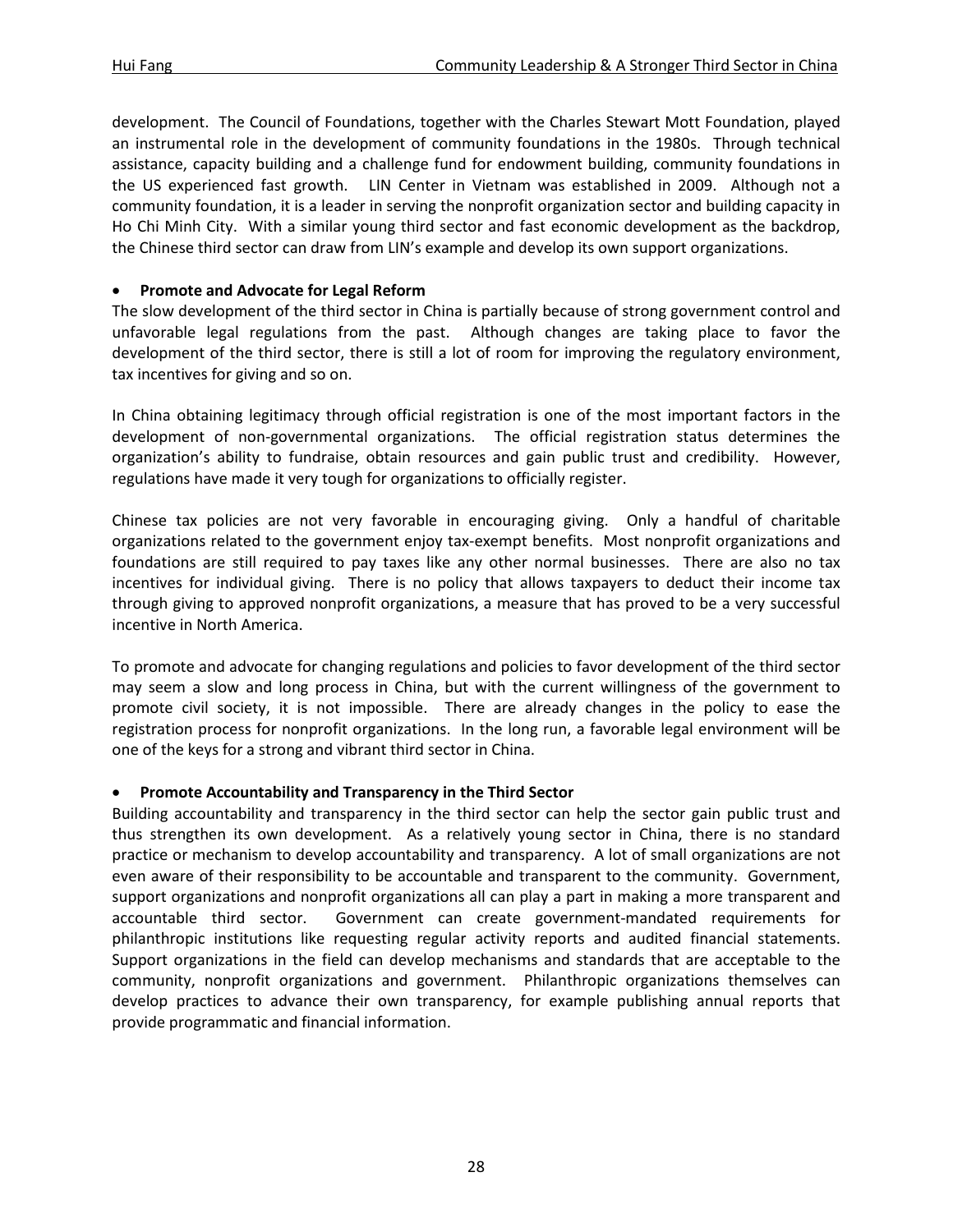# • **Institutionalize the Organization**

Many grassroots Chinese nonprofit organizations are started by one individual or a group of individuals who are passionate about a cause or an issue. The founder's personality and charisma is the soul of the organization. In a lot of cases the public equates the organization with its founder. Problems created by this phenomenon are the governance of the organization and succession. Institutionalizing the organization and building a strong board of directors for governance are vital for the survival and credibility of many organizations.

# • **Engage Youth in Philanthropy**

In China, philanthropy is not a career option for many youth. Philanthropy and the third sector are viewed to be the work of "rich old ladies" or something to do "when I have money" or "when I retire". These views are not uncommon because many young people do not really know what kind of work third sector organizations do or how to get involved. To build a stronger third sector and the next generation of community leaders, it is important to introduce youth to the field of philanthropy and create an environment that is non-intimidating and facilitates youth involvement. YouthBanks in Europe or youth advisory committees in the US have been good ways to engage youth in philanthropy. And experience suggests that empowering youth and focusing on issues that are important to them are some of the key factors to keep youth involved. Youth can be engaged from an early age in different ways. The Beautiful Foundation started philanthropy education with Korean children and youth in different age ranges, for example, through age-appropriate activities. By creating an environment that makes philanthropy easy to understand and fun to participate in, the seed of philanthropy is planted in young people. And young people will bring that seed with them when they grow up and wherever they go.

# • **Building Bridges and Partnerships: Collaboration with Government**

In the Chinese context, collaborating with the government is the key to affecting large-scale change and transferring good work to a bigger platform. There are some misconceptions in the Chinese third sector that as a non-governmental organization, you should not work with the government. However, if you want your good work to benefit not just one school, but 100 schools in the city, government can help you achieve this goal. More and more organizations realize that government involvement can ensure the long-term sustainability of positive changes organizations effect. Working with the government may be difficult and slow: bureaucracies are change-averse and even the most forward-thinking government officials are conservative in taking risks. However if you can demonstrate your good work and find the pulse of the government, the payoff can be great.

A challenge in working with the government is to find the balance between the organization's independence and a good relationship with the government. Chinese government is very strong. It is one of the reasons why changes can happen fast with the government's support. On the other hand, organizations need to be cautious about the government's influence on their missions and direction.

# • **Building Bridges and Partnerships: Partnership Within the Third Sector**

While Chinese third-sector organizations have started working with the public sector and private sector, partnerships within the third sector have been less successful. Some of the reasons are that many organizations are in competition for the same donors and resources; many organizations do not have the capacity to manage the logistics of partnerships; and there is a lack of supporting organizations to bring organizations together to learn from each other and share experiences. Of course as discussed in the previous section, partnerships need to be used carefully, and partnerships should be formed with careful planning as to compatibility, logistics and cost. If formed appropriately, a partnership is useful for building organizational capacity, expanding networks and developing a bigger project to produce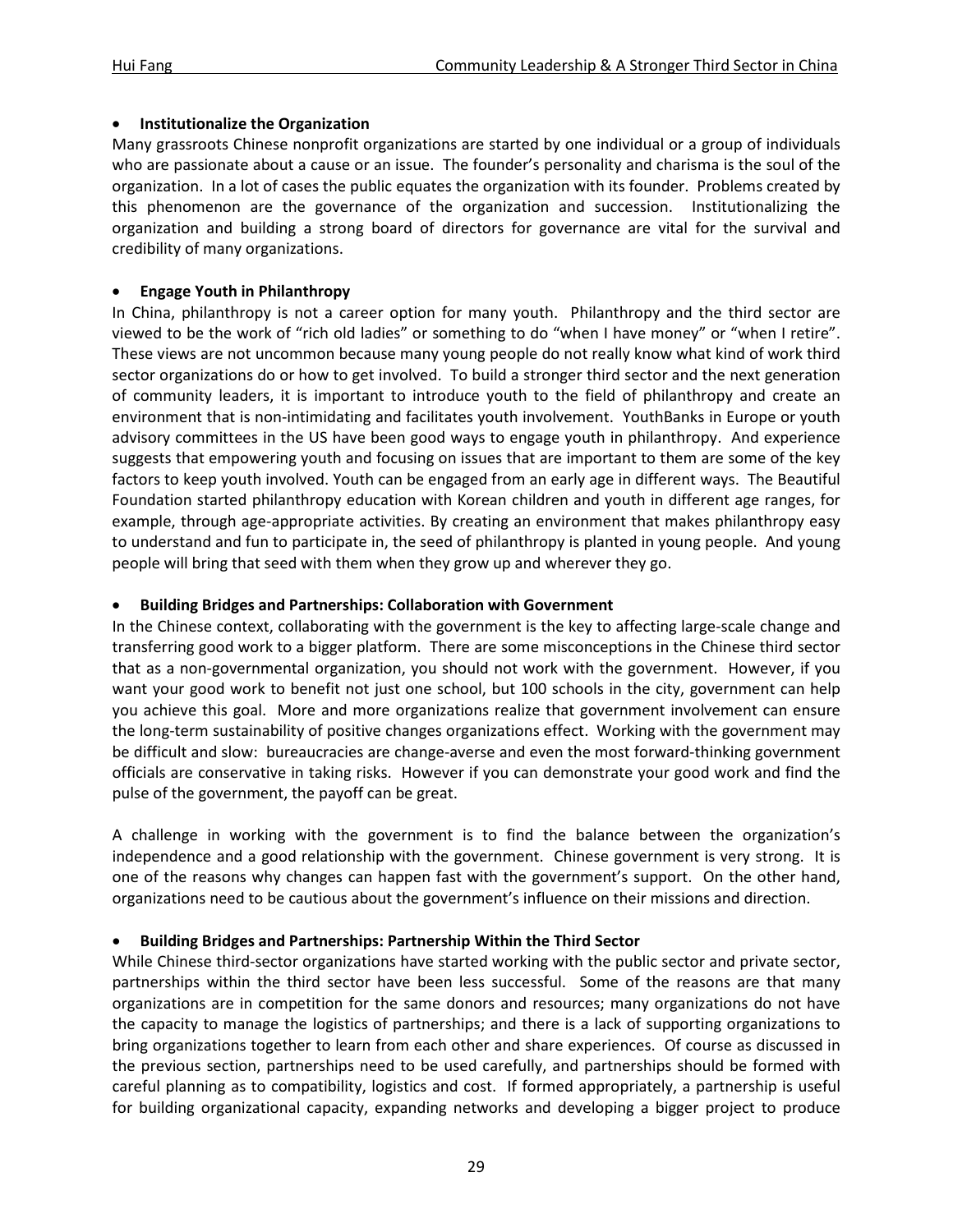change on a larger scale. Many Chinese nonprofit organizations work on the same issue within their own territory. Their work is great, but the impact is limited. Chinese organizations should learn to step out of their comfort zone, let go of the differences and work together to bring about a bigger change.

#### • **Sustainability of the Third Sector**

The constant worry of nonprofit organizations in China is whether they have enough funding to keep their doors open. The lack of funding is one of the main reasons why organizations cannot hire professional staff, build bigger projects and do more work as they would like. Fundraising takes up too much of the staff's time and effort. Sometimes organizations have to compromise their missions to win over donors. Sustainability is a topic Chinese nonprofit organizations need to think about in the long run.

The endowments model provides community foundations with financial security and independence. Many organizations abroad tackle the funding issue by choosing social entrepreneurship, which allows them to be self-sufficient. Chinese nonprofit organizations need to explore and find ways that suit their own characteristics and development.

# • **Possibilities for Community Foundations in China**

There is no community foundation in China. However looking at the general social environment, there are great opportunities for and challenges facing the possibility of community foundation development in China at the government policy and community levels.

# Government Policy Level

In recent years, the Chinese government started to recognize the roles that the third sector plays in the community. With rapid economic development, the society is facing pressing social issues that it has never faced before. Governments realize that they cannot solve all the problems and that they may not be best situated to do so. Community-based organizations on the other hand are from the community and know community issues well. With this development, government is now opening up a space for the third sector to develop and welcomes collaborations with the third sector.

The change in the policy is slow, but it is happening. The official registration process for nonprofit organizations and foundations is easier now. There are fewer restrictions on third sector development. And government is thinking creatively to partner and support the third sector's development, by outsourcing social services to community organizations, making grants to community organizations and building bridges between the third sector and the private and public sectors, for example. With this openness and willingness to try, the government and the third sector are in an important period during which to build trust.

However on the challenge side, the government still does not let go of its control despite its partnership with the third sector and the support it provides. It's a big step for the Chinese government and unless it feels totally comfortable with the sector's development, the government will remain actively involved in the sector. Also, there are no rules and regulations to encourage philanthropy. Very few NGOs can give tax-exempt receipts for donations and there is no tax incentive for individual giving.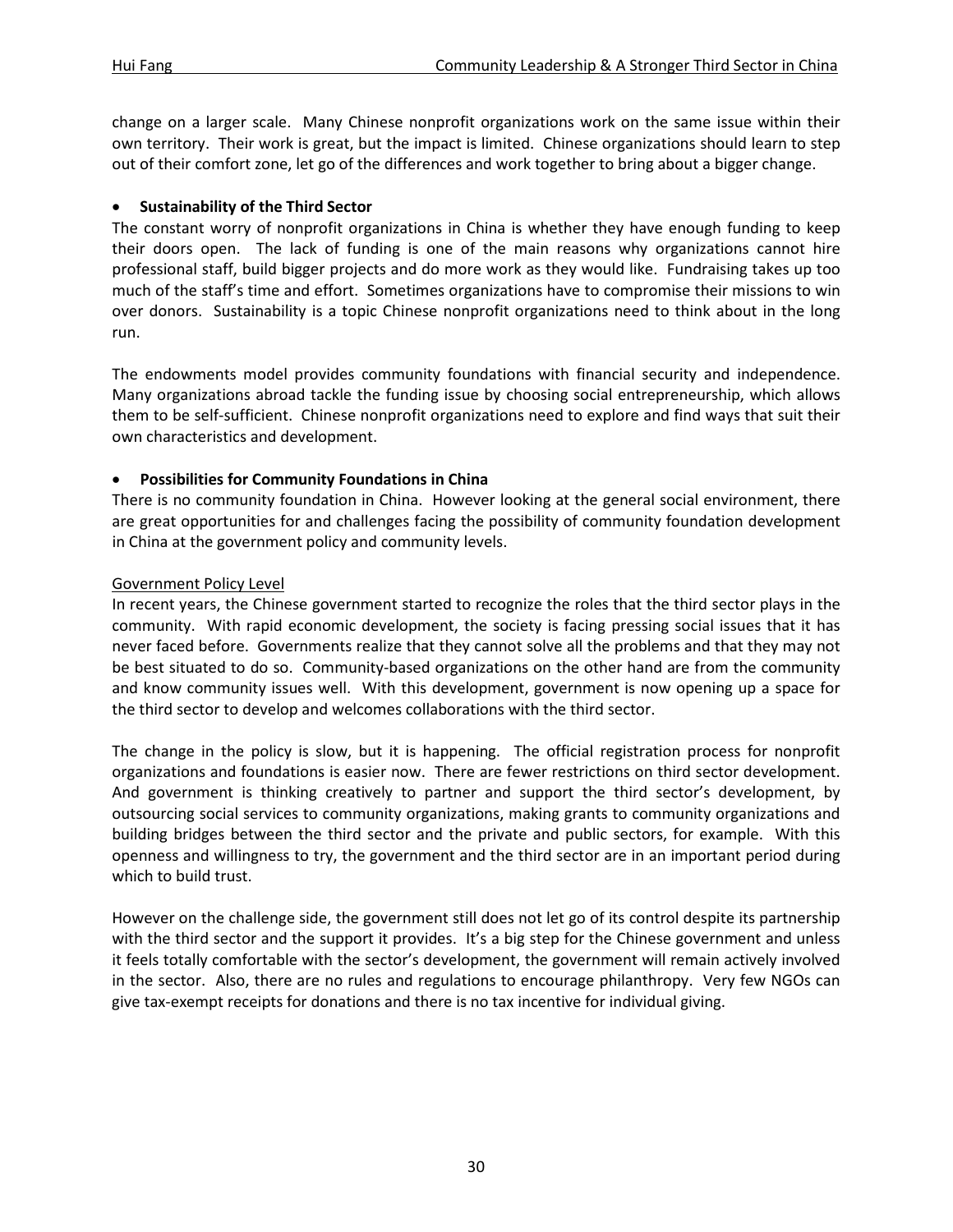# Community Level

Philanthropy is rooted deeply in Chinese culture. Helping a neighbor, contributing collectively to a village event, and the like are behaviors that are part of everyday life. However, institutionalized philanthropy is a new concept. It takes time to create this culture and trust. Since the founding of the People's Republic of China, government has been taking care of everything. People tend to stand aside as observers of community issues rather than as active agents of change. With more social issues emerging and government's new movement of "small government, big society", people are starting to want to engage with their own community, and make positive changes.

The challenge also lies in community engagement. The general perception of philanthropy in China is that it is either too far out of the reach of ordinary people or that people cannot see the impact of philanthropy around them. There is also the trust issue. The strength of a community foundation lies in its community base, community support and engagement. Community is the most important factor which must be present before realistically exploring possibilities for adopting such a model. Besides the general social environment, it would also be interesting to explore the application of the unique characteristics of community foundations in China's foundation field.

# Permanent Endowment

There are two kinds of foundations in China, public foundations and private foundations. According to China's regulation, ¥8 million (equivalent to US\$1.2 million) are required to start a public foundation, and the starting fund for a private foundation is ¥20 (equivalent to US\$3.1 million). Public foundations must spend no less than 70 percent of their annual income on charitable projects. Because of the regulation, most funds raised by public foundations are project-based, and 70 percent of the funds must be spent in the same year. Although public foundations have their initial funding as a permanent fund, it is difficult for them to continue building an endowment.

In the case of building an endowment at a US community foundation, it is important to have the community's trust and understanding of the practice. In a country where needs are huge and pressing, putting money aside rather than using it to address immediate needs will be a challenge. In the US bequests are one of the major sources for endowments. Community foundations work with lawyers, financial advisors and estate planners to advise people to include community foundations in their wills. However, in Chinese culture it is difficult to talk about death. It is bad luck to discuss death and anything related to it. Culture poses another obstacle to endowment building.

# Geographically-Focused

Most foundations in China are issue-focused rather than geographically-focused. Although foundations may reside and work in a certain geographical area, most foundations focus on particular issues. For example, the popular issues for Chinese foundations are education, poverty elevation, health, youth and children. There are very few foundations that focus on one community with the mission of improving the quality of life of people in the community.

# Donor Service

Donor service is a new concept. Most foundations in China raise their funds through public fundraising and corporate support. There is no work with financial advisors, lawyers and estate planners to cultivate and advise donors on planned giving. With the current fast economic development and growth of personal wealth, foundations should look into this area for funding rather than through public fundraising, which places foundations in direct competition with other nonprofit organizations for limited pool of resources.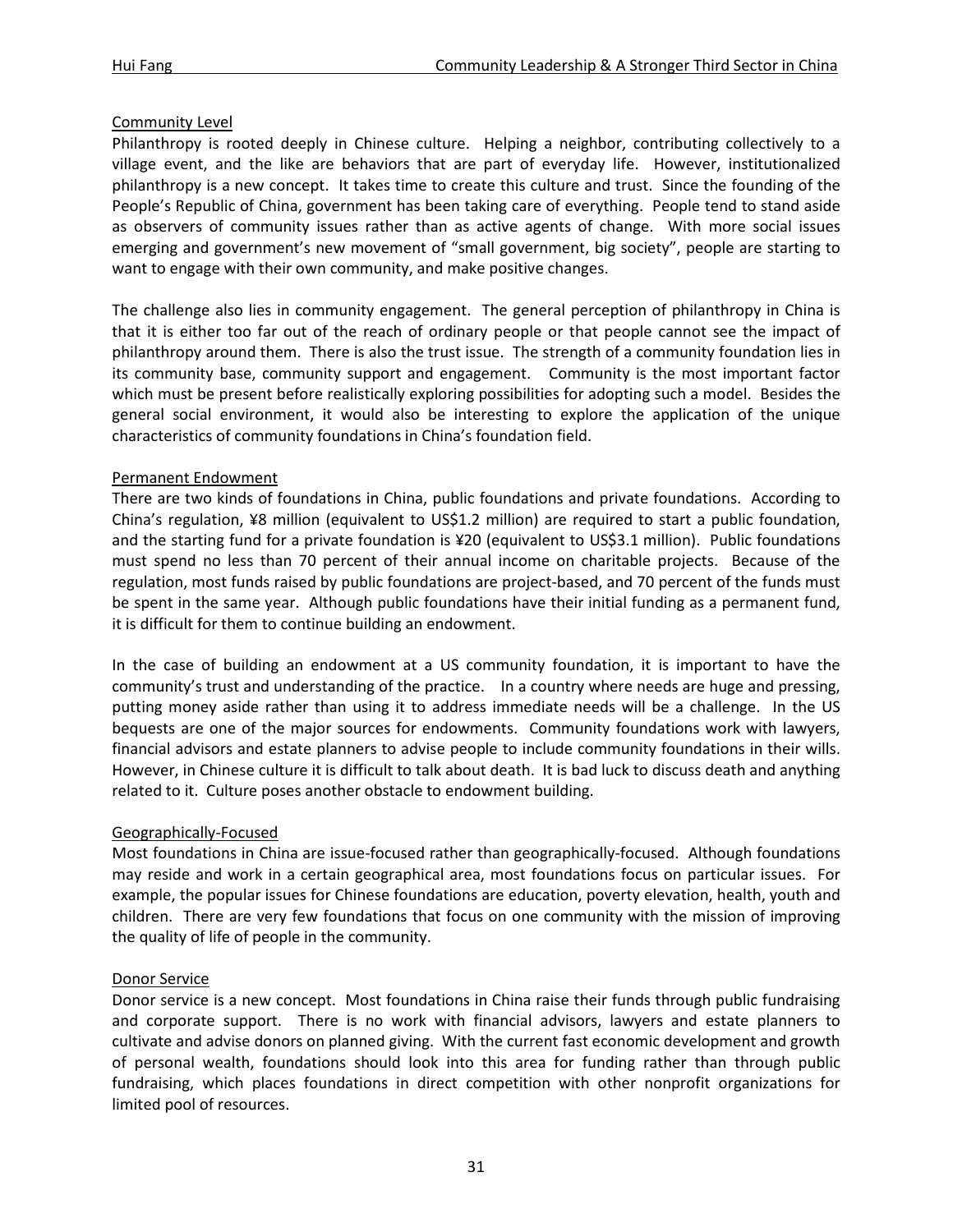The foundation field has grown rapidly over the past few years in China. There were 1,369 foundations in total in China by the end of 2007. Newly set-up foundations like Nerada Foundation and the One Foundation have taken innovative and bold steps in addressing community issues and supporting the development of the third sector. Whether or not a third-sector organization is a community foundation, community leadership is the key. Chinese foundations have slowly taken on leadership roles in the community. The best practices of the community foundation model and its roles in leadership will help the development of the Chinese foundation field.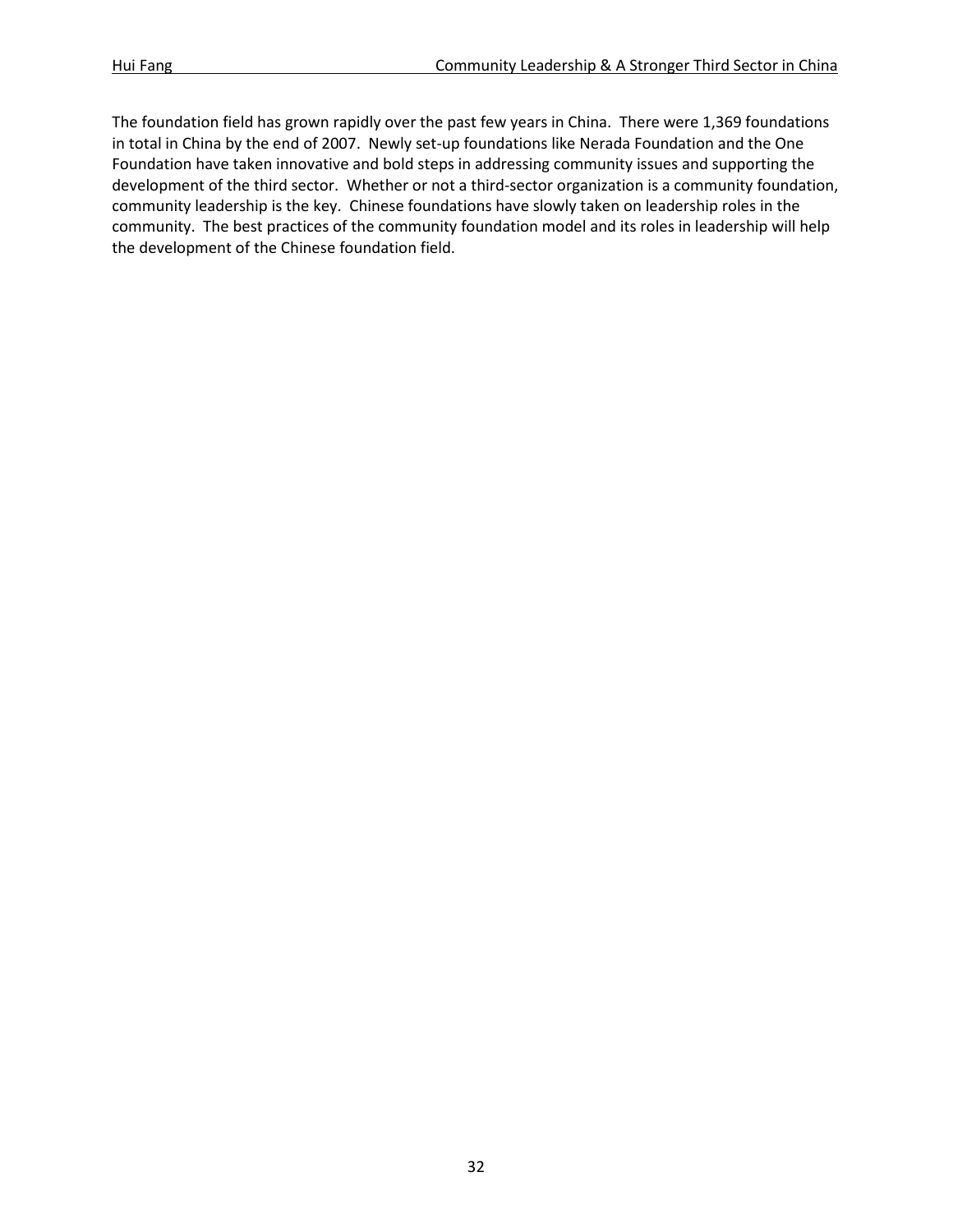# **Section 6: Conclusion**

Third-sector development is relatively young in China, however enthusiasm for third-sector development is high. Communities are facing some serious social issues due to rapid economic development. Citizens are increasingly aware and willing to engage with civil society. The Chinese government is recognizing the new roles played by the third sector and is willing to open up space for the development of the third sector and to collaborate. All these factors present great opportunities for the development of the sector.

The third sector should seize the opportunity to demonstrate its strength and to build trust in the community. It is a good time for foundations and nonprofit organizations to step up and demonstrate leadership, to focus on relevant community issues and to collaborate with the public and private sectors to affect bigger change. At the same time, strengthening organizational development, building accountability and credibility are crucial to the sustainability of organizations.

Building a stronger third sector is a huge undertaking. It takes time, collaboration, the common efforts of the sector itself and the support of the government, community and the general public. However, as Chinese society is heading forward, a strong third sector will be the key to a harmonious and inclusive society.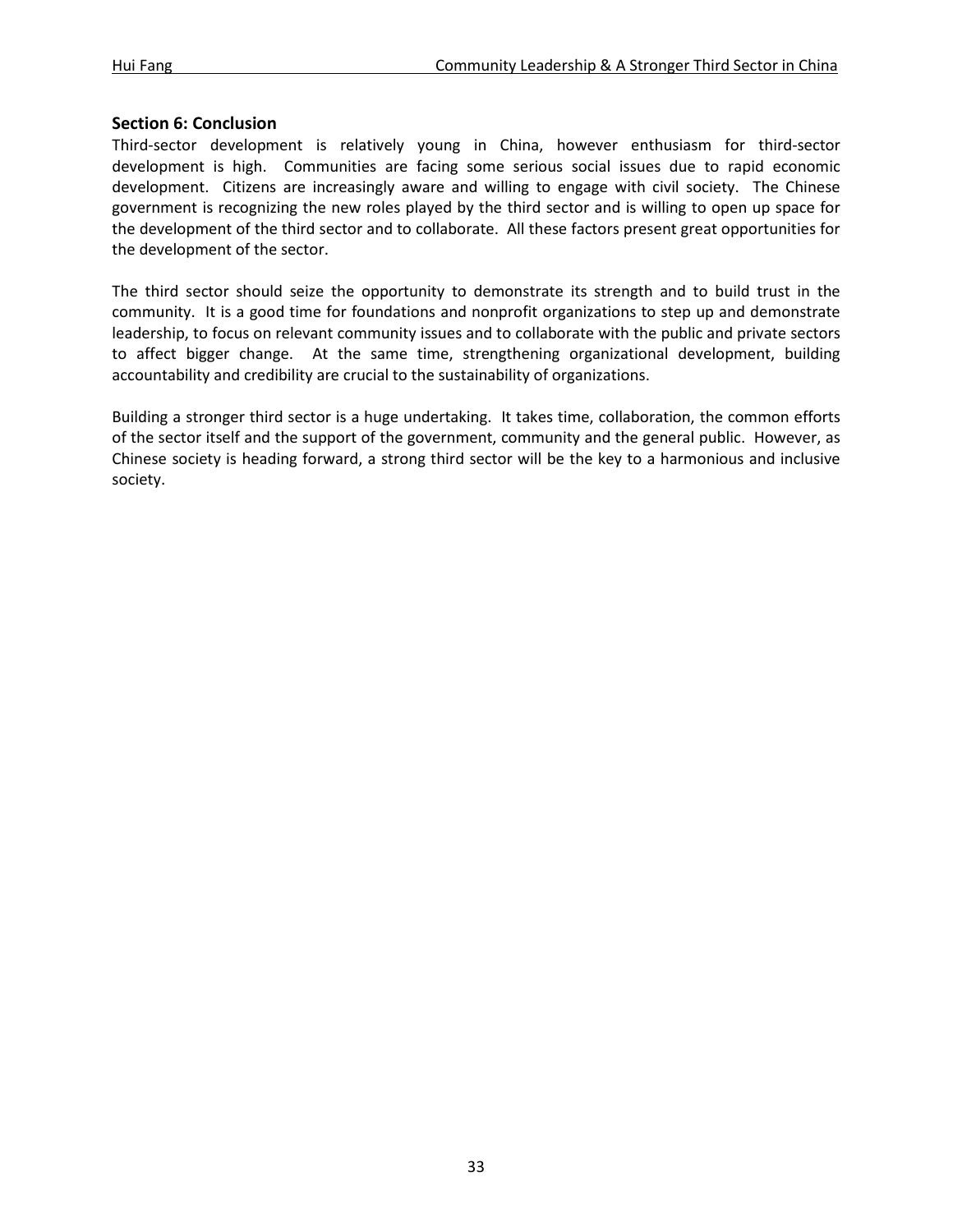# **Appendix 1: Case Study Matrix**

# **Examples of Leadership Roles of Community Foundations**

|                     | Community              | <b>Building</b>     | <b>Supporting</b> | <b>Building next</b> | Source of          |
|---------------------|------------------------|---------------------|-------------------|----------------------|--------------------|
|                     | Engagement             | <b>Bridges</b>      | nonprofit         | generation           | <b>Information</b> |
|                     |                        |                     | organizations     | leaders              |                    |
| <b>Berks County</b> |                        | Convening;          |                   | Youth                | Website;           |
| Community           |                        | Farm Land           |                   | advisory             | site visit         |
| Foundation          |                        | Preservation        |                   | committee            |                    |
|                     |                        | Program             |                   |                      |                    |
| Community           | <b>Grant selection</b> | <b>Building</b>     | Technical         | YouthBank            | Website;           |
| Foundation          | board; VOICES          | <b>Bridges for</b>  | assistance to     |                      | interviews:        |
| for Northern        | program                | Peace Building;     | YouthBank         |                      | Jude McCann        |
| Ireland             |                        | From Prison to      | development in    |                      | and                |
|                     |                        | Peace program       | the region        |                      | Vernon             |
|                     |                        |                     |                   |                      | Ringland           |
| Brooklyn            | Do Gooder              | Promoting           | Micro grants to   |                      | Website;           |
| Community           | campaign;              | science             | help establish    |                      | site visit;        |
| Foundation          | library                | education; NYC      | nonprofit;        |                      | interview:         |
|                     | challenge grant        | Haitian             | capacity          |                      | Philip Li          |
|                     |                        | Community           | building for      |                      |                    |
|                     |                        | Hope &              | nonprofit         |                      |                    |
|                     |                        | <b>Healing Fund</b> |                   |                      |                    |
| Long Island         |                        | Sustainable         | Incubating new    |                      | Site visit;        |
| Community           |                        | Long Island         | organizations &   |                      | website;           |
| Foundation          |                        | Initiative          | technical         |                      | phone              |
|                     |                        |                     | assistance        |                      | interview:         |
|                     |                        |                     |                   |                      | Vanessa            |
|                     |                        |                     |                   |                      | Greene             |
| Community           | Donor                  |                     |                   |                      | Reading            |
| Foundation          | engagement             |                     |                   |                      |                    |
| for Greater         |                        |                     |                   |                      |                    |
| Atlanta             |                        |                     |                   |                      |                    |
| Dade                |                        |                     | Advocate for      |                      | Reading,           |
| Community           |                        |                     | the nonprofit     |                      | "Beyond            |
| Foundation          |                        |                     | sector            |                      | Money &            |
|                     |                        |                     |                   |                      | Grantmaking"       |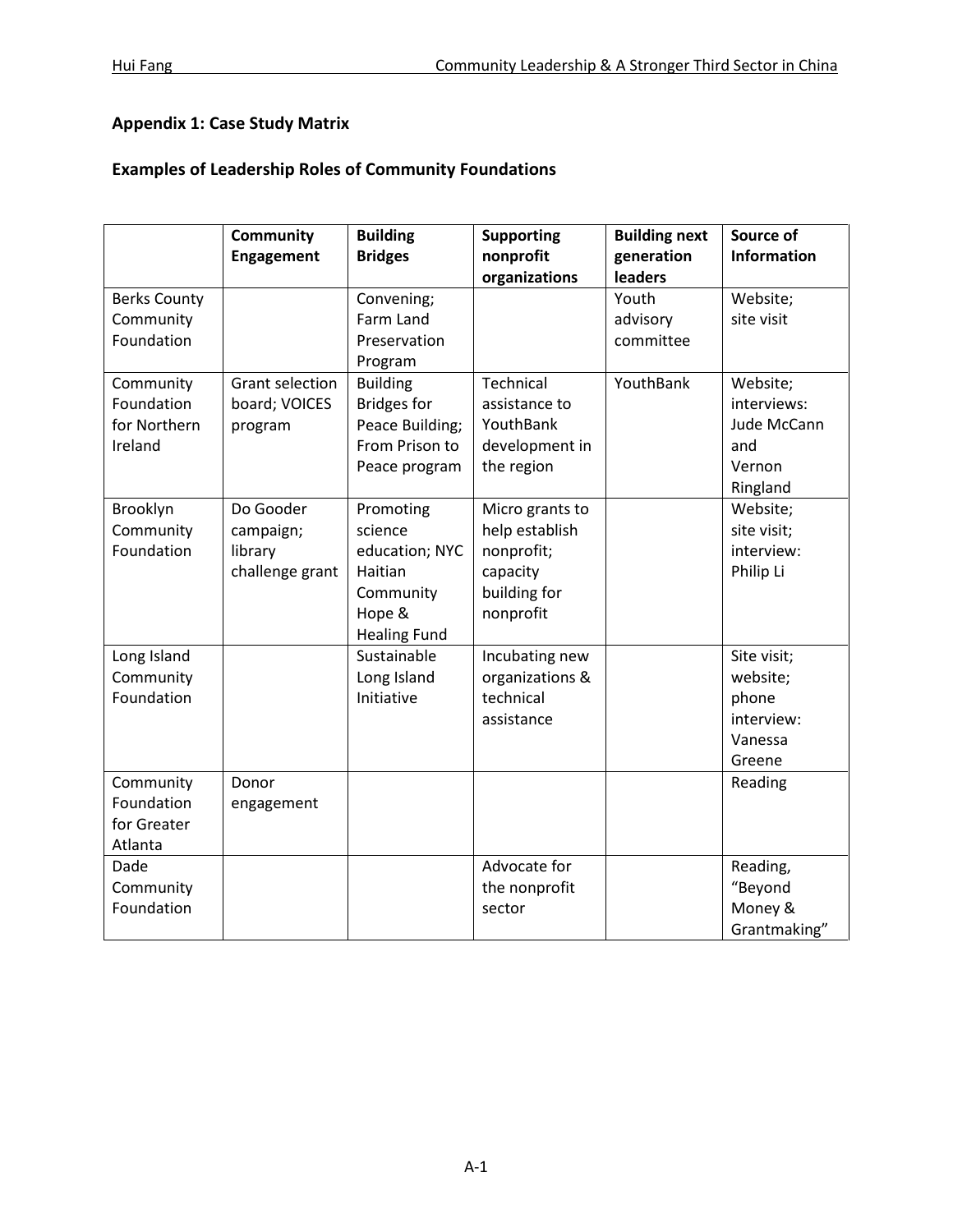|                                                                                               | <b>Community</b><br><b>Engagement</b>                               | <b>Building</b><br><b>Bridges</b>                                  | <b>Supporting</b><br><b>Nonprofit</b><br>organizations              | <b>Building</b><br><b>Next</b><br>Generation<br><b>Leaders</b> | <b>Notes</b>                                                                        |
|-----------------------------------------------------------------------------------------------|---------------------------------------------------------------------|--------------------------------------------------------------------|---------------------------------------------------------------------|----------------------------------------------------------------|-------------------------------------------------------------------------------------|
| <b>BrazilFoundation</b><br>(public<br>foundation)                                             | Engaging the<br>donor<br>communities<br>in NYC and<br><b>Brazil</b> | <b>Building</b><br>bridges across<br>sectors                       | Workshops for<br>grantees to<br>develop<br>capacity                 |                                                                | Website;<br>site visit;<br>interview:<br>Leona Forman                               |
| <b>Charles Stewart</b><br><b>Mott Foundation</b><br>(private<br>foundation)                   |                                                                     | <b>Building</b><br>partners and<br>collaborations                  | Technical<br>support for<br>community<br>foundation<br>development  |                                                                | Readings<br>"Sowing the<br>Seeds of Local<br>Philanthropy"<br>by Mott<br>Foundation |
| <b>Fondazione Cassa</b><br>di Risparmio di<br>Padova e Rovigo<br>(Italian bank<br>foundation) | Investing in<br>the<br>community                                    | Convening to<br>combat<br>difficulties in<br>economic<br>recession | Grant for<br>capacity<br>building for<br>nonprofit<br>organizations |                                                                | Interview:<br><b>Thomas</b><br><b>Bastianel</b>                                     |

# **Community Leadership Matrix (Non-community Foundation organizations in the field)**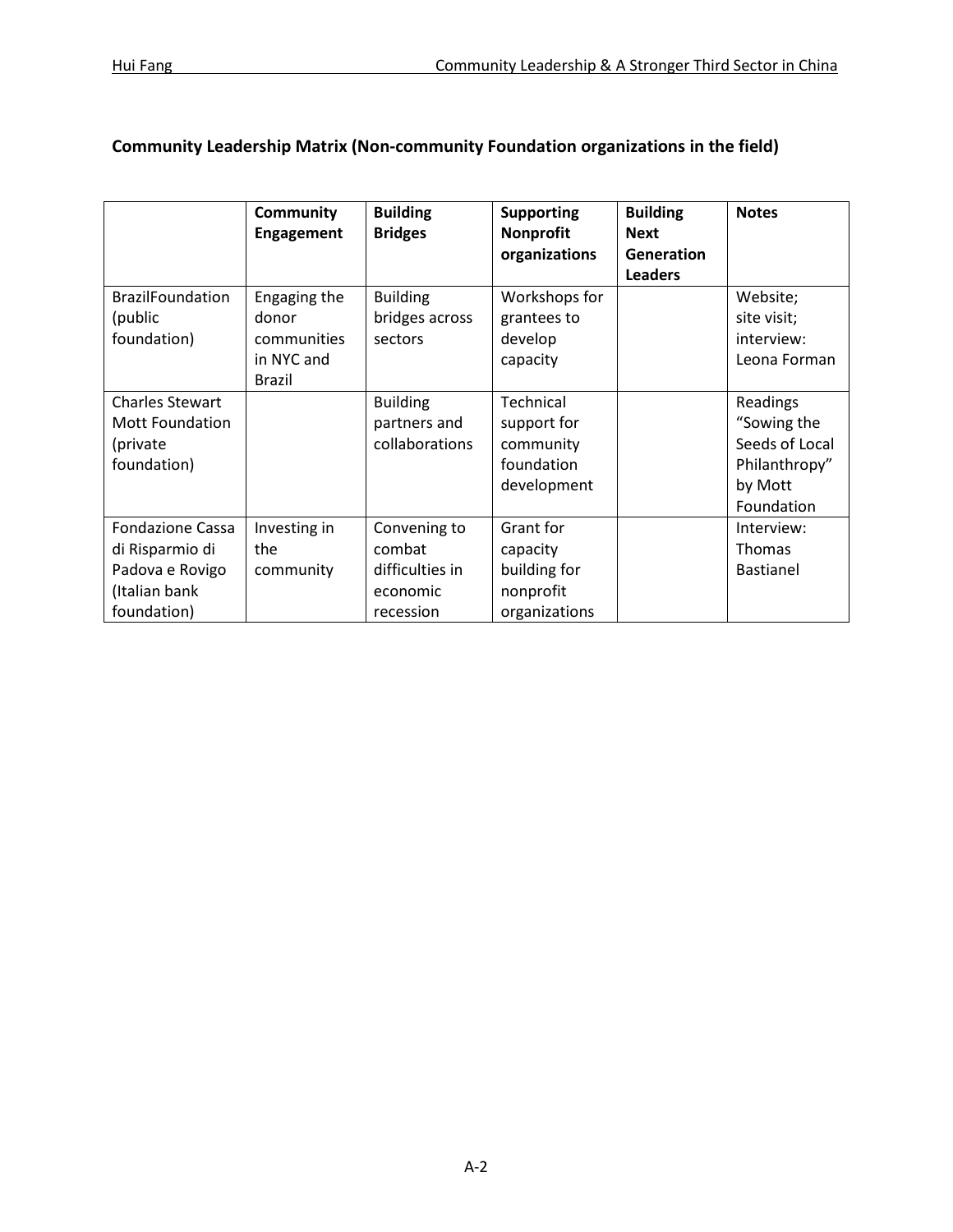# **Appendix 2:**

# **Leadership Roles Demonstrated in Non-community Foundation Organizations in the Field**

This section looks at how organizations that are not community foundations take on a leadership role to achieve greater impact either through grantmaking or non-grantmaking strategies. BrazilFoundation demonstrates leadership in diaspora philanthropy as a public foundation registered in the US. Charles Stewart Mott Foundation, a private foundation, provided grant and technical support to build a stronger third sector. An Italian bank-origin foundation uses its resources to tackle pressing social issues.

# **Example 1: BrazilFoundation**

BrazilFoundation is a nonprofit organization that was established in 2000 with the goal of generating resources for social entrepreneurs who propose creative and innovative solutions to challenges faced by communities throughout Brazil. Over the years, BrazilFoundation has supported 208 projects, including small- and medium-sized social organizations in 24 Brazilian states through an annual project selection, in the areas of education, health, human rights, participatory development and culture.

# **Community Leadership: Engaging the Community**

As a diaspora philanthropy institution, BrazilFoundation works in two communities. It raises funds from the Brazilian community in New York City and makes grants to organizations in Brazil to support development in the local community. BrazilFoundation believes in building confidence and trust in both donors and grantees.

# • Engaging the Grantee

BrazilFoundation engages the community through the whole process of grantmaking and project implementation. Once a year the foundation calls for projects. Before the final selection is made, the Rio office of BrazilFoundation conducts site visits to all finalist projects. The staff also discusses with applicants their project ideas, project implementation and management and organizational capacities and limitations. After grants are awarded to selected grantees, grantees will receive 50 percent of the total grant money. There is an intermediary review when grantee organizations need to submit reports on the progress of the project, including achievements and challenges along the way.

In 2010, BrazilFoundation received over 1000 grant applications, from which 50 applications were selected. The Foundation staff visited all 50 projects and ultimately made grants to 20 projects. One of the principles that BrazilFoundation believes in grantmaking is that they must meet and engage with the community that the projects serves and understand the community's needs and the impact the project will have. How the project will engage the community is also a very important criteria for a successful grant.

# • Engaging Donors

BrazilFoundation reaches out to the Brazilian community in New York City to raise funds. Most Brazilians living in New York feel a tie to the home country, however being far away, it is difficult to keep up to date about the country's needs and developments. BrazilFoundation takes the initiative to build the connection and relationship between Brazilians in New York City and the home community.

The foundation organizes ongoing talks around development in Brazil. Community leaders, philanthropist and Brazilian corporations are invited to talk about development, business, and social issues in Brazil. Through these talks, the foundation hopes to build a channel for Brazilians in New York City to connect with Brazil and understand the issues, needs and thoughts of the local population.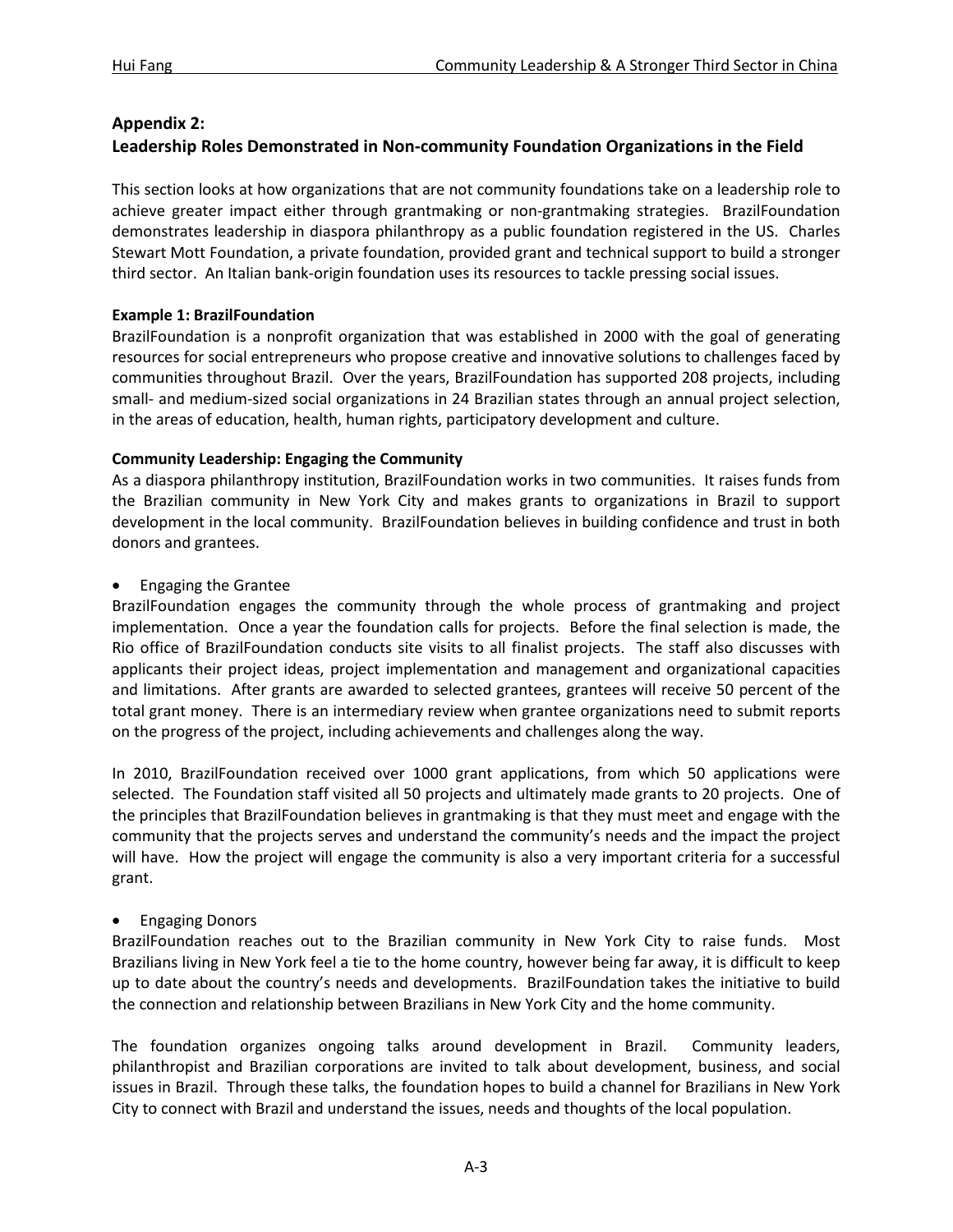The foundation also focuses on building relationships and cultivating potential donors. The foundation develops relationships with local businesses, corporations and individuals to engage them in the discussion of social issues and grantmaking. The foundation created a project bank consisting of grant applications that the foundation receives but is not able to fund. The project bank facilitates wider giving. Many individuals and corporations have funded projects through the project bank and have found it to be a very satisfying experience. The foundation also works with young Brazilians who study or work in New York City. The foundation engages them in talks and discussions or as volunteers of skills and time with the foundation. Many of them become supporters of the foundation and potential donors in the future.

The foundation has held an annual fundraising gala in New York since its founding ten years ago. It is a major annual fundraising event. It is also the perfect platform for engaging the Brazilian community to come together and celebrate. Besides fundraising, the gala invites donors, NGOs from Brazil and leaders in philanthropy, business and government. The gala also honors three to four people who made outstanding achievements in the philanthropy field in Brazil. Many Brazilian individuals and corporations in Brazil are engaged in the efforts too. In 2010 the gala raised over US\$2,000,000, an amount that enabled BrazilFoundation to start an endowment fund to ensure a stable and sustainable future for the foundation.

# **Community Leadership: Technical Support to Grantee Organizations**

Besides working with the grantee organizations on grantmaking and project, BrazilFoundation also offers workshops that help local NGOs grow, develop skills and build stronger organizations. Every year, BrazilFoundation offers workshops on the following themes: project administration, organization management, internal communication skills, and external communication skills.

Nonprofit sector development in Brazil is relatively new. Many Brazilian NGOs have great ideas, have identified community needs and have developed innovative projects. However, many of them are underfunded, lack resources, and most importantly lack professional management and leadership skills to build sustainable organizations. Recognizing these needs, BrazilFoundation provides technical support for their grantee organizations beyond grantmaking. It believes that by empowering the organizations through capacity training, the foundation can go much further and do more good in the community.

# Success story:

A centenary band in Nazare Da Mata received a US\$15,000 grant from the BrazilFoundation in 2009. The band used the grant for purchasing instruments, training musicians and improving performance installations. Through the improvement, their presentation became more appreciated as demonstrated by the increase in their income during Carnival to R\$40,000 from as little as R\$200. The band's identity and organization were strengthened, thereby increasing its visibility. The band also participated in the foundation's training workshops. Through the workshop, they learned to use computers and the Internet for funding information and resources. As a result, they successfully applied for other grants and awards and raised an additional R\$120,000 in a year. They also received an award from the national culture ministry and became a national point of culture.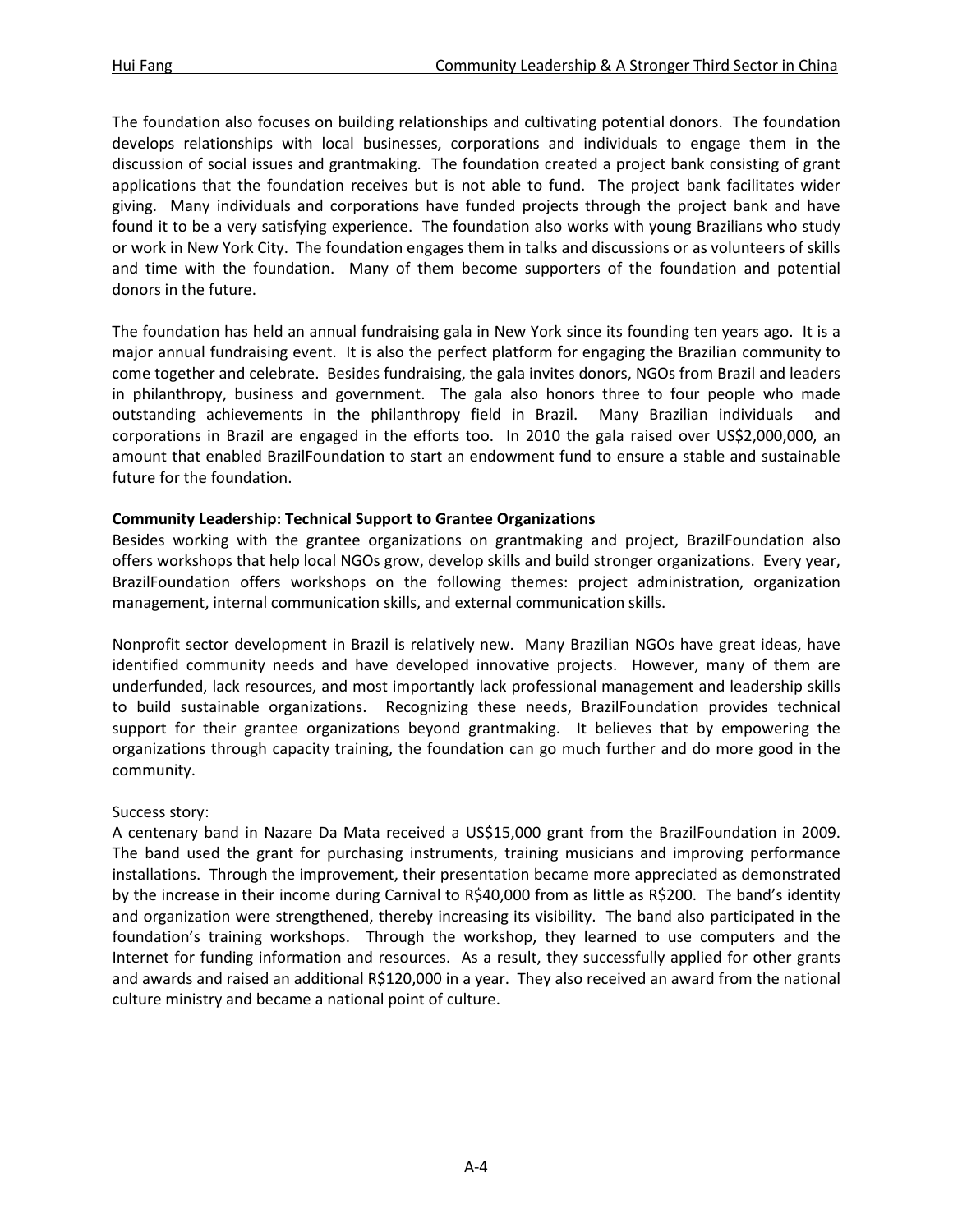#### **Community Leadership: Building Bridges Across Sectors**

BrazilFoundation offers its expertise in the nonprofit sector to advise corporations and institutions seeking to strengthen the impact of the organizations they support. Through building partnerships between the private sector and the nonprofit sector, BrazilFoundation seeks to bring together different community stakeholders to tackle social issues.

BrazilFoundation provides an extensive range of services to help connect the private and nonprofit sectors. It helps the private sector with social program assessment; methodology for project organization and selection processes; budget advisory; and project monitoring services and reporting. The foundation also prepares nonprofit organizations to work with the private sectors. It provides training programs and workshops in organizational planning, management, and institutional communications. BrazilFoundation acts as a bridge to convey information about strengthening the social investments of public and private companies and for institutional development issues faced by the nonprofit sector.

BrazilFoundation has successfully helped organizations such as the Inter-American Foundation, HSBC Bank, the HSBC Instituto de Solidariedade, VALE and Furnas develop projects with nonprofit organizations.

#### **Example 2: Charles Stewart Mott Foundation**

The Charles Stewart Mott Foundation was established as a private grantmaking foundation in 1926. The mission of the Mott Foundation is to support efforts that promote a just, equitable and sustainable society. The Mott Foundation's programs focus on four main areas: civil society, environment, the Flint area and Pathways Out of Poverty (www.mott.org).

Leadership is fundamental to the Mott Foundation. This section looks at the leadership role the Mott Foundation undertook in the development of community foundations. Mott Foundation has supported community foundation development in the US and around the globe for over twenty years. Based on "Sowing the Seeds of Local Philanthropy," a report published by the Mott Foundation (2001), the foundation invested US\$72.4 million over two decades in hundreds of national and international projects in the field. The following section examines Mott Foundation's leadership role in the following areas in the development of community foundations

- Building a stronger third sector through capacity building
- Programmatic initiatives
- Building partnerships and collaboration

The data and examples in this section are based on the Mott study "Sowing the Seeds of Local Philanthropy."

# **Community Leadership: Building a Stronger Third Sector Through Capacity Building**

In the late 1970s Mott Foundation first funded a few community foundations as a way to strengthen the nonprofit sector. The foundation focused on the development of organizations capacity and infrastructure.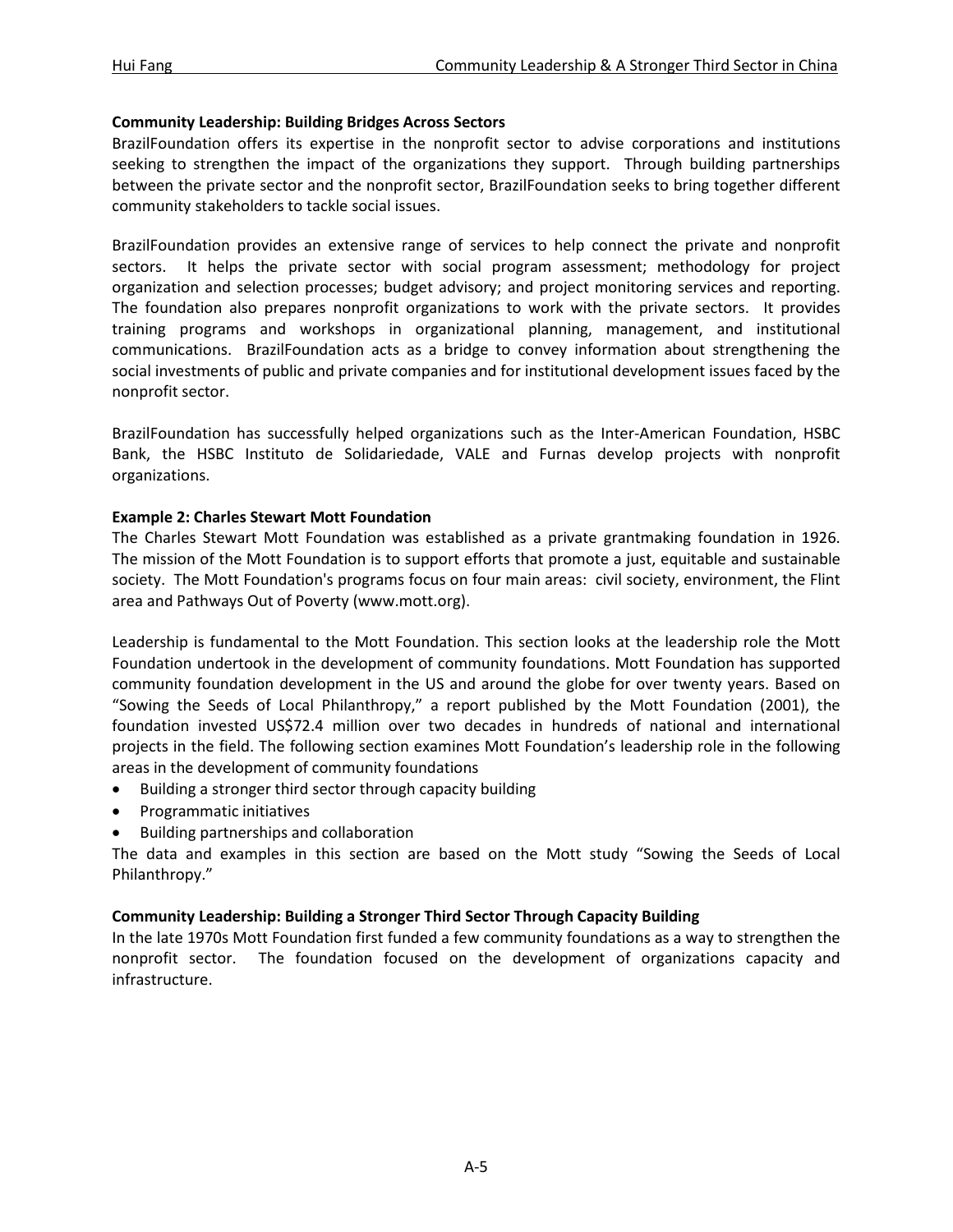# • Capacity Building: Nuts and Bolts

In 1981, the Mott Foundation and Council on Foundations (COF) jointly started the Technical Assistance Program. Mott made grants totaling US\$2.4 million to COF from 1982 to 1996, which reached almost 200 community foundations. Mott awarded an additional US\$4.9 million in direct challenge grants to 54 community foundations participating in the technical assistance program during the same period.

The Technical Assistance Program provided one-on-one consulting with experts and professionals in the field to community foundations. Community foundations learned how to design and develop staff, boards, donors, endowments, grantmaking programs and marketing strategies. During the same period, and until 1995, dozens of foundations received Mott grants—ranging from US\$45,000 for over two years to US\$100,000 for over five years—for administrative expenses, endowment building or regranting. Although the money was not enough to meet all expenses, it allowed foundations to grow and develop quicker than they would have otherwise. Challenge grants enabled many foundations to reach out to living donors and to engage the community. The program built a platform to enable experience sharing and peer learning. A mentoring scheme was developed where successful leaders in the field were paired with those who were new or struggling. Mott has also asked former community foundation grantees to serve as mentors to emerging and struggling foundations elsewhere to help expand the field around the world. Many community foundations experienced fast growth during the period and said the program prepared them to receive substantial support from other funders, such as the Ford Foundation and Kellogg Foundations.

# • Capacity Building: Board and Staff

As more community foundations were established, Mott saw an increasing need to provide specialized training for board and staff. Together with COF, they launched the Organizational Development Assistance (ODA) program.

This program focused on increasing the understanding and involvement of board members in decision making through facilitated sessions. Dozens of community foundations participated in the program. Many foundations said they were transformed, and some of their board members indicated that it was the first time that they really understood their community foundations' operations.

# **Community Leadership: Programmatic Initiatives**

One of Mott's best-known programs has been the Community Foundations and Neighborhoods Small Grants Program (NSGP), which ran from 1984 to 1994 and provided challenge grants and technical assistance totaling US\$6.4 million to 21 US community foundations.

Mott took risks and leaped into uncharted territory when it designed a program to strengthen neighborhoods by distributing grants to community foundations, which re-granted the money to grassroots groups, many of which did not qualify as nonprofit groups by federal tax standards. The program enabled many community foundations to have substantial interactions with people from poor neighborhoods. It helped influence other community foundations to work with low-income groups. NSGP provided hands-on consulting and administrative money. It also included a challenge grant component to encourage community engagement.

Mott grants to community foundations typically ranged from US\$15,000 to US\$80,000 annually for four or five years, and they were still having major ripple effects five years after funding had ceased. "The results of the program were so strong that the original Mott grantees have recruited others to form a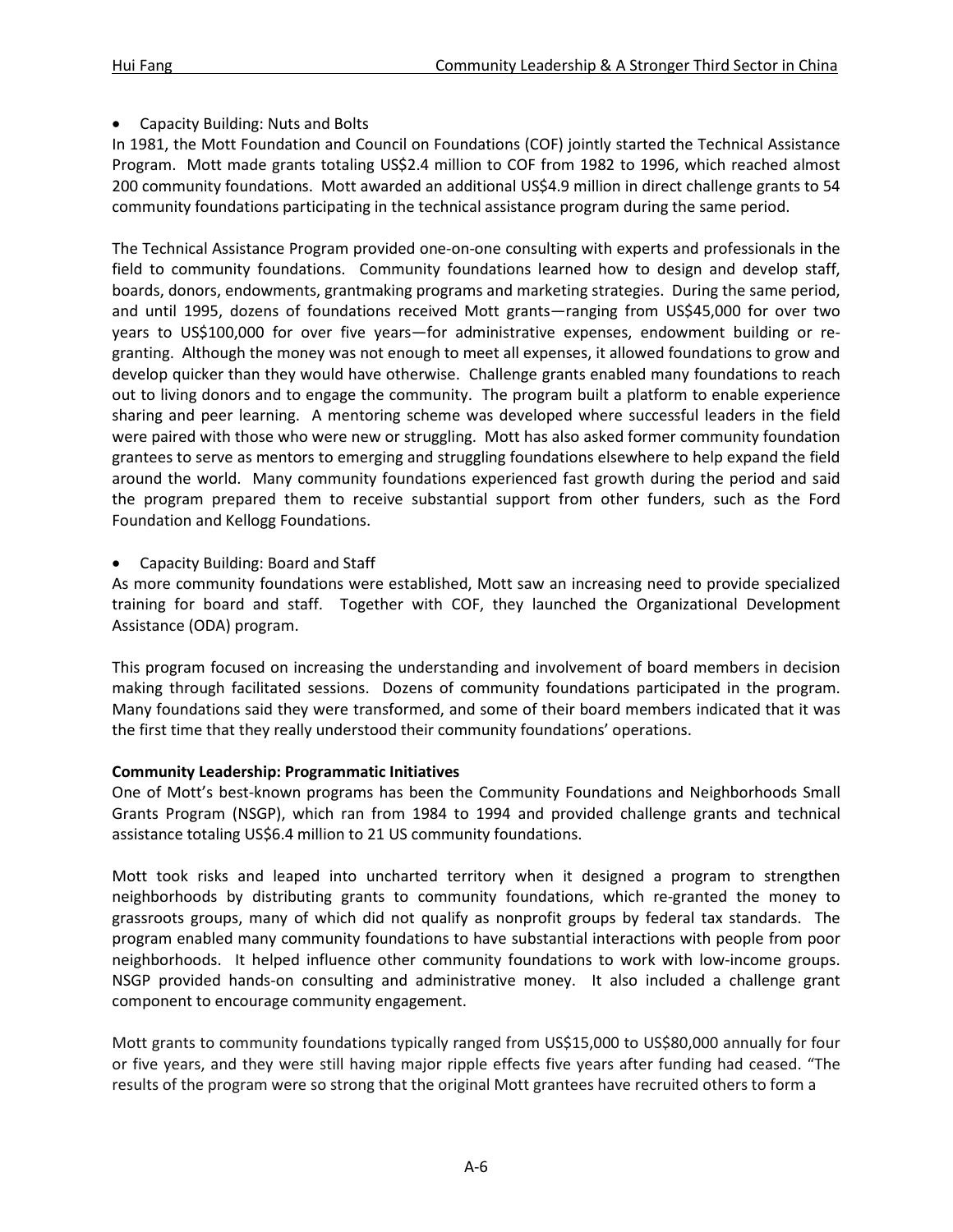continuing network of community foundations focused on building capacity for grassroots neighborhood activity," said the staff officer.

#### **Community Leadership: Building Partnerships and Collaboration**

The Mott Foundation is a leader and advocate in collaborations and bridge building. Mott always partners with other organizations in big initiatives to pool resources and expertise to create a bigger impact in the community. For example, Mott joined several other private foundations and the federal government in 1994 to form the National Funding Collaborative for Violence Prevention, which today supports eleven community foundations nationwide in efforts to address the causes of violence within their communities.

Beginning in 1997, Mott made grants to the Council of Michigan Foundations (CMF) to provide technical assistance, help build environmental endowments and re-distribute funds for environmental grants to shoreline community foundations through the Great Lakes Community Foundation Environmental Collaborative. The collaborative was comprised of eighteen individual foundations in the United States and Canada, said Shelia Leahy, CMF's consultant for the collaborative. "This program is confirming that donors are interested in supporting environmental funds and that community foundations have a vital role in convening their communities on environmental issues," she said.

In 1999, Mott partnered with the Ford Foundation to create the Intergroup Relations Program to improve race and ethnic relations between minority residents who have lived in communities for years and recent immigrants who are joining their communities. The three-year initiative aimed to support multi-racial coalitions to make lasting changes in neighborhoods.

Through partnering with other organizations and using the community foundation as a re-granting tool, the Mott Foundation focused attention on compelling issues and leveraged each partner's strength to make a bigger impact in the community.

#### **Example 3: Fondazione Cassa di Risparmio di Padova e Rovigo (Bank Foundation of Padova, Italy)**

Fondazione Cassa di Risparmio di Padova e Rovigo (aka "Fondazione Cariparo") is one of 88 Italian foundations of banking origin. Based in the northeastern region of Italy, it was created in 1991 with an endowment totaling €2.5 billion. Fondazione Cariparo is the seventh largest foundation in Italy. It serves a community of more than 1,200,000 people, and its grantmaking is focused on five sectors: research, education, social assistance, arts and culture, health and environment. In 2010 Fondazione Cariparo awarded grants for approximately € 50 million.

# **Community Leadership: Building Bridges in the Community**

When the financial crisis hit in 2009, the economy and employment was affected greatly. Many people lost their jobs, and many families experienced financial difficulties. The recession affected the lives of people in the community greatly.

As a matter of policy, the foundation normally does not make grants to individuals. However, the foundation decided to take action in a time of crisis. The foundation also saw that to address this issue it should involve different stakeholders in the community. The foundation convened a meeting with the mayor of the city, president of the county, bishop of the province and president of the local chamber of commerce to discuss the issue and to find a solution. As a result of the meeting, Solidarity Fund, which amounted to  $€1$  million was established. The foundation contributed  $€500,000$  and the city government, the county, the church and the local chamber together contributed a total of €500,000 to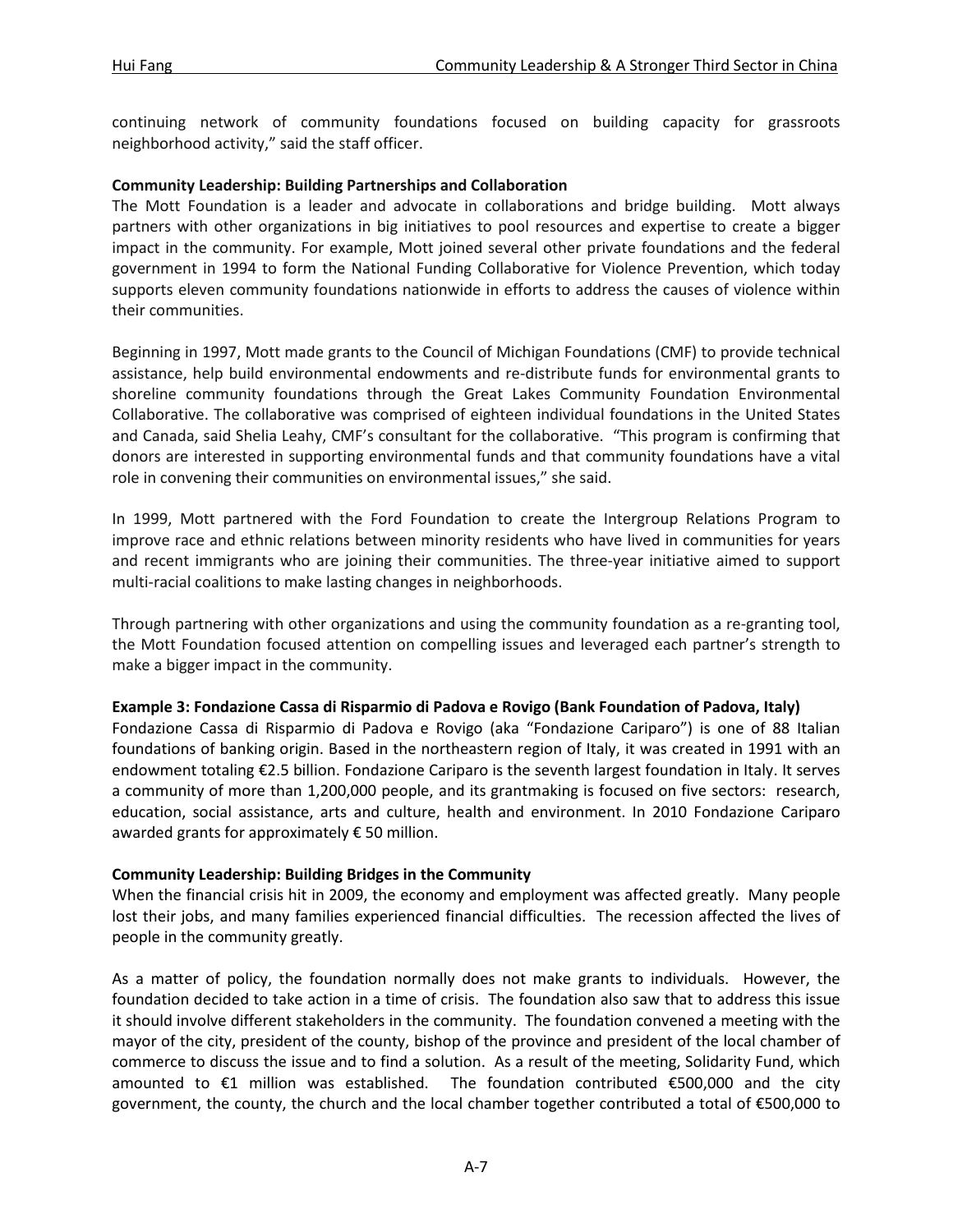the fund. A working committee was set up to manage the Solidarity Fund. Each of the organizations contributed to the working committee. Volunteers from the church would work in the community to review applications, assess the needs of the people, manage the selection process and make recommendations to the committee. Two staff members from the foundation and one person from each of the other organizations managed the allocation and accountability of the fund.

The fund was set up to run for a year. However, at the end of one year, the committee decided to extend the project period. To date, the total amount of grants awarded is €2,322,000 benefiting over 1,360 people. One hundred fifty-five volunteers were trained and involved in the grant proposal assessment and evaluation. Besides financial assistance, job trainings and orientation services were also offered to help people get back on their feet.

# **Community Leadership: Developing the Nonprofit Sector**

The foundation supports annually the Service Center for Voluntary Organizations. The foundation makes a  $E1$  million grant to the center every year. With support from the foundation, the center provides services to nonprofit organizations. The services the center provides include consultation on establishment of an organization, toolkit on fundraising, board development, organization management, etc.

The foundation holds regular discussions with organizations in a particular field. Through these discussions, the foundation hopes to gain a better understanding of the needs of the community and to provide better services to community organizations.

# **Community Leadership: Investment in the Community**

One of the main focuses of the foundation is the support of scientific research. The foundation believes that research is the key to future development of the region. Through research findings, the community can innovate; thus provide better opportunities in employment and the economic and social development of the community. Since the government is cutting back on spending in research, the foundation has taken up the leadership role in the field for the future of the community.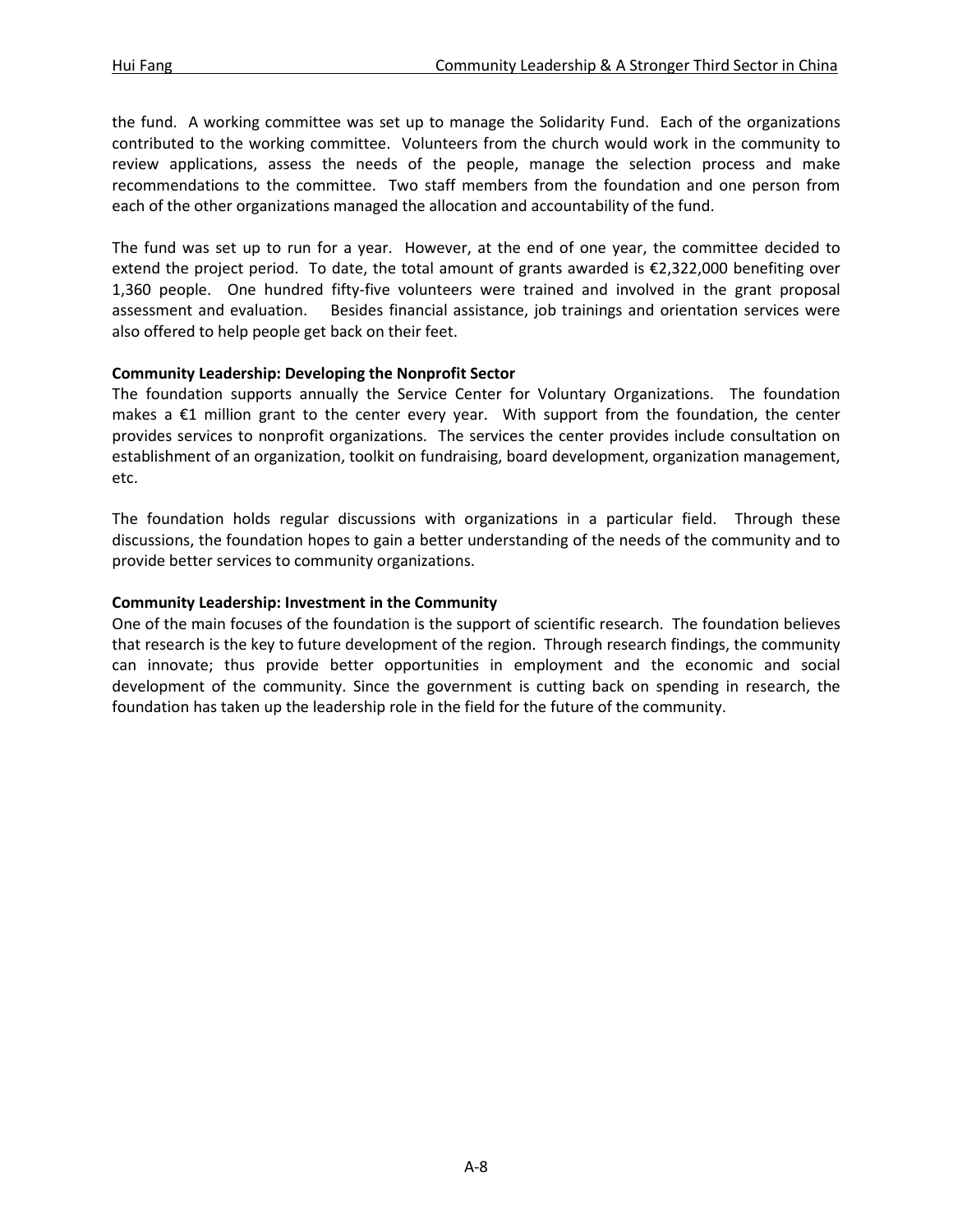# **Resources Consulted**

# **Print and Web-based**

- 1. Ballard, Cindy Sesler. "Community Foundations and Community Leadership." *Community Leadership Series*, number 1, August 2007.
- 2. Bernholz, Lucy, Katherine Fulton, and Gabriel Kasper. *On the Brink of New Promise: The Future of U.S. Community Foundations.* San Francisco, California: Blueprint Research & Design, 2005.
- 3. Berks County Community Foundation. *Promoting Philanthropy: Youth Advisory Committee*. *Part I: Grants That Make a Difference.* Reading, Pennsylvania: Berks County Community Foundation, n.d.
- 4. Beautiful Foundation, www.beautifulfund.org.
- 5. Brooklyn Community Foundation, www.brooklyncommunityfoundation.org.
- 6. Charles Stewart Mott Foundation. *Sowing the Seeds of Local Philanthropy: Two Decades in the Field of Community Foundation.* Flint, Michigan: Charles Stewart Mott Foundation, 2001.
- 7. The Community Foundation for Northern Ireland. "Beyond Borders;" see [http://www.youthbank.org/SiteData/Default/File/Beyond%20Borders.pdf.](http://www.youthbank.org/SiteData/Default/File/Beyond%20Borders.pdf)
- 8. The Community Foundation for Northern Ireland. "What is Youth Bank?" see http://www.youthbank.org/SiteData/Ballymena/File/%20What%20Is%20Youthbank\_Layout%201.p df.
- 9. The Community Foundation for Northern Ireland, www.communityfoundationni.org.
- 10. Council on Foundations, www.cof.org.
- 11. Dade Community Foundation, www.knightfoundation.org/grants/grant\_detail.dot?id=354943.
- 12. DuPree, A. Scott, David Winder, Cristina Parnetti, Chandni Prasad, and Shari Turitz. "Building Bridges Across Sectors." In *Foundation Building Sourcebook: A Practitioners Guide Based Upon Experience from Africa, Asia, and Latin America*, 170-178. New York, New York: The Synergos Institute, 2000.
- 13. Feurt, Suzanne L. "International Perspective: Models, Experience and Best Practice." In *Community Foundations in Civil Society*, ed. Peter Walkenhorst, 23-38. Gutersloh, Germany: Bertelsmann Foundation Publishers, 1999.
- 14. Hamilton, Ralph, Julia Rarzen, and Prue Brown. "Community Change Makers: The Leadership Roles of Community Foundations." Chicago, Illinois: Chapin Hall Center for Children, University of Chicago, May 2004; se[e www.chapinhall.org/sites/default/files/old\\_reports/137.pdf.](http://www.chapinhall.org/sites/default/files/old_reports/137.pdf)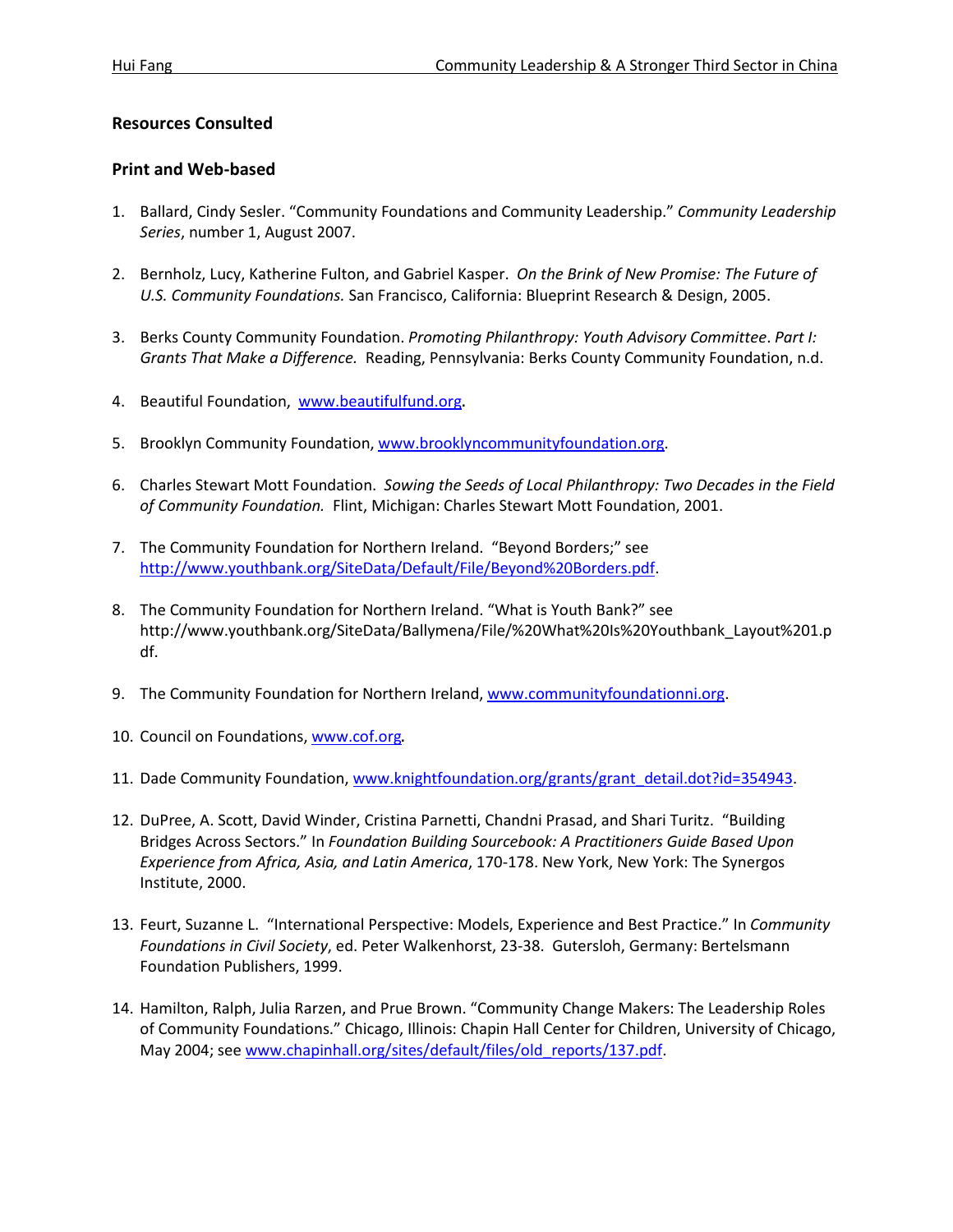- 15. Hartnell, Caroline. "Won Soon Park Interview." *Alliance*, volume 11, number 1, March 2006; see http://www.alliancemagazine.org/node/960.
- 16. Johnson, Paula D., Stephen P. Johnson, and Andrew Kingman. "Promoting Philanthropy: Global Challenges and Approaches." In *Rethinking Philanthropic Effectiveness*, ed. Dirk Eilinghoff, 25-43. Gutersloh, Germany: Verlag Bertelsmann Stiftung, 2005.
- 17. LIN Center for Community Development, [www.linvn.org.](http://www.linvn.org/)
- 18. Liu, Xiaohua. "NGO's In China." International Community Foundation White Paper, September 2002; se[e www.icfdn.org/publications/](http://www.icfdn.org/publications/NGOsinChina-ICFWhitePaper.doc)**NGOsinChina**-ICFWhitePaper.doc.
- 19. Long Island Community Foundation, www.licf.org.
- 20. Ostrower, Francie. "The Reality Underneath the Buzz of Partnerships: The Potentials and Pitfalls of Partnering." *Stanford Social Innovation Review*, May 2005, 34-41; see [http://www.ssireview.org/pdf/2005SP\\_feature\\_ostrower.pdf.](http://www.ssireview.org/pdf/2005SP_feature_ostrower.pdf)
- 21. Reynolds, Dorothy. *The Balancing Act.* Charles Stewart Mott Foundation, November 2008.
- 22. Reynolds, Dorothy. "What are Community Foundations and Where Did They Come From." Paper presented at Coalition for New Philanthropy Outreach Learning Circle, New York, New York, October 2003.
- 23. Shanghai Civil Affair Bureau, www.shmzj.gov.cn.
- 24. Shiem, Shawn. "The 2008 Sichuan Earthquake and China's NGO." February 2010; see [http://ngochina.blogspot.com/2010/02/2008-sichuan-earthquake-and-chinas-ngos.html.](http://ngochina.blogspot.com/2010/02/2008-sichuan-earthquake-and-chinas-ngos.html)
- 25. The Transatlantic Community Foundation Network. "Beyond Money & Grantmaking: The Emerging Role of Community Foundations." N.d.
- 26. Wang, Ming and Liu, Qiushi. "Analyzing China's NGO Development System." *The China Nonprofit Review,* volume 1, number 1, 2009 , 5-35; see [http://docserver.ingentaconnect.com/deliver/connect/brill/18765092/v1n1/s2.pdf?expires=131315](http://docserver.ingentaconnect.com/deliver/connect/brill/18765092/v1n1/s2.pdf?expires=1313159913&id=63951843&titleid=75004769&accname=City+Univ.+of+New+York+Graduate+Center&checksum=8BA6DAD430D99022B7569DF5533994DA) [9913&id=63951843&titleid=75004769&accname=City+Univ.+of+New+York+Graduate+Center&chec](http://docserver.ingentaconnect.com/deliver/connect/brill/18765092/v1n1/s2.pdf?expires=1313159913&id=63951843&titleid=75004769&accname=City+Univ.+of+New+York+Graduate+Center&checksum=8BA6DAD430D99022B7569DF5533994DA) [ksum=8BA6DAD430D99022B7569DF5533994DA.](http://docserver.ingentaconnect.com/deliver/connect/brill/18765092/v1n1/s2.pdf?expires=1313159913&id=63951843&titleid=75004769&accname=City+Univ.+of+New+York+Graduate+Center&checksum=8BA6DAD430D99022B7569DF5533994DA)
- 27. WINGS [Worldwide Initiatives for Grantmaker Support]. *2010 Global Status Report on Community Foundations.* WINGS, 2010.
- 28. Zhang, Ye. "China's Emerging Civil Society." The Brookings Institution, June 2003; see [http://www.brookings.edu/~/media/Files/rc/papers/2003/08china\\_ye/ye2003.pdf.](http://www.brookings.edu/~/media/Files/rc/papers/2003/08china_ye/ye2003.pdf)